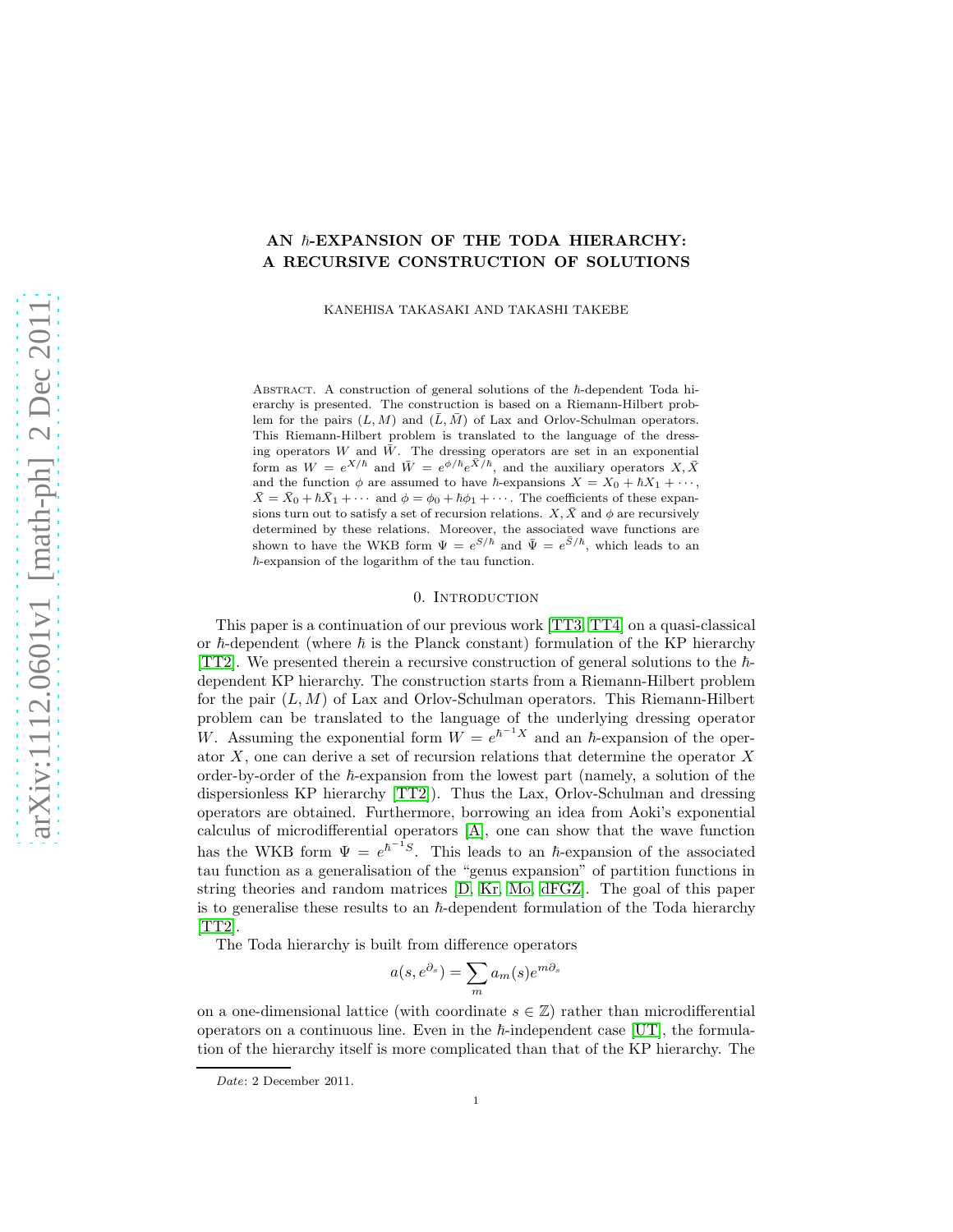hierarchy has two sets of time evolutions for time variables  $t = (t_n)$  and  $\bar{t} = (\bar{t}_n)$ . These time evolutions are formulated with two Lax operators  $L$  and  $\overline{L}$ . Orlov-Schulman operators, dressing operators and wave functions, too, are prepared in pairs. In the  $h$ -dependent formulation [\[TT2\]](#page-36-2), the Planck constant  $h$  plays the role of lattice spacing, which shows up in the shift operators as  $e^{\hbar \partial s}$ . Difference operators in the Lax formalism are linear combinations

$$
a(\hbar, s, e^{\hbar \partial s}) = \sum_{m} a_m(\hbar, s) e^{m \hbar \partial s}
$$

of these shift operators with  $\hbar$ -dependent coefficients  $a_m(\hbar, s)$ .

To construct a general solution of the  $\hbar$ -dependent Toda hierarchy, we start from a Riemann-Hilbert problem for the pairs  $(L, M)$  and  $(L, M)$  of Lax and Orlov-Schulman operators. This problem can be converted to a problem for the dressing operators W and  $\overline{W}$ . We seek W and  $\overline{W}$  in the exponential form

$$
W = e^{\hbar^{-1}X}, \quad \bar{W} = e^{\hbar^{-1}\phi}e^{\hbar^{-1}\bar{X}},
$$

where X and X are difference operators and  $\phi$  is a function of  $(\hbar, s, t, \bar{t})$ . Assuming that these operators and functions have  $\hbar$ -expansions, we can derive a set of recursion relations for the coefficients of these expansions. The lowest part of this expansion turns out to be the dressing function of the dispersionless Toda hierarchy [\[TT1,](#page-36-6) [TT2\]](#page-36-2). Thus the description of the Lax, Orlov-Schulman and dressing operators are mostly parallel to the case of the  $\hbar$ -dependent KP hierarchy.

The construction of the associated wave functions exhibits a new feature. To formulate an analogue of Aoki's exponential calculus for difference operators, we define the "symbol" of a difference operator  $a(\hbar, s, e^{\hbar \partial s})$  to be  $a(\hbar, s, \xi)$ . The operator product  $a(\hbar, s, e^{\hbar\partial_s})b(\hbar, s, e^{\hbar\partial_s})$  induces the ∘-product

$$
a(\hbar, s, \xi) \circ b(\hbar, s, \xi) = e^{\hbar \xi \partial_{\xi} \partial_{s'} a(\hbar, s, \xi) b(\hbar, s', \xi')|_{s'=s, \xi'= \xi}}
$$
  
= 
$$
\sum_{n=0}^{\infty} \frac{\hbar^n}{n!} (\xi \partial_{\xi})^n a(\hbar, s, \xi) \partial_{s'}^n b(\hbar, s', \xi')|_{s'=s, \xi'= \xi}
$$

for those symbols. Although looking very similar, this product structure is slightly different from the  $\circ$ -product of the symbols  $a(\hbar, x, \xi)$  of  $\hbar$ -dependent microdifferential operators  $a(h, x, \hbar \partial_x)$  in that  $\partial_{\xi}$  is now replaced with  $\xi \partial_{\xi}$ . This tiny difference, however, has a considerable effect; unlike  $\partial_{\xi}$ ,  $\xi \partial_{\xi}$  does not lower the order with respect to  $\xi$ . Because of this, we are forced to modify our previous method [\[TT3\]](#page-36-0).

We admit that our construction of solutions is extremely complicated. The recursive procedure is illustrated in Appendix for a special case that is related to  $c = 1$  string theory at self-dual radius [\[DMP,](#page-35-3) [EK,](#page-36-7) [HOP\]](#page-36-8). Even in this relatively simple case, we have been unable to derive an explicit form of the solution unless a half of the full time variables are set to zero. This is a price to pay for treating general solutions. In this sense, our method cannot be directly compared with the method in random matrix theory [\[Mo,](#page-36-4) [dFGZ\]](#page-35-2), in particular, Eynard and Orantin's topological recursion relations [\[EO\]](#page-36-9). Their recursion relations stem from the "loop equations" for random matrices, which are constraints to single out a class of special solutions of an underlying integrable hierarchy, while our method does not use any extra structure other than the integrable hierarchy itself.

This paper is organised as follows. Section 1 is a review of the  $h$ -dependent formulation of the Toda hierarchy. The Riemann-Hilbert problem is also formulated therein. Section 2 presents the recursive solution of the Riemann-Hilbert problem.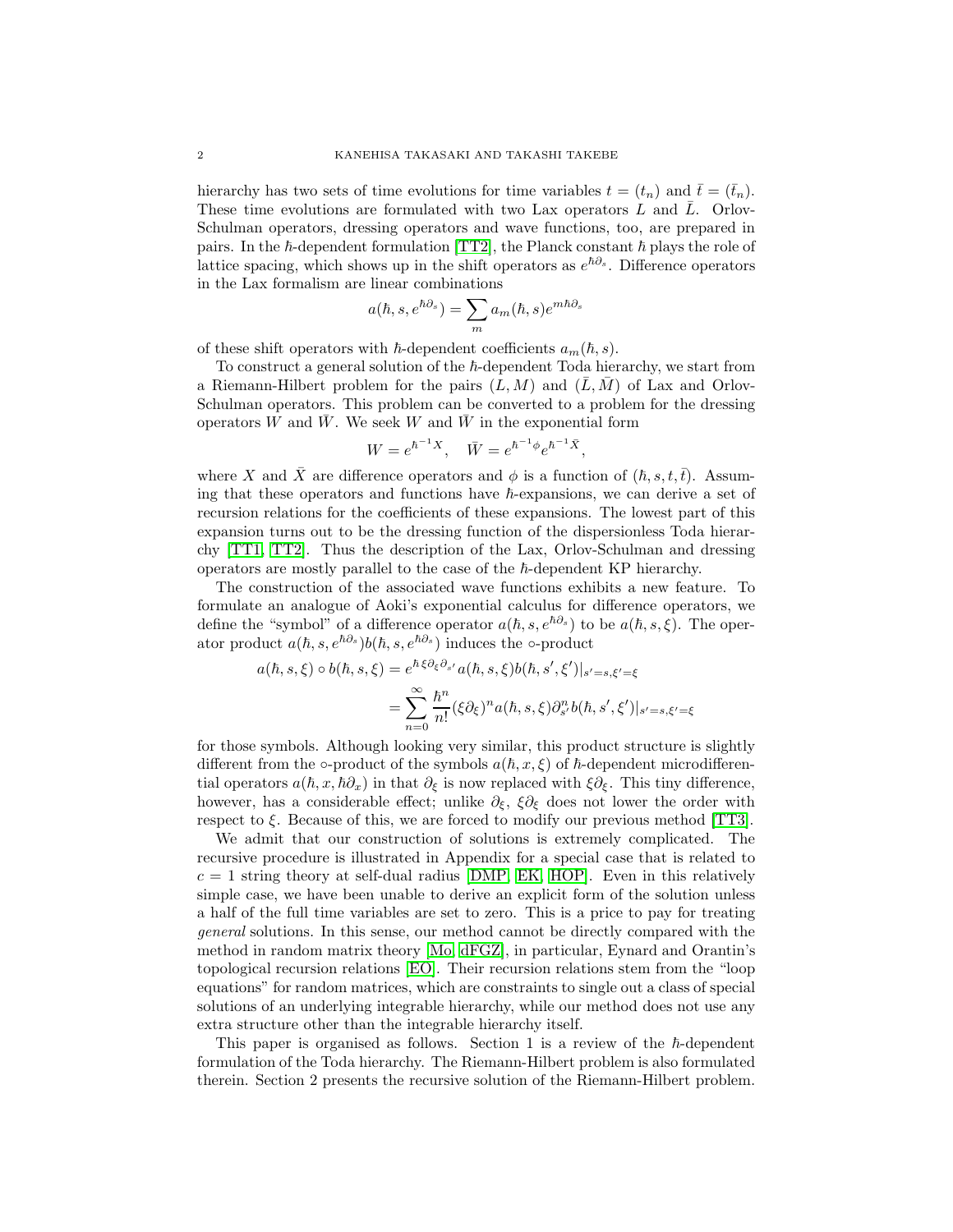The method is a rather straightforward generalisation of the case of the  $\hbar$ -dependent KP hierarchy. Section 3 deals with the  $\hbar$ -expansion of the wave function. Aoki's exponential calculus is reformulated for difference operators. Relevant recursion relations are thereby derived, and shown to have a solution. Section 4 mentions the  $\hbar$ -expansion of the tau function.

Acknowledgements. The authors are grateful to Professor Akihiro Tsuchiya for drawing our attention to this subject.

This work is partly supported by Grant-in-Aid for Scientific Research No. 19540179 and No. 22540186 from the Japan Society for the Promotion of Science and by the Bilateral Joint Project "Integrable Systems, Random Matrices, Algebraic Geometry and Geometric Invariants" (2010–2011) of the Japan Society for the Promotion of Science and the Russian Foundation for Basic Research.

TT is partly supported by the grant of the National Research University – Higher School of Economics, Russia, for the Individual Research Project 09-01-0047 (2009) and 10-01-0043 (2010). Part of the work was done during his stay in the Institut Mittag-Leffler (Djursholm, Sweden) by the programme "Complex Analysis and Integrable Systems" in 2011. He thanks the Institut Mittag-Leffler and the organisers for hospitality.

#### 1.  $\hbar$ -DEPENDENT TODA HIERARCHY: REVIEW

In this section we recall several facts on the Toda hierarchy depending on a formal parameter  $\hbar$  in [\[TT2\]](#page-36-2), §2.7. Throughout this paper all functions are formal power series.

<span id="page-2-1"></span>The  $h$ -dependent Toda hierarchy is defined by the Lax representation

(1.1)  
\n
$$
\hbar \frac{\partial L}{\partial t_n} = [B_n, L], \qquad \hbar \frac{\partial L}{\partial \bar{t}_n} = [\bar{B}_n, L],
$$
\n
$$
\hbar \frac{\partial \bar{L}}{\partial t_n} = [B_n, \bar{L}], \qquad \hbar \frac{\partial \bar{L}}{\partial \bar{t}_n} = [\bar{B}_n, \bar{L}],
$$
\n
$$
B_n = (L^n)_{\geq 0}, \qquad \bar{B}_n = (\bar{L}^{-n})_{\leq -1}, \qquad n = 1, 2, \dots,
$$

where the Lax operators L,  $\overline{L}$  are difference operators with respect to the discrete independent variable  $s \in \hbar \mathbb{Z}$  of the form

<span id="page-2-2"></span>(1.2) 
$$
L = e^{\hbar \partial_s} + \sum_{n=0}^{\infty} u_{n+1}(\hbar, s, t, \bar{t}) e^{-n\hbar \partial_s},
$$

<span id="page-2-3"></span>(1.3) 
$$
\bar{L}^{-1} = \bar{u}_0(\hbar, t, \bar{t}, s)e^{-\hbar\partial_s} + \sum_{n=0}^{\infty} \bar{u}_{n+1}(\hbar, t, \bar{t}, s)e^{n\hbar\partial_s}
$$

and ( )<sub>≥0</sub> and ( )<sub>≤−1</sub> are projections onto a linear combination of  $e^{n\hbar\partial/\partial s}$  with  $n \geq 0$  and  $\leq -1$ , respectively. Note that  $e^{\hbar \partial_s}$  is a difference operator with step  $\hbar: e^{n\hbar\partial_s}f(s) = f(s+n\hbar)$ . The coefficients  $u_n(\hbar, t, \bar{t}, s)$ ,  $\bar{u}_n(\hbar, t, \bar{t}, s)$  of  $L, \bar{L}$  are assumed to be formally regular with respect to  $\hbar$ :  $u_n(\hbar, t, \bar{t}, s) = \sum_{m=0}^{\infty} \hbar^m u_n^{(m)}(t, \bar{t}, s)$ ,  $\bar{u}_n(\hbar, t, \bar{t}, s) = \sum_{m=0}^{\infty} \hbar^m \bar{u}_n^{(m)}(t, \bar{t}, s) \text{ as } \hbar \to 0.$ 

We define the  $\overline{h}$ -order of the difference operator by

<span id="page-2-0"></span>
$$
(1.4) \quad \text{ord}^{\hbar}\left(\sum a_{n,m}(t,\bar{t},s)\hbar^{n}e^{m\hbar\partial_{s}}\right) \stackrel{\text{def}}{=} \max\left\{-n \left|\sum_{m} a_{n,m}(t,\bar{t},s)e^{m\hbar\partial_{s}} \neq 0\right.\right\}.
$$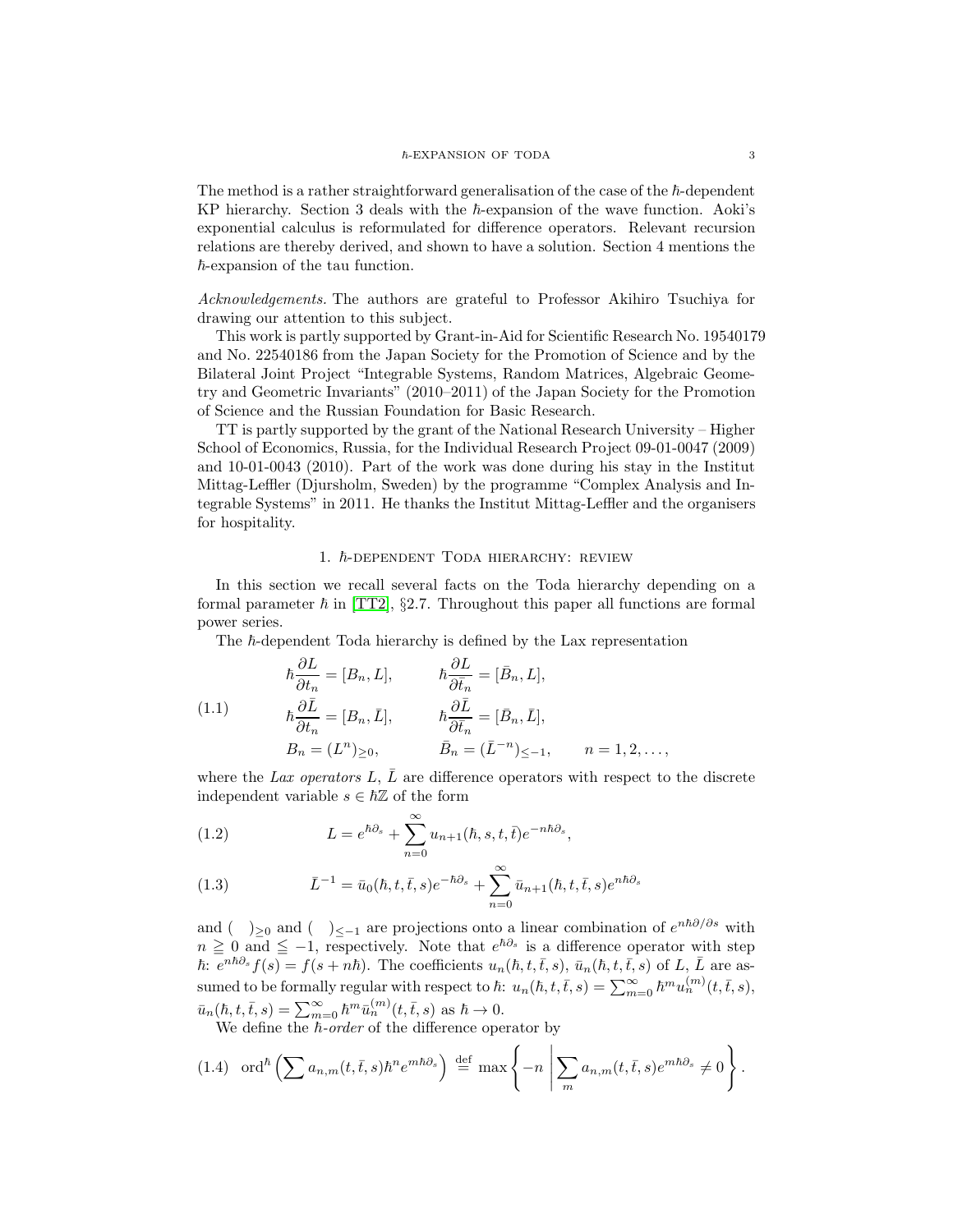In particular, ord<sup> $\hbar$ </sup>  $\hbar = -1$ , ord<sup> $\hbar e^{\hbar \partial s} = 0$ . For example, the condition which</sup> we imposed on the coefficients  $u_n(h, t, \bar{t}, s)$  and  $u_n(h, t, \bar{t}, s)$  can be restated as  $\mathrm{ord}^{\hbar}(\overline{L}) = \mathrm{ord}^{\hbar}(\overline{L}) = 0.$ 

 $\sum a_{n,m}(t,\bar{t},s) \hbar^n e^{m\hbar\partial_s}$  with respect to the  $\hbar$ -order is The principal symbol (resp. the symbol of order l) of a difference operator  $A =$ 

<span id="page-3-1"></span>(1.5) 
$$
\sigma^{\hbar}(A) \stackrel{\text{def}}{=} \sum_{m} a_{-\text{ord}^{\hbar}(A),m}(t,\bar{t},s) \xi^{m}
$$

(1.6) 
$$
\text{(resp. } \sigma_l^{\hbar}(A) \stackrel{\text{def}}{=} \sum_{m} a_{-l,m}(t,\bar{t},s) \xi^m.
$$

When it is clear from the context, we sometimes use  $\sigma^{\hbar}$  instead of  $\sigma_l^{\hbar}$  $\frac{\hbar}{l}$ .

The Lax operators L and  $\overline{L}$  are expressed by *dressing operators* W and  $\overline{W}$ :

<span id="page-3-2"></span>(1.7) 
$$
L = \text{Ad} W(e^{\hbar \partial_s}) = W e^{\hbar \partial_s} W^{-1}, \qquad \bar{L} = \text{Ad} \,\bar{W}(e^{\hbar \partial_s}) = \bar{W} e^{\hbar \partial_s} \bar{W}^{-1},
$$

The operators W and  $\bar{W}$  should have specific forms:

<span id="page-3-3"></span>(1.8) 
$$
W = e^{\hbar^{-1}X^{\circ}(\hbar, t, \bar{t}, s, e^{\hbar \partial s})} e^{\hbar^{-1} \alpha(\hbar)(\hbar \partial s)}
$$

(1.9) 
$$
X^{\circ}(\hbar, t, \bar{t}, s, e^{\hbar \partial_s}) = \sum_{k=1}^{\infty} \chi_k^{\circ}(\hbar, t, \bar{t}, s) e^{-k \hbar \partial_s},
$$

<span id="page-3-4"></span>(1.10) 
$$
\overline{W} = e^{\hbar^{-1}\phi(\hbar, t, \bar{t}, s)} e^{\hbar^{-1}\overline{X}^{\circ}(\hbar, t, \bar{t}, s, e^{\hbar\partial_s})} e^{\hbar^{-1}\overline{\alpha}(\hbar)(\hbar\partial_s)}
$$

(1.11) 
$$
\bar{X}^{\circ}(\hbar, t, \bar{t}, s, e^{\hbar \partial_s}) = \sum_{k=1}^{\infty} \bar{\chi}_k^{\circ}(\hbar, t, \bar{t}, s) e^{k \hbar \partial_s},
$$

(1.12) 
$$
\operatorname{ord}^{\hbar}(\phi(\hbar, t, \bar{t}, s)) = \operatorname{ord}^{\hbar}(X^{\circ}(\hbar, t, \bar{t}, s, e^{\hbar \partial_s})) = \operatorname{ord}^{\hbar} \alpha(\hbar)
$$

$$
= \operatorname{ord}^{\hbar}(\bar{X}^{\circ}(\hbar, t, \bar{t}, s, e^{\hbar \partial_s})) = \operatorname{ord}^{\hbar} \bar{\alpha}(\hbar) = 0,
$$

and  $\alpha(\hbar)$  and  $\bar{\alpha}(\hbar)$  are constants with respect to t,  $\bar{t}$  and s. (In [\[TT2\]](#page-36-2) we did not introduce  $\alpha$ ,  $\bar{\alpha}$ , which will be necessary in Section [2.](#page-7-0))

<span id="page-3-0"></span>Note that the set of operators of the form

(1.13) 
$$
a\hbar \frac{\partial}{\partial s} + \sum_{k} \chi_k(s) e^{k\hbar \partial_s},
$$

where a does not depend on s and  $\chi_k(s)$  are functions of s, is closed under the commutator bracket. Hence any theorem or formula for Lie algebras can be applied to such operators. In particular, using the Campbell-Hausdorff formula, we can rewrite  $W$  and  $W$  in the following form, which will be more convenient in the later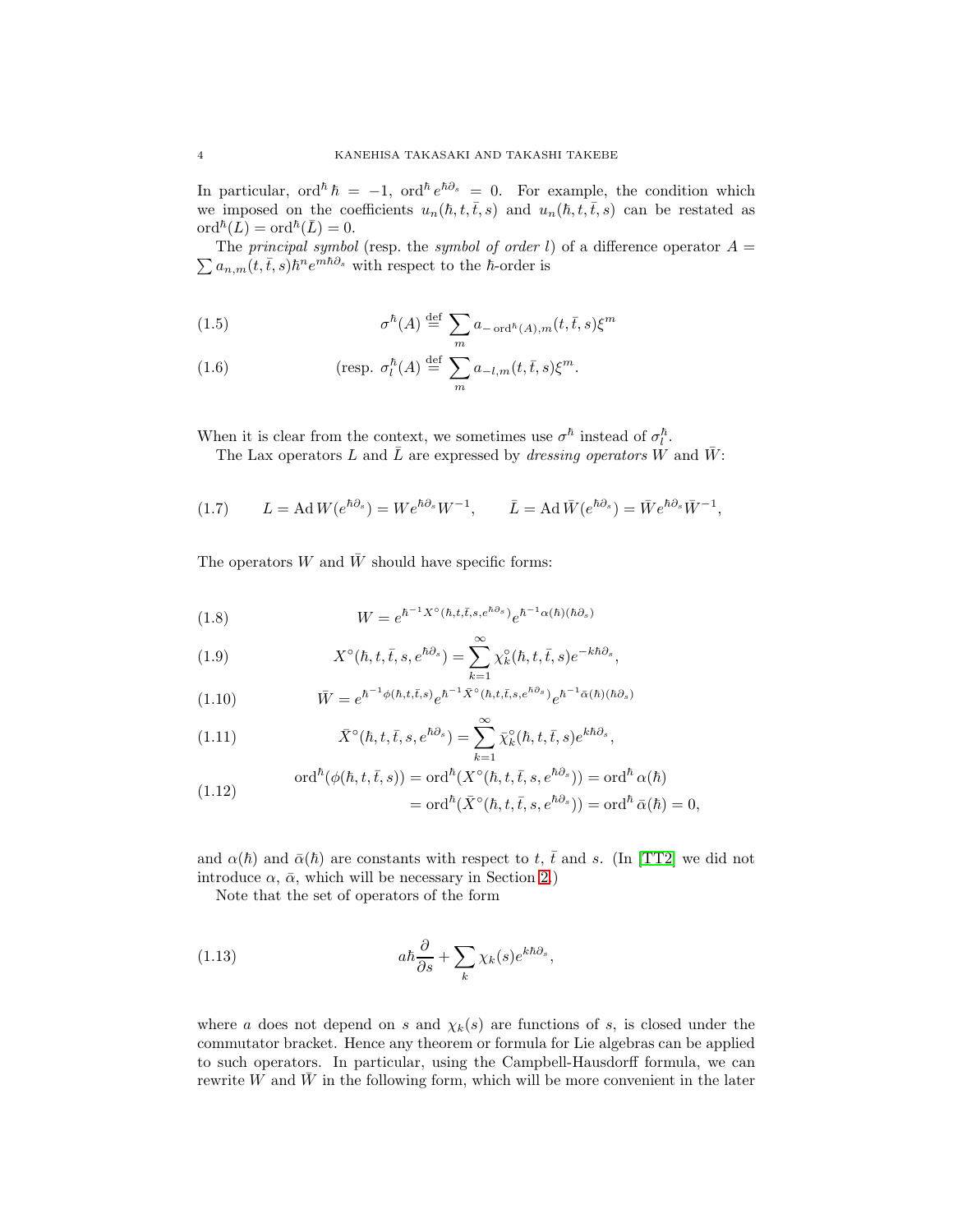discussion:

<span id="page-4-0"></span>
$$
(1.14) \t\t W = e^{\hbar^{-1}X(\hbar, t, \bar{t}, s, e^{\hbar \partial_s})}
$$

<span id="page-4-2"></span>(1.15) 
$$
X(\hbar, t, \bar{t}, s, e^{\hbar \partial_s}) = \alpha(\hbar) \hbar \frac{\partial}{\partial s} + \sum_{k=1}^{\infty} \chi_k(\hbar, t, \bar{t}, s) e^{-k \hbar \partial_s},
$$

<span id="page-4-1"></span>(1.16) 
$$
\bar{W} = e^{\hbar^{-1}\phi(\hbar, t, \bar{t}, s)} e^{\hbar^{-1}\bar{X}(\hbar, t, \bar{t}, s, e^{\hbar \partial_s})},
$$

<span id="page-4-3"></span>(1.17) 
$$
\bar{X}(\hbar, t, \bar{t}, s, e^{\hbar \partial_s}) = \bar{\alpha}(\hbar) \hbar \frac{\partial}{\partial s} + \sum_{k=1}^{\infty} \bar{\chi}_k(\hbar, t, \bar{t}, s) e^{k \hbar \partial_s},
$$

(1.18) 
$$
\operatorname{ord}^{\hbar}(\phi(\hbar, t, \bar{t}, s)) = \operatorname{ord}^{\hbar}(X(\hbar, t, \bar{t}, s, e^{\hbar \partial_s})) = \operatorname{ord}^{\hbar} \alpha(\hbar)
$$

$$
= \operatorname{ord}^{\hbar}(\bar{X}(\hbar, t, \bar{t}, s, e^{\hbar \partial_s})) = \operatorname{ord}^{\hbar} \bar{\alpha}(\hbar) = 0.
$$

Here we define the  $\hbar$ -order and the principal symbol of operators of the form [\(1.13\)](#page-3-0), in particular those of X and  $\bar{X}$ , by defining  $\text{ord}^{\hbar}(\hbar\partial_s) = 0$  and  $\sigma^{\hbar}(\hbar\partial_s) = \log \xi$ , which are consistent with the former definitions [\(1.4\)](#page-2-0) and [\(1.5\)](#page-3-1).

<span id="page-4-5"></span>The wave functions  $\Psi(\hbar, t, \bar{t}, s; z)$  and  $\bar{\Psi}(\hbar, t, \bar{t}, s; \bar{z})$  are defined by

$$
(1.19) \qquad \Psi(\hbar, t, \bar{t}, s; z) = W z^{s/\hbar} e^{\zeta(t, z)/\hbar}, \qquad \bar{\Psi}(\hbar, t, \bar{t}, s; \bar{z}) = \bar{W} \bar{z}^{s/\hbar} e^{\zeta(\bar{t}, \bar{z}^{-1})/\hbar},
$$

where  $\zeta(t,z) = \sum_{n=1}^{\infty} t_n z^n$ ,  $\zeta(\bar{t}, \bar{z}^{-1}) = \sum_{n=1}^{\infty} \bar{t}_n \bar{z}^{-n}$ . They are solutions of linear equations

$$
L\Psi = z\Psi, \t\t \hbar \frac{\partial \Psi}{\partial t_n} = B_n\Psi, \t\t \hbar \frac{\partial \Psi}{\partial \bar{t}_n} = \bar{B}_n\Psi, \t\t (n = 1, 2, ...),
$$
  

$$
\bar{L}\bar{\Psi} = \bar{z}\bar{\Psi}, \t\t \hbar \frac{\partial \bar{\Psi}}{\partial t_n} = B_n\bar{\Psi}, \t\t \hbar \frac{\partial \bar{\Psi}}{\partial \bar{t}_n} = \bar{B}_n\bar{\Psi}, \t\t (n = 1, 2, ...),
$$

and have the WKB form [\(3.3\)](#page-15-0), as we shall show in Section [3.](#page-14-0) Moreover they are expressed by means of the tau function  $\tau(h, t, \bar{t}, s)$  as follows:

<span id="page-4-4"></span>(1.20)  
\n
$$
\Psi(\hbar, t, \bar{t}; z) = \frac{\tau(\hbar, t - \hbar[z^{-1}], \bar{t}, s)}{\tau(\hbar, t, \bar{t}, s)} z^{\alpha(\hbar)/\hbar} z^{s/\hbar} e^{\zeta(t, z)/\hbar},
$$
\n
$$
\bar{\Psi}(\hbar, t, \bar{t}; \bar{z}) = \frac{\tau(\hbar, t, \bar{t} - \hbar[\bar{z}], s + \hbar)}{\tau(\hbar, t, \bar{t}, s)} \bar{z}^{\alpha(\hbar)/\hbar} \bar{z}^{s/\hbar} e^{\zeta(\bar{t}, \bar{z}^{-1})/\hbar}
$$

where  $[z^{-1}] = (1/z, 1/2z^2, 1/3z^3, \dots), [z] = (\bar{z}, \bar{z}^2/2, \bar{z}^3/3, \dots)$ . We shall study the  $\hbar$ -expansion of the tau function in Section [4.](#page-26-0)

The Orlov-Schulman operators M and  $\overline{M}$  [\[OS\]](#page-36-10) are defined by

(1.21) 
$$
M = \text{Ad}(W \exp(\hbar^{-1}\zeta(t, e^{\hbar \partial_s}))) s = W \left(\sum_{n=1}^{\infty} n t_n e^{n \hbar \partial_s} + s\right) W^{-1}
$$
  
(1.22)  $\bar{M} = \text{Ad}(\bar{W} \exp(\hbar^{-1}\zeta(\bar{t}, e^{-\hbar \partial_s}))) s = \bar{W} \left(-\sum_{n=1}^{\infty} n t_n e^{-n \hbar \partial_s} + s\right) \bar{W}^{-1}$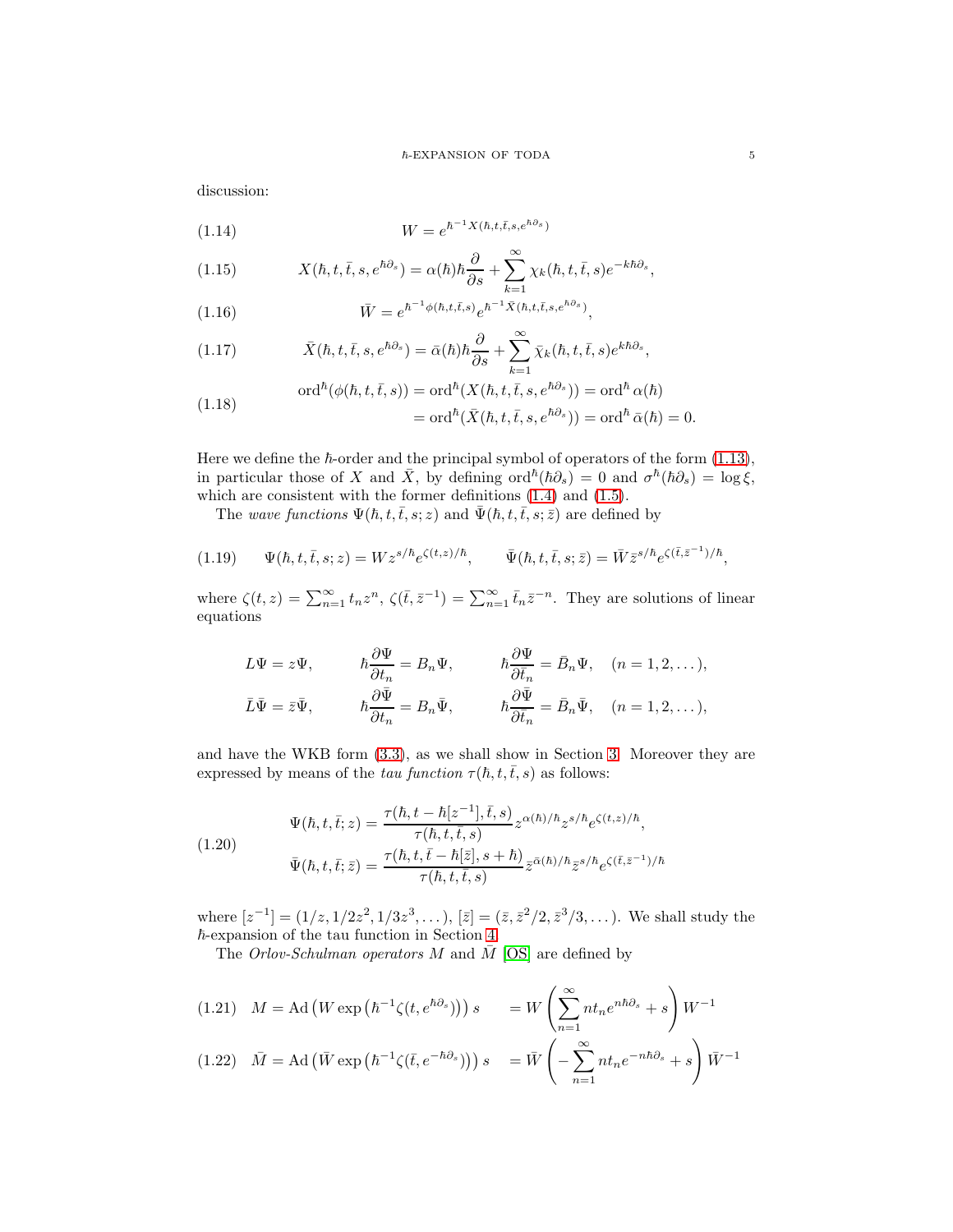where  $\zeta(t, e^{\hbar \partial_s}) = \sum_{n=1}^{\infty} t_n e^{n\hbar \partial_s}$  and  $\zeta(\bar{t}, e^{-\hbar \partial_s}) = \sum_{n=1}^{\infty} \bar{t}_n e^{-n\hbar \partial_s}$ . It is easy to see that  $M$  and  $\overline{M}$  have forms

<span id="page-5-0"></span>(1.23) 
$$
M = \sum_{n=1}^{\infty} nt_n L^n + s + \alpha(\hbar) + \sum_{n=1}^{\infty} v_n(\hbar, t, \bar{t}, s) L^{-n},
$$

<span id="page-5-1"></span>(1.24) 
$$
\bar{M} = -\sum_{n=1}^{\infty} n \bar{t}_n \bar{L}^{-n} + s + \bar{\alpha}(\hbar) + \sum_{n=1}^{\infty} \bar{v}_n(\hbar, t, \bar{t}, s) \bar{L}^n.
$$

and satisfies the following properties:

- ord ${}^{\hbar}(M) = \text{ord}^{\hbar}(\bar{M}) = 0;$
- the canonical commutation relation:  $[L, M] = \hbar L$  and  $[\bar{L}, \bar{M}] = \hbar \bar{L}$ ;
- <span id="page-5-2"></span>• the same Lax equations as  $L, \bar{L}$ :

(1.25) 
$$
\hbar \frac{\partial M}{\partial t_n} = [B_n, M], \qquad \hbar \frac{\partial M}{\partial \bar{t}_n} = [\bar{B}_n, M], \qquad n = 1, 2, \dots;
$$

$$
\hbar \frac{\partial \bar{M}}{\partial t_n} = [B_n, \bar{M}], \qquad \hbar \frac{\partial \bar{M}}{\partial \bar{t}_n} = [\bar{B}_n, \bar{M}],
$$

• another linear equation for the wave function  $\Psi$ :

$$
M\Psi=\hbar z\frac{\partial\Psi}{\partial z},\qquad \bar M\bar\Psi=\hbar\bar z\frac{\partial\bar\Psi}{\partial\bar z}.
$$

*Remark* 1.1. As in the KP case (Remark 1.2 in [\[TT3\]](#page-36-0)), if an operator  $M$  of the form  $(1.23)$  and and an operator M of the form  $(1.24)$  satisfy the Lax equations  $(1.25)$  and the canonical commutation relation  $[L, M] = \hbar L$  and  $[L, M] = \hbar L$  with the Lax operator L and L of the Toda lattice hierarchy, then  $\alpha(\hbar)$  and  $\bar{\alpha}(\hbar)$  in the expansions [\(1.23\)](#page-5-0) and [\(1.24\)](#page-5-1) do not depend on any  $t_n$ ,  $\bar{t}_n$  nor s. In fact, suppose that  $\alpha(\hbar)$  depens on s;  $\alpha(\hbar) = \alpha(\hbar, s)$ . Then, the canonical commutation relation  $[L, M] = \hbar L$  is expanded as

 $(\hbar + \alpha(\hbar, s + \hbar) - \alpha(\hbar, s))e^{\hbar\partial_s} + (\text{difference operators of lower order}) = \hbar L,$ 

which implies  $\alpha(\hbar, s + \hbar) = \alpha(\hbar, s)$ . Similarly, from [\(1.25\)](#page-5-2) follows  $\frac{\partial \alpha}{\partial t_n} = \frac{\partial \alpha}{\partial \bar{t}_n} = 0$ with the help of [\(1.1\)](#page-2-1) and  $[L^n, M] = n\hbar L^n$ . For  $\bar{\alpha}(s)$  the proof is the same.

The following proposition (Proposition 2.7.11 of [\[TT2\]](#page-36-2)) is a "dispersionful" counterpart of the theorem for the dispersionless Toda hierarchy found earlier (cf. Section 4 of [\[TT1\]](#page-36-6) and Proposition [1.3](#page-7-1) below).

<span id="page-5-3"></span>**Proposition 1.2.** (i) Suppose that operators  $f(h, s, e^{\hbar \partial_s})$ ,  $g(\hbar, s, e^{\hbar \partial_s})$ ,  $\bar{f}(\hbar, s, e^{\hbar \partial_s})$ ,  $\bar{g}(\hbar, s, e^{\hbar\partial_s}), L, \bar{L}, M$  and  $\bar{M}$  satisfy the following conditions:

- ord ${}^{\hbar} f = \text{ord}^{\hbar} g = \text{ord}^{\hbar} \bar{f} = \text{ord}^{\hbar} \bar{g} = 0$ ,  $[f, g] = \hbar f$ ,  $[\bar{f}, \bar{g}] = \hbar \bar{f}$ ;
- L, L, M and M are of the form  $(1.2)$ ,  $(1.3)$ ,  $(1.23)$  and  $(1.24)$  respectively. They are canonically commuting:  $[L, M] = \hbar L$ ,  $[L, M] = \hbar L$ ;
- Equations

(1.26) 
$$
f(\hbar, M, L) = \bar{f}(\hbar, \bar{M}, \bar{L}), \qquad g(\hbar, M, L) = \bar{g}(\hbar, \bar{M}, \bar{L})
$$

<span id="page-5-4"></span>hold.

Then the pair  $(L, L)$  is a solution of the Toda lattice hierarchy [\(1.1\)](#page-2-1) and M and M are the corresponding Orlov-Schulman operators.

(ii) Conversely, for any solution  $(L, L, M, M)$  of the  $\hbar$ -dependent Toda lattice hierarchy there exists a quadruplet  $(f, f, g, \overline{g})$  satisfying the conditions in (i).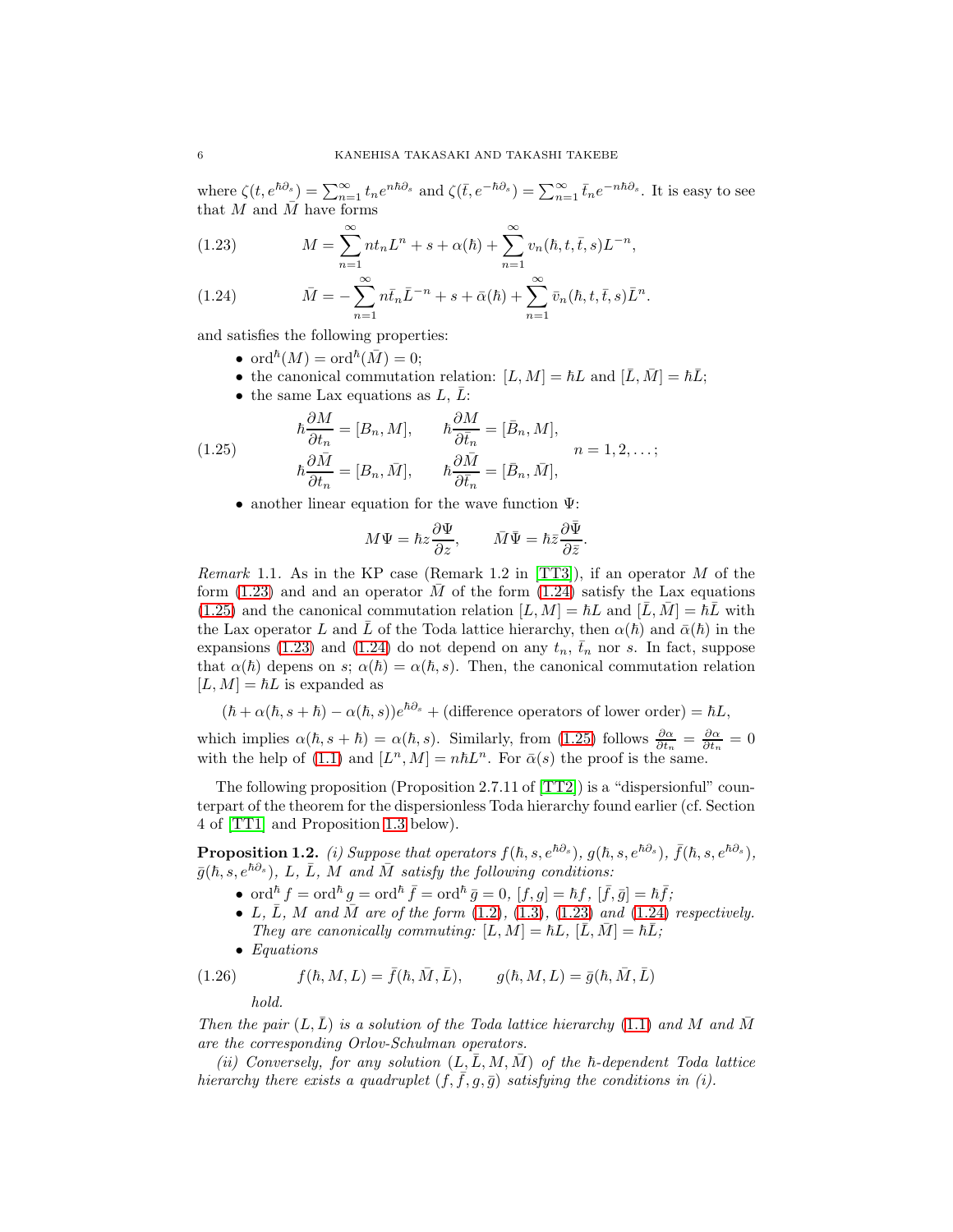The leading term of the  $h$ -dependent Toda lattice hierarchy with respect to the  $\hbar$ -order gives the *dispersionless Toda hierarchy*. Namely,

<span id="page-6-0"></span>(1.27) 
$$
\mathcal{L} := \sigma^{\hbar}(L) = \xi + \sum_{n=0}^{\infty} u_{0,n+1} \xi^{-n}, \qquad (u_{0,n+1} := \sigma^{\hbar}(u_{n+1})),
$$

<span id="page-6-1"></span>
$$
(1.28) \qquad \bar{\mathcal{L}}^{-1} = \sigma^{\hbar}(\bar{L}^{-1}) = \bar{u}_{0,0}\xi^{-1} + \sum_{n=0}^{\infty} \bar{u}_{0,n+1}\xi^{n}, \qquad (\bar{u}_{0,n+1} := \sigma^{\hbar}(\bar{u}_{n+1}))
$$

satisfy the dispersionless Lax type equations

<span id="page-6-4"></span>(1.29)  
\n
$$
\frac{\partial \mathcal{L}}{\partial t_n} = \{B_n, \mathcal{L}\}, \qquad \frac{\partial \mathcal{L}}{\partial \bar{t}_n} = \{\bar{B}_n, \mathcal{L}\},
$$
\n
$$
\frac{\partial \bar{\mathcal{L}}}{\partial t_n} = \{B_n, \bar{\mathcal{L}}\}, \qquad \frac{\partial \bar{\mathcal{L}}}{\partial \bar{t}_n} = \{\bar{B}_n, \bar{\mathcal{L}}\},
$$
\n
$$
\mathcal{B}_n = (\mathcal{L}^n)_{\geq 0}, \qquad \bar{\mathcal{B}}_n = (\bar{\mathcal{L}}^{-n})_{\leq -1}, \qquad n = 1, 2, \dots,
$$

where ( )<sub>≥0</sub> and ( )<sub>≥0</sub> are the truncation of Laurent series to the polynomial part and to the negative order part respectively. The Poisson bracket {, } is defined by

(1.30) 
$$
\{a(s,\xi),b(s,\xi)\} = \xi \left(\frac{\partial a}{\partial \xi}\frac{\partial b}{\partial s} - \frac{\partial a}{\partial s}\frac{\partial b}{\partial \xi}\right).
$$

The dressing operation [\(1.7\)](#page-3-2) for L and  $\overline{L}$  becomes the following dressing operation for  $\mathcal L$  and  $\bar{\mathcal L}$ :

(1.31) 
$$
\mathcal{L} = \exp(\mathrm{ad}_{\{,\}} X_0) \xi, \qquad X_0 := \sigma^{\hbar}(X), \n\bar{\mathcal{L}} = \exp(\mathrm{ad}_{\{,\}} \phi_0) \exp(\mathrm{ad}_{\{,\}} \bar{X}_0) \xi, \quad \phi_0 := \sigma^{\hbar}(\phi), \ \bar{X}_0 := \sigma^{\hbar}(\bar{X}),
$$

where  $ad_{\{,\}}(f)(g) := \{f, g\}.$ 

The principal symbol of the Orlov-Schulman operators are Orlov-Schulman functions,

<span id="page-6-2"></span>(1.32) 
$$
\mathcal{M} = \sum_{n=1}^{\infty} nt_n \mathcal{L}^n + s + \alpha_0 + \sum_{n=1}^{\infty} v_{0,n} \mathcal{L}^{-n},
$$

<span id="page-6-3"></span>(1.33)  
\n
$$
\overline{\mathcal{M}} = -\sum_{n=1}^{\infty} n \overline{t}_n \overline{\mathcal{L}}^{-n} + s + \overline{\alpha}_0 + \sum_{n=1}^{\infty} \overline{v}_{0,n} \overline{\mathcal{L}}^n,
$$
\n
$$
(\overline{v}_{0,n} := \sigma^{\hbar}(\overline{v}_n), \quad \overline{\alpha}_0 := \sigma^{\hbar}(\overline{\alpha}_0(\hbar))).
$$

which are equal to

(1.34) 
$$
\mathcal{M} = \exp(\operatorname{ad}_{\{\,\}} X_0) \exp(\operatorname{ad}_{\{\,\}} \zeta(t,\xi)) s,
$$

(1.35) 
$$
\bar{\mathcal{M}} = \exp\left(\operatorname{ad}_{\{\,\}}{\phi_0}\right) \exp\left(\operatorname{ad}_{\{\,\}}{\bar{X}_0}\right) \exp\left(\operatorname{ad}_{\{\,\}}{\zeta(\bar{t},\xi^{-1})}\right) s
$$

where  $\zeta(t,\xi) = \sum_{n=1}^{\infty} t_n \xi^n$  and  $\zeta(\bar{t},\xi^{-1}) = \sum_{n=1}^{\infty} \bar{t}_n \xi^{-n}$ . The series M satisfies the canonical commutation relation with  $\mathcal{L}, \overline{\{\mathcal{L},\mathcal{M}\}} = \mathcal{L}$ , while  $\bar{\mathcal{M}}$  satisfies the canonical commutation relation with  $\bar{\mathcal{L}}, \{\bar{\mathcal{L}}, \bar{\mathcal{M}}\} = \bar{\mathcal{L}}$ . The principal symbols of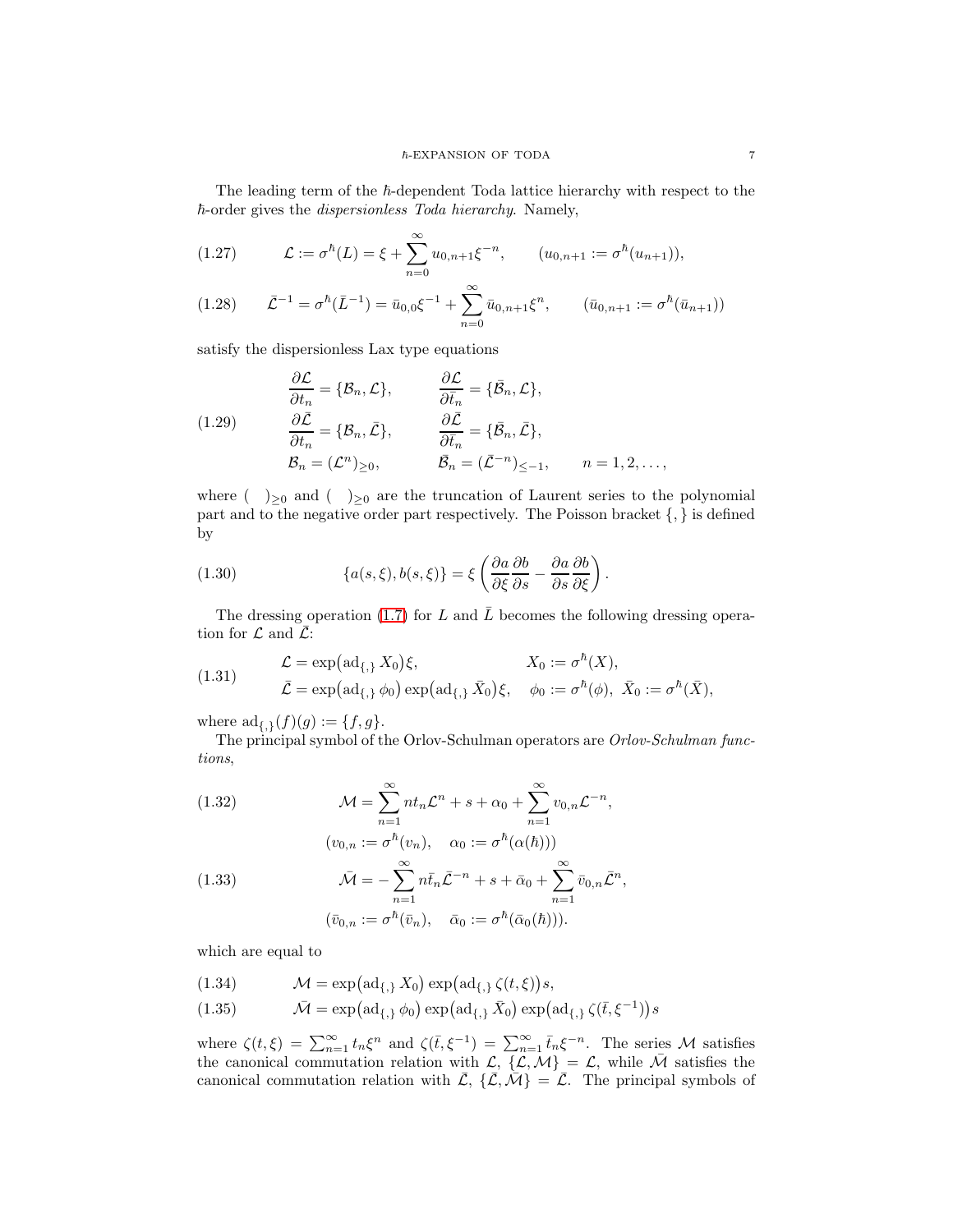equations [\(1.25\)](#page-5-2) give the Lax type equations:

(1.36)  
\n
$$
\hbar \frac{\partial \mathcal{M}}{\partial t_n} = \{B_n, \mathcal{M}\}, \qquad \hbar \frac{\partial \mathcal{M}}{\partial \bar{t}_n} = \{\bar{B}_n, \mathcal{M}\},
$$
\n
$$
\hbar \frac{\partial \bar{\mathcal{M}}}{\partial t_n} = \{B_n, \bar{\mathcal{M}}\}, \qquad \hbar \frac{\partial \bar{\mathcal{M}}}{\partial \bar{t}_n} = \{\bar{B}_n, \bar{\mathcal{M}}\},
$$
\n
$$
n = 1, 2, \dots,
$$

The Riemann-Hilbert type construction of the solution is essentially the same as Proposition [1.2.](#page-5-3) (Proposition 2.5.1 of [\[TT2\]](#page-36-2); We do not need to assume the canonical commutation relation  $\{\mathcal{L}, \mathcal{M}\} = \mathcal{L}$  and  $\{\bar{\mathcal{L}}, \bar{\mathcal{M}}\} = \bar{\mathcal{L}}.$ 

<span id="page-7-1"></span>**Proposition 1.3.** (i) Suppose that functions  $f_0(s,\xi)$ ,  $g_0(s,\xi)$ ,  $\bar{f}_0(s,\xi)$ ,  $\bar{g}_0(s,\xi)$ ,  $\mathcal{L}$ ,  $\overline{\mathcal{L}}, \mathcal{M}$  and  $\overline{\mathcal{M}}$  satisfy the following conditions:

- $\{f_0, g_0\} = f_0, \, \{\bar{f}_0, \bar{g}_0\} = \bar{f}_0;$
- $\tilde{\mathcal{L}}, \tilde{\mathcal{L}}^{-1}, \tilde{\mathcal{M}}$  and  $\tilde{\mathcal{M}}$  have the form [\(1.27\)](#page-6-0), [\(1.28\)](#page-6-1), [\(1.32\)](#page-6-2) and [\(1.33\)](#page-6-3) respectively.
- Equations

(1.37) 
$$
f_0(\mathcal{M}, \mathcal{L}) = \bar{f}_0(\bar{\mathcal{M}}, \bar{\mathcal{L}}), \qquad g_0(\mathcal{M}, \mathcal{L}) = \bar{g}_0(\bar{\mathcal{M}}, \bar{\mathcal{L}}).
$$

<span id="page-7-3"></span>hold.

Then the pair  $(\mathcal{L}, \mathcal{L})$  is a solution of the dispersionless Toda hierarchy [\(1.29\)](#page-6-4) and M and  $\overline{\mathcal{M}}$  are the corresponding Orlov-Schulman functions.

(ii) Conversely, for any solution  $(\mathcal{L}, \bar{\mathcal{L}}, \mathcal{M}, \bar{\mathcal{M}})$  of the dispersionless Toda hierarchy, there exists a quadruplet  $(f_0, g_0, \bar{f}_0, \bar{g}_0)$  satisfying the conditions in (i).

If  $(f, g, \bar{f}, \bar{g})$ ,  $(L, \bar{L}, M, \bar{M})$  are as in Proposition [1.2,](#page-5-3) then  $(f_0 = \sigma^{\hbar}(f), g_0 =$  $\sigma^\hbar(g), \tilde{\bar f_0} = \sigma^\hbar(\tilde f), \bar g_0 \ = \ \sigma^\hbar(\bar g)), \,\, (\mathcal L \ = \ \sigma^\hbar(L), \bar{\mathcal L} \ = \ \sigma^\hbar(\bar L), \mathcal M \ = \ \sigma^\hbar(M), \widetilde{\mathcal M} \ =$  $\sigma^h(\overline{M}))$  satisfy the conditions in Proposition [1.3.](#page-7-1) In other words,  $(f, g, \overline{f}, \overline{g})$  and  $(L, \overline{L}, M, \overline{M})$  are quantisation of  $(f_0, g_0, \overline{f_0}, \overline{g_0})$  and  $(L, M, \overline{L}, M)$  respectively. (See, for example, [\[S\]](#page-36-11) for quantised canonical transformations.)

#### 2. Recursive construction of the dressing operator

<span id="page-7-0"></span>In this section we prove that the solution of the  $\hbar$ -dependent Toda lattice hierarchy corresponding to  $(f, g, f, \overline{g})$  in Proposition [1.2](#page-5-3) is recursively constructed from its leading term, i.e., the solution of the dispersionless Toda hierarchy corresponding to the Riemann-Hilbert data  $(\sigma^{\hbar}(f), \sigma^{\hbar}(g), \sigma^{\hbar}(\bar{f}), \sigma^{\hbar}(\bar{g}))$ .

Given the quadruplet  $(f, g, \bar{f}, \bar{g})$ , we have to construct the dressing operator W and  $\bar{W}$ , or, in other words, X in [\(1.14\)](#page-4-0) and  $\phi$ ,  $\bar{X}$  in [\(1.16\)](#page-4-1), such that equations [\(1.26\)](#page-5-4) hold, or equivalently, the following equations hold:

<span id="page-7-2"></span>(2.1)  
\n
$$
\operatorname{Ad}(W \exp(\hbar^{-1}\zeta(t, e^{\hbar \partial s})) f(\hbar, s, e^{\hbar \partial s})
$$
\n
$$
= \operatorname{Ad}(\bar{W} \exp(\hbar^{-1}\zeta(\bar{t}, e^{-\hbar \partial s}))) \bar{f}(\hbar, s, e^{\hbar \partial s}),
$$
\n
$$
\operatorname{Ad}(W \exp(\hbar^{-1}\zeta(t, e^{\hbar \partial s}))) g(\hbar, s, e^{\hbar \partial s})
$$
\n
$$
= \operatorname{Ad}(\bar{W} \exp(\hbar^{-1}\zeta(\bar{t}, e^{-\hbar \partial s}))) \bar{g}(\hbar, s, e^{\hbar \partial s}).
$$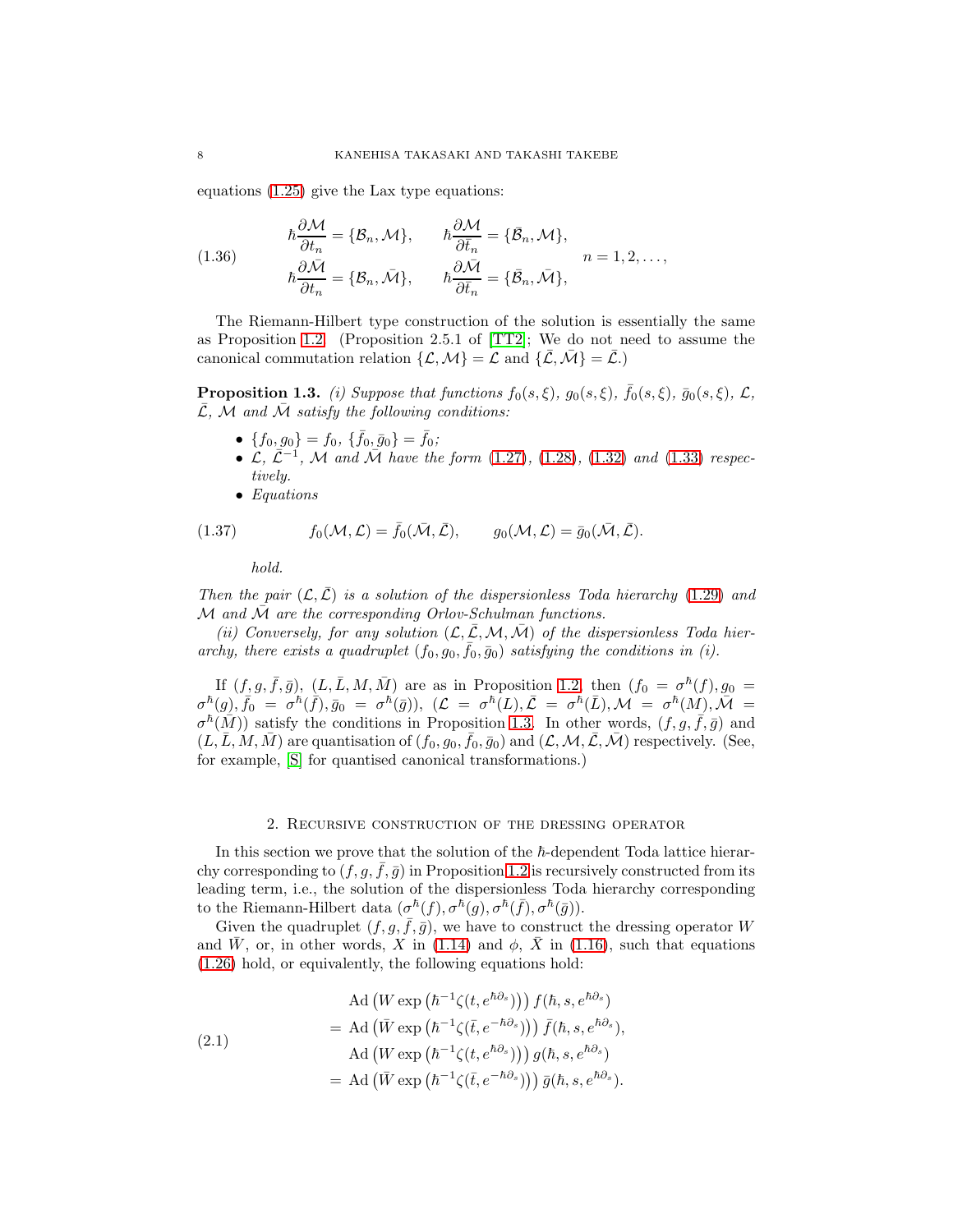Let us expand X,  $\bar{X}$  and  $\phi$  with respect to the  $\hbar$ -order as follows:

<span id="page-8-2"></span><span id="page-8-1"></span>(2.2) 
$$
X = \sum_{n=0}^{\infty} \hbar^n X_n, \quad X_n = X_n(t, \bar{t}, s, e^{\hbar \partial_s}) = \alpha_n \hbar \frac{\partial}{\partial s} + \sum_{k=1}^{\infty} \chi_{n,k}(t, \bar{t}, s) e^{-k \hbar \partial_s},
$$
  
(2.3) 
$$
\bar{X} = \sum_{n=0}^{\infty} \hbar^n \bar{X}_n, \quad \bar{X}_n = \bar{X}_n(t, \bar{t}, s, e^{\hbar \partial_s}) = \bar{\alpha}_n \hbar \frac{\partial}{\partial s} + \sum_{k=1}^{\infty} \bar{\chi}_{n,k}(t, \bar{t}, s) e^{k \hbar \partial_s},
$$
  
(2.4) 
$$
\phi = \sum_{n=0}^{\infty} \hbar^n \phi_n(t, \bar{t}, s), \quad \phi_n = \phi_n(t, \bar{t}, s),
$$

<span id="page-8-3"></span>where  $\alpha_n$ ,  $\bar{\alpha}_n$ ,  $\chi_{n,k}$  and  $\bar{\chi}_{n,k}$  do not depend on  $\hbar$ , and hence  $\alpha$ ,  $\chi_k$  in [\(1.15\)](#page-4-2) and  $\bar{\alpha}$ ,  $\bar{\chi}_k$  in [\(1.17\)](#page-4-3) are expanded as  $\alpha = \sum_{n=0}^{\infty} \hbar^n \alpha_n$ ,  $\chi_k = \sum_{n=0}^{\infty} \hbar^n \chi_{n,k}$ ,  $\bar{\alpha} = \sum_{n=0}^{\infty} \hbar^n \bar{\alpha}_n$ and  $\bar{\chi}_k = \sum_{n=0}^{\infty} \hbar^n \bar{\chi}_{n,k}$ .

Assume that a solution of the dispersionless Toda hierarchy corresponding to  $(\sigma^{\hbar}(f), \sigma^{\hbar}(g), \sigma^{\hbar}(\bar{f}), \sigma^{\hbar}(\bar{g}))$  is given. In other words, assume that symbols  $X_0 =$  $\alpha_0 \log \xi + \sum_{k=1}^{\infty} \chi_{0,k}(t,\bar{t},s) \xi^{-k}, \bar{X}_0 = \bar{\alpha}_0 \log \xi + \sum_{k=1}^{\infty} \bar{\chi}_{0,k}(t,\bar{t},s) \xi^k$  and  $\phi_0 = \phi_0(t,\bar{t},s)$ are given such that

$$
\sigma^{\hbar}(f)(\mathcal{M},\mathcal{L})=\sigma^{\hbar}(\bar{f})(\bar{\mathcal{M}},\bar{\mathcal{L}}),
$$

namely,

$$
\exp(\operatorname{ad}_{\{\,\}} X_0) \exp(\operatorname{ad}_{\{\,\}} \zeta(t,\xi)) \sigma^{\hbar}(f)(s,\xi)
$$
  
= 
$$
\exp(\operatorname{ad}_{\{\,\}} \phi_0) \exp(\operatorname{ad}_{\{\,\}} \bar{X}_0) \exp(\operatorname{ad}_{\{\,\}} \zeta(\bar{t},\xi^{-1})) \sigma^{\hbar}(\bar{f})(s,\xi),
$$

and

$$
\sigma^{\hbar}(g)(\mathcal{M}, \mathcal{L}) = \sigma^{\hbar}(\bar{g})(\bar{\mathcal{M}}, \bar{\mathcal{L}}),
$$

namely,

<span id="page-8-0"></span>(2.5) 
$$
\exp(\mathrm{ad}_{\{\,,\}} X_0) \exp(\mathrm{ad}_{\{\,,\}} \zeta(t,\xi)) \sigma^{\hbar}(g)(s,\xi)
$$

$$
= \exp(\mathrm{ad}_{\{\,,\}} \phi_0) \exp(\mathrm{ad}_{\{\,,\}} \bar{X}_0) \exp(\mathrm{ad}_{\{\,,\}} \zeta(\bar{t},\xi^{-1})) \sigma^{\hbar}(\bar{g})(s,\xi).
$$

(See Proposition [1.3.](#page-7-1))

We are to construct  $X_n$ ,  $\bar{X}_n$  and  $\phi_n$  recursively, starting from  $X_0$ ,  $\bar{X}_0$  and  $\phi_0$ . For this purpose expand both sides of equations [\(2.1\)](#page-7-2) as follows:

<span id="page-8-4"></span>(2.6) 
$$
P := \text{Ad}\left(\exp(\hbar^{-1}X)\right)f_t = \sum_{k=0}^{\infty} \hbar^k P_k,
$$

(2.7) 
$$
Q := \text{Ad} \left( \exp(\hbar^{-1} X) \right) g_t = \sum_{k=0}^{\infty} \hbar^k Q_k,
$$

(2.8) 
$$
\bar{P} := \text{Ad} \left( \exp(\hbar^{-1} \phi) \exp(\hbar^{-1} \bar{X}) \right) \bar{f}_{\bar{t}} = \sum_{k=0}^{\infty} \hbar^k \bar{P}_k,
$$

(2.9) 
$$
\bar{Q} := \mathrm{Ad} \left( \exp(\hbar^{-1} \phi) \exp(\hbar^{-1} \bar{X}) \right) \bar{g}_{\bar{t}} = \sum_{k=0}^{\infty} \hbar^k \bar{Q}_k,
$$

where

<span id="page-8-5"></span>(2.10) 
$$
f_t := \mathrm{Ad} \left( e^{\hbar^{-1} \zeta (t, e^{\hbar \partial_s})} \right) f, \qquad g_t := \mathrm{Ad} \left( e^{\hbar^{-1} \zeta (t, e^{\hbar \partial_s})} \right) g,
$$

(2.11) 
$$
\bar{f}_{\bar{t}} := \mathrm{Ad} \left( e^{\hbar^{-1} \zeta (\bar{t}, e^{-\hbar \partial s})} \right) \bar{f}, \qquad \bar{g}_{\bar{t}} := \mathrm{Ad} \left( e^{\hbar^{-1} \zeta (\bar{t}, e^{-\hbar \partial s})} \right) \bar{g},
$$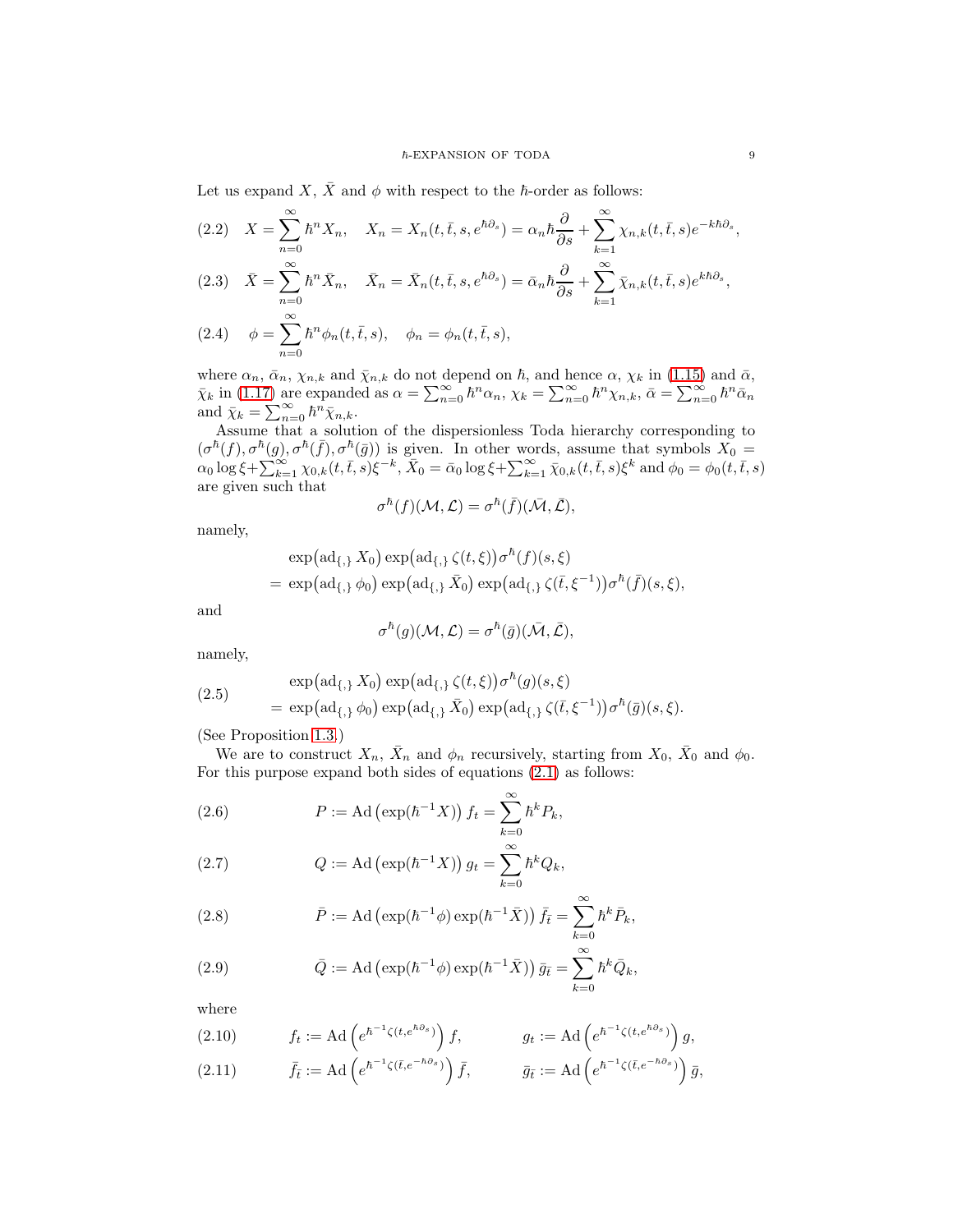and  $P_i$ 's,  $Q_i$ 's,  $\overline{P}_i$ 's and  $\overline{Q}_i$ 's are difference operators of the  $\hbar$ -order 0:

$$
\operatorname{ord}^\hbar P_i = \operatorname{ord}^\hbar Q_i = \operatorname{ord}^\hbar \bar P_i = \operatorname{ord}^\hbar \bar Q_i = 0.
$$

Suppose that we have chosen  $X_0, \ldots, X_{i-1}, \bar{X}_0, \ldots, \bar{X}_{i-1}$  and  $\phi_0, \ldots, \phi_{i-1}$  so that  $P_j = \bar{P}_j$   $(0 \leq j \leq i-1)$  and  $Q_j = \bar{Q}_j$   $(0 \leq j \leq i-1)$ . If operators  $X_i$ ,  $\bar{X}_i$  and a function  $\phi_i$  are constructed from these given  $X_j$ ,  $\bar{X}_j$  and  $\phi_j$  ( $0 \leq j \leq i-1$ ) so that equations  $P_i = \overline{P}_i$  and  $Q_i = \overline{Q}_i$  hold, this procedure gives recursive construction of  $X, \overline{X}$  and  $\phi$  in question.

We can construct such  $X_i$ ,  $\bar{X}_i$  and  $\phi_i$  as follows. (Details and meaning shall be explained in the proof of Theorem [2.1.](#page-10-0)):

• (Step 0) Assume  $X_j$ ,  $\bar{X}_j$  and  $\phi_j$  ( $0 \leq j \leq i-1$ ) are given and set

(2.12) 
$$
X^{(i-1)} := \sum_{n=0}^{i-1} \hbar^n X_n,
$$

$$
\bar{X}^{(i-1)} := \sum_{n=0}^{i-1} \hbar^n \bar{X}_n, \qquad \phi^{(i-1)} := \sum_{n=0}^{i-1} \hbar^n \phi_n.
$$

<span id="page-9-0"></span>• (Step 1) Set

<span id="page-9-1"></span>(2.13) 
$$
P^{(i-1)} := \mathrm{Ad} \left( \exp \hbar^{-1} X^{(i-1)} \right) f_t,
$$

<span id="page-9-2"></span>(2.14) 
$$
Q^{(i-1)} := \mathrm{Ad} \left( \exp \hbar^{-1} X^{(i-1)} \right) g_t,
$$

<span id="page-9-5"></span>(2.15) 
$$
\bar{P}^{(i-1)} := \mathrm{Ad}\left(\exp \hbar^{-1} \phi^{(i-1)}\right) \mathrm{Ad}\left(\exp \hbar^{-1} \bar{X}^{(i-1)}\right) \bar{f}_{\bar{t}},
$$

(2.16) 
$$
\bar{Q}^{(i-1)} := \mathrm{Ad}\left(\exp \hbar^{-1} \phi^{(i-1)}\right) \mathrm{Ad}\left(\exp \hbar^{-1} \bar{X}^{(i-1)}\right) \bar{g}_{\bar{t}},
$$

and expand  $P^{(i-1)}$  and  $Q^{(i-1)}$  with respect to the  $\hbar$ -order as

<span id="page-9-3"></span>(2.17) 
$$
P^{(i-1)} = \sum_{k=0}^{\infty} \hbar^k P_k^{(i-1)}, \qquad Q^{(i-1)} = \sum_{k=0}^{\infty} \hbar^k Q_k^{(i-1)},
$$

<span id="page-9-4"></span>(2.18) 
$$
\bar{P}^{(i-1)} = \sum_{k=0}^{\infty} \hbar^k \bar{P}_k^{(i-1)}, \qquad \bar{Q}^{(i-1)} = \sum_{k=0}^{\infty} \hbar^k \bar{Q}_k^{(i-1)}.
$$

$$
(\text{ord}^{\hbar} P_k^{(i-1)} = \text{ord}^{\hbar} Q_k^{(i-1)} = \text{ord}^{\hbar} \bar{P}_k^{(i-1)} = \text{ord}^{\hbar} \bar{Q}_k^{(i-1)} = 0.)
$$
  
• (Step 2) Put

$$
\begin{aligned} \mathcal{P}_0&:=\sigma^{\hbar}(P_0^{(i-1)}), &\mathcal{Q}_0&:=\sigma^{\hbar}(Q_0^{(i-1)}),\\ \mathcal{P}_i^{(i-1)}&:=\sigma^{\hbar}(P_i^{(i-1)}), &\mathcal{Q}_i^{(i-1)}&:=\sigma^{\hbar}(Q_i^{(i-1)}),\\ \bar{\mathcal{P}}_0&:=\sigma^{\hbar}(\bar{P}_0^{(i-1)}), &\bar{\mathcal{Q}}_0&:=\sigma^{\hbar}(\bar{Q}_0^{(i-1)}),\\ \bar{\mathcal{P}}_i^{(i-1)}&:=\sigma^{\hbar}(\bar{P}_i^{(i-1)}), &\bar{\mathcal{Q}}_i^{(i-1)}&:=\sigma^{\hbar}(\bar{Q}_i^{(i-1)}) \end{aligned}
$$

and define series  $\tilde{\mathcal{X}}_i(t,\bar{t},s,\xi) = \alpha_i \log \xi + \sum_{k=1}^{\infty} \tilde{\chi}_{i,k}(t,\bar{t},s) \xi^{-k}, \tilde{\bar{\mathcal{X}}}_i(t,\bar{t},s,\xi) =$  $\bar{\alpha}_i \log \xi + \sum_{k=1}^{\infty} \tilde{\chi}_{i,k}(t,\bar{t},s) \xi^{-k}$  and a function  $\phi_i(t,\bar{t},s)$  by one of the following integrals. (The integrand of the first integral in the right hand side of each equation is considered as a series of  $\xi$  around  $\xi = \infty$  and the integrand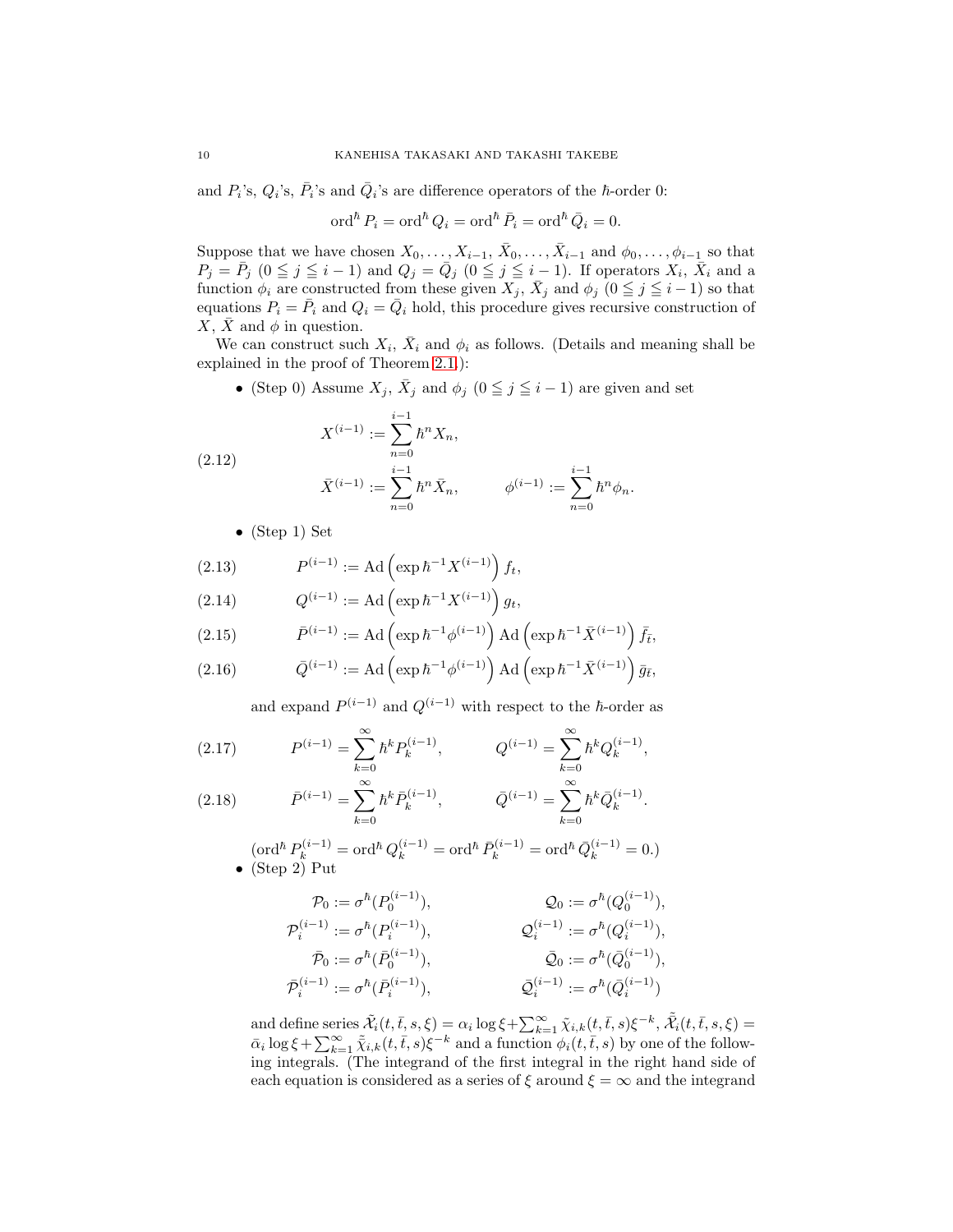of the second integral is considered as a series around  $\xi = 0$ .)

<span id="page-10-2"></span><span id="page-10-1"></span>(2.19) 
$$
-\tilde{\mathcal{X}}_i + \phi_i + \tilde{\bar{\mathcal{X}}}_i = \int^{\xi} \mathcal{P}_0^{-1} \left( -\frac{\partial \mathcal{Q}_0}{\partial \xi} \mathcal{P}_i^{(i-1)} + \frac{\partial \mathcal{P}_0}{\partial \xi} \mathcal{Q}_i^{(i-1)} \right) d\xi - \int^{\xi} \bar{\mathcal{P}}_0^{-1} \left( -\frac{\partial \bar{\mathcal{Q}}_0}{\partial \xi} \bar{\mathcal{P}}_i^{(i-1)} + \frac{\partial \bar{\mathcal{P}}_0}{\partial \xi} \bar{\mathcal{Q}}_i^{(i-1)} \right) d\xi,
$$
  
(2.20) 
$$
-\tilde{\mathcal{X}}_i + \phi_i + \tilde{\bar{\mathcal{X}}}_i = \int^s \mathcal{P}_0^{-1} \left( -\frac{\partial \mathcal{Q}_0}{\partial s} \mathcal{P}_i^{(i-1)} + \frac{\partial \mathcal{P}_0}{\partial s} \mathcal{Q}_i^{(i-1)} \right) ds - \int^s \bar{\mathcal{P}}_0^{-1} \left( -\frac{\partial \bar{\mathcal{Q}}_0}{\partial s} \bar{\mathcal{P}}_i^{(i-1)} + \frac{\partial \bar{\mathcal{P}}_0}{\partial s} \bar{\mathcal{Q}}_i^{(i-1)} \right) ds,
$$

In fact they give the same  $\tilde{\mathcal{X}}_i$ ,  $\phi_i$  and  $\tilde{\mathcal{X}}_i$ . Exactly speaking, the coefficients of  $\xi^{n}$   $(n \in \mathbb{Z}, n \neq 0)$  and  $\log \xi$  are determined by the first equation [\(2.19\)](#page-10-1) and its integral constant  $\phi_i$  is determined by the second equation [\(2.20\)](#page-10-2) up to an arbitrary additive constant.

Equations [\(2.19\)](#page-10-1) and [\(2.20\)](#page-10-2) determine the combination  $-\alpha_i + \bar{\alpha}_i$  as the coefficient of log  $\xi$  but not  $\alpha_i$  nor  $\bar{\alpha}_i$  separately, which can be chosen arbitrarily so far as  $-\alpha_i + \bar{\alpha}_i$  is fixed.

• (Step 3) Define a series  $\mathcal{X}_i(t,\bar{t},s,\xi) = \alpha_i \log \xi + \sum_{k=1}^{\infty} \chi_{i,k}(t,\bar{t},s)\xi^{-k}$  and  $\bar{\mathcal{X}}_i(t,\bar{t},s,\xi) = \bar{\alpha}_i \log \xi + \sum_{k=1}^{\infty} \bar{\chi}_{i,k}(t,\bar{t},s) \xi^{-k}$  by

$$
\mathcal{X}_i = \tilde{\mathcal{X}}_i - \frac{1}{2} \{ \sigma^{\hbar}(X_0), \tilde{\mathcal{X}}_i \} + \sum_{p=1}^{\infty} K_{2p} ( \mathrm{ad}_{\{, \}} (\sigma^{\hbar}(X_0)))^{2p} \tilde{\mathcal{X}}_i,
$$

<span id="page-10-4"></span>(2.21) 
$$
\bar{\mathcal{X}}_i = \tilde{\mathcal{X}}'_i - \frac{1}{2} \{ \sigma^{\hbar}(\bar{X}_0), \tilde{\mathcal{X}}'_i \} + \sum_{p=1}^{\infty} K_{2p} (ad_{\{,\}} (\sigma^{\hbar}(\bar{X}_0)))^{2p} \tilde{\mathcal{X}}'_i,
$$

$$
\tilde{\mathcal{X}}'_i := e^{-ad_{\{,\}} \phi_0} \tilde{\mathcal{X}}_i
$$

<span id="page-10-3"></span>Here  $K_{2p}$  is determined by the generating function

(2.22) 
$$
\frac{z}{e^z - 1} = 1 - \frac{z}{2} + \sum_{p=1}^{\infty} K_{2p} z^{2p},
$$

i.e.,  $K_{2p} = B_{2p}/(2p)!$ , where  $B_{2p}$ 's are the Bernoulli numbers.

• (Step 4) The operators  $X_i(t, \bar{t}, s, e^{\hbar \partial_s})$  and  $\bar{X}_i(t, \bar{t}, s, e^{\hbar \partial_s})$  are defined as the operators with the principal symbols  $\mathcal{X}_i$  and  $\overline{\mathcal{X}}_i$ :

(2.23) 
$$
X_i = \sum_{k=1}^{\infty} \chi_{i,k}(t,\bar{t},s)e^{-k\hbar\partial_s}, \qquad \bar{X}_i = \sum_{k=1}^{\infty} \bar{\chi}_{i,k}(t,\bar{t},s)e^{k\hbar\partial_s}.
$$

The main theorem is the following:

<span id="page-10-0"></span>**Theorem 2.1.** Assume that  $X_0$ ,  $\bar{X}_0$  and  $\phi_0$  satisfy  $(2.5)$  and construct  $X_i$ 's,  $\bar{X}_i$ 's and  $\phi_i$ 's by the above procedure recursively. Then X,  $\bar{X}$  and  $\phi$  defined by [\(2.2\)](#page-8-1), [\(2.3\)](#page-8-2) and [\(2.4\)](#page-8-3) satisfy [\(1.26\)](#page-5-4). Namely  $W = \exp(X/\hbar)$  and  $\bar{W} = \exp(\phi/\hbar) \exp(\bar{X}/\hbar)$ are dressing operators of the  $h$ -dependent Toda hierarchy corresponding to the data  $(f, g, \overline{f}, \overline{g}).$ 

The rest of this section is the proof of Theorem [2.1](#page-10-0) by induction. The essential idea of the proof is almost the same as the proof of Theorem 2.1 in [\[TT3\]](#page-36-0).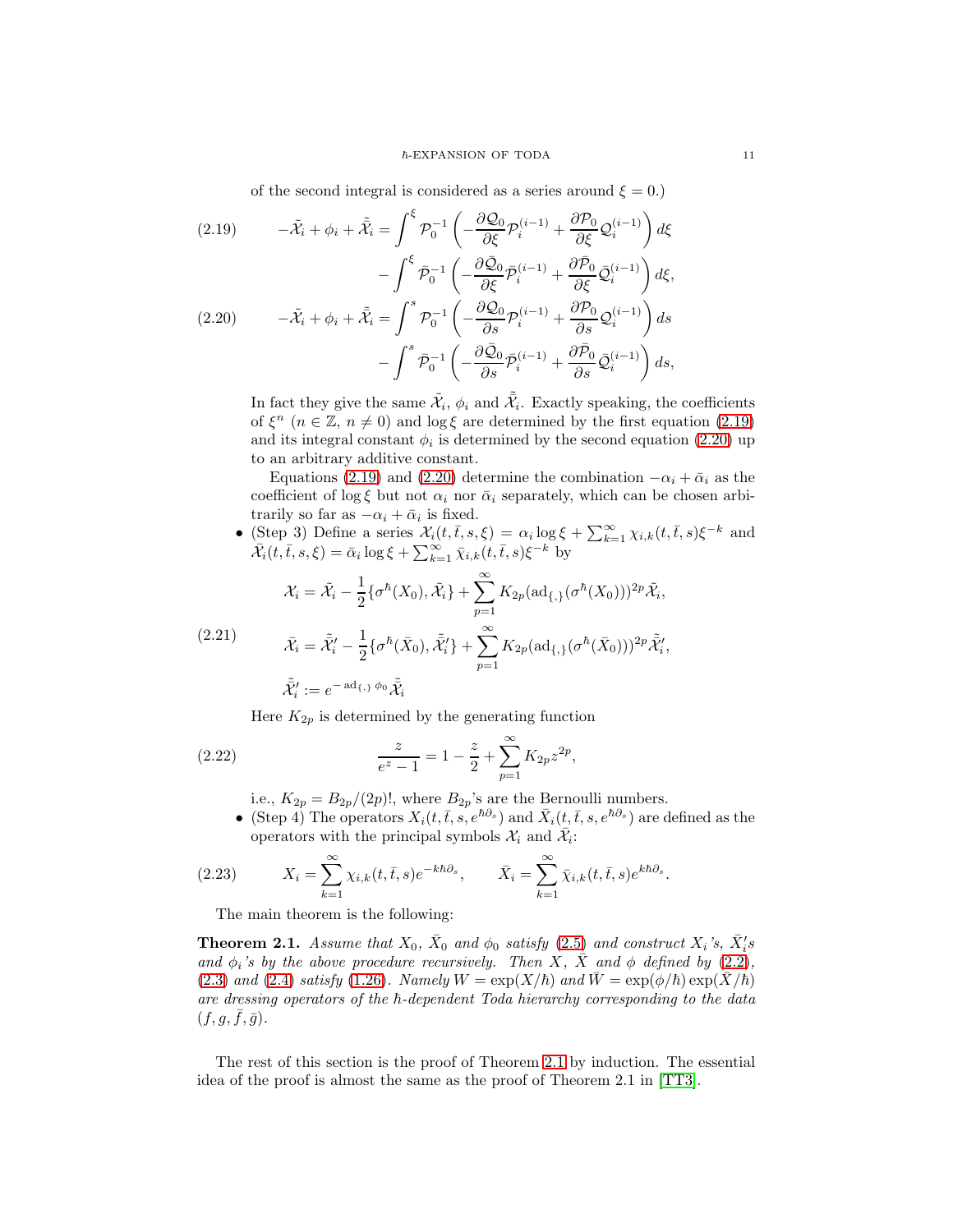Let us denote the "known" part of X,  $\bar{X}$  and  $\phi$  by  $X^{(i-1)}$ ,  $\bar{X}^{(i-1)}$  and  $\phi^{(i-1)}$  as in [\(2.12\)](#page-9-0) and, as intermediate objects, consider  $P^{(i-1)}$ ,  $Q^{(i-1)}$ ,  $\bar{P}^{(i-1)}$  and  $\bar{Q}^{(i-1)}$ defined by  $(2.13)$  and  $(2.14)$ , which are expanded as  $(2.17)$  and  $(2.18)$ .

If X,  $\bar{X}$  and  $\phi$  are expanded as [\(2.2\)](#page-8-1), [\(2.3\)](#page-8-2) and [\(2.4\)](#page-8-3), the dressing operators  $W =$  $\exp(X/\hbar)$  and  $W = \exp(\phi/\hbar) \exp(X/\hbar)$  are factorised as follows by the Campbell-Hausdorff theorem:

<span id="page-11-2"></span>(2.24) 
$$
W = \exp\left(\hbar^{i-1}\tilde{X}_i + \hbar^i X_{>i}\right) \exp\left(\hbar^{-1}X^{(i-1)}\right),
$$

<span id="page-11-4"></span>(2.25) 
$$
\bar{W} = \exp\left(\hbar^{i-1}\phi_i + \hbar^i\phi_{>i}\right) \exp\left(\hbar^{i-1}\tilde{X}_i + \hbar^i\bar{X}_{>i}\right) \times \\ \times \exp\left(\hbar^{-1}\phi^{(i-1)}\right) \exp\left(\hbar^{-1}\bar{X}^{(i-1)}\right),
$$

where  $\tilde{X}_i, X_{>i}, \phi_i, \phi_{>i}, \tilde{\bar{X}}_i$  and  $\bar{X}_{>i}$  have  $\hbar$ -order not more than 0 and the principal symbols of  $\tilde{X}_i$  and  $\tilde{\bar{X}}_i$  are defined by

<span id="page-11-0"></span>(2.26) 
$$
\sigma^{\hbar}(\tilde{X}_i)(s,\xi) = \sum_{n=1}^{\infty} \frac{(\text{ad}_{\{,\}} \sigma^{\hbar}(X_0))^{n-1}}{n!} \sigma^{\hbar}(X_i)
$$

<span id="page-11-1"></span>(2.27) 
$$
\sigma^{\hbar}(\tilde{X}_i)(s,\xi) = e^{ad_{\{\,\}}\phi_0} \left( \sum_{n=1}^{\infty} \frac{(ad_{\{\,\}}\sigma^{\hbar}(\bar{X}_0))^{n-1}}{n!} \sigma^{\hbar}(\bar{X}_i) \right)
$$

Note that the log terms in [\(2.26\)](#page-11-0) and [\(2.27\)](#page-11-1) are  $\alpha_i \log \xi$  and  $\bar{\alpha}_i \log \xi$  respectively. The other terms in  $(2.26)$  (resp.  $(2.27)$ ) are negative (resp. positive) powers of  $\xi$ . The principal symbol of  $X_i$  is recovered from  $\tilde{X}_i$  by the formula (2.28)

<span id="page-11-3"></span>
$$
\sigma^{\hbar}(X_i) = \sigma^{\hbar}(\tilde{X}_i) - \frac{1}{2} \{ \sigma^{\hbar}(X_0), \sigma^{\hbar}(\tilde{X}_i) \} + \sum_{p=1}^{\infty} K_{2p} (ad_{\{,\}}(\sigma^{\hbar}(X_0)))^{2p} \sigma^{\hbar}(\tilde{X}_i),
$$

Here coefficients  $K_{2p}$  are defined by [\(2.22\)](#page-10-3). Similarly the principal symbol of  $\bar{X}_i$  is recovered from  $\tilde{X}_i$  by

$$
(2.29)
$$

<span id="page-11-5"></span>
$$
\sigma^{\hbar}(\bar{X}_i) = \sigma^{\hbar}(\tilde{\bar{X}}'_i) - \frac{1}{2} \{ \sigma^{\hbar}(X_0), \sigma^{\hbar}(\tilde{\bar{X}}'_i) \} + \sum_{p=1}^{\infty} K_{2p} (ad_{\{,\}}(\sigma^{\hbar}(X_0)))^{2p} \sigma^{\hbar}(\tilde{\bar{X}}'_i),
$$

where  $\sigma^{\hbar}(\tilde{X}'_i) := e^{- \operatorname{ad}_{\{\,\}}{\phi_0}} \sigma^{\hbar}(\tilde{X}_i)$ .

These inversion relations are the origin of [\(2.21\)](#page-10-4). (Note that the principal symbol determines the operators  $X_i$  and  $\bar{X}_i$ , since they are homogeneous terms in the expansions [\(2.2\)](#page-8-1) and [\(2.3\)](#page-8-2).) The factorisation formula [\(2.24\)](#page-11-2) and the inversion formula [\(2.28\)](#page-11-3) are proved in Appendix A of [\[TT3\]](#page-36-0). The formulae [\(2.25\)](#page-11-4) and [\(2.29\)](#page-11-5) are derived in the same way.

The factorisation [\(2.24\)](#page-11-2) implies

$$
P = \text{Ad}\left(\exp\left(\hbar^{i-1}\tilde{X}_i + \hbar^i X_{>i}\right)\right) P^{(i-1)} = P^{(i-1)} + \hbar^{i-1}[\tilde{X}_i + \hbar X_{>i}, P^{(i-1)}] + \text{(terms of }\hbar\text{-order} < -i\text{)}.
$$

Thus, substituting the expansion [\(2.17\)](#page-9-3) in the Step 1, we have

(2.30) 
$$
P = P_0^{(i-1)} + \hbar P_1^{(i-1)} + \dots + \hbar^i P_i^{(i-1)} + \dots
$$

$$
+ \hbar^{i-1} [\tilde{X}_i, P_0^{(i-1)}] + (\text{terms of } \hbar\text{-order} < -i).
$$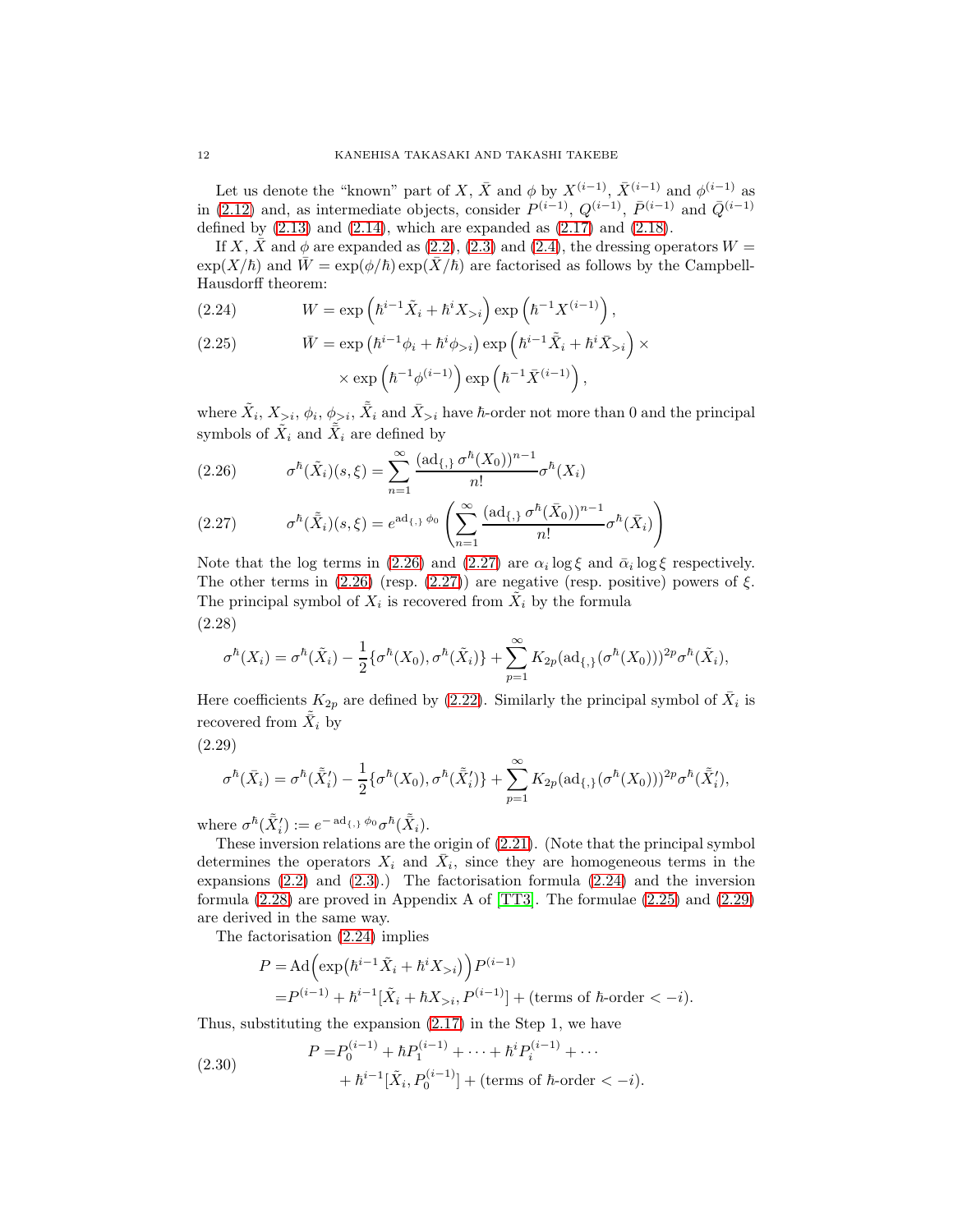Comparing this with the  $\hbar$ -expansion [\(2.6\)](#page-8-4) of P, we can express  $P_j$ 's in terms of  $P_j^{(i-1)}$ 's and  $\tilde{X}_i$  as follows:

<span id="page-12-0"></span>(2.31) 
$$
P_j = P_j^{(i-1)} \qquad (j = 0, \ldots, i-1),
$$

<span id="page-12-2"></span>(2.32)  $\sigma_0(P_i) = \sigma_0(P_i^{(i-1)} + \hbar^{-1}[\tilde{X}_i, P_0^{(i-1)}]).$ 

Similar equations for Q are obtained in the same way. For the operators  $\overline{P}$  the corresponding equations are

<span id="page-12-1"></span>(2.33) 
$$
\bar{P}_j = \bar{P}_j^{(i-1)} \qquad (j = 0, \dots, i-1),
$$

<span id="page-12-3"></span>(2.34) 
$$
\sigma_0(\bar{P}_i) = \sigma_0(\bar{P}_i^{(i-1)} + \hbar^{-1}[\phi_i, \bar{P}_0^{(i-1)}] + \hbar^{-1}[\tilde{X}_i, \bar{P}_0^{(i-1)}]).
$$

The corresponding equations for  $\overline{Q}$  are the same.

The equations [\(2.31\)](#page-12-0), [\(2.33\)](#page-12-1) and corresponding equations for  $Q$  and  $\overline{Q}$  show that the terms of  $\hbar$ -order greater than  $-i$  in [\(2.6\)](#page-8-4) are already fixed by  $X_0, \ldots, X_{i-1}$ , which justifies the inductive procedure. That is to say, we are assuming that  $X_0, \ldots, X_{i-1}$  have been already determined so that  $P_j = P_j^{(i-1)}$  and  $Q_j = Q_j^{(i-1)}$  for  $j = 0, \ldots, i-1$  coincide with  $\bar{P}_j = \bar{P}_j^{(i-1)}$  and  $\bar{Q}_j = \bar{Q}_j^{(i-1)}$  respectively.

The operators  $X_i$ ,  $\bar{X}_i$  and the function  $\phi_i$  should be chosen so that the right hand sides of [\(2.32\)](#page-12-2) and [\(2.34\)](#page-12-3) coincide and the corresponding expressions for Q and  $\bar{Q}$  coincide. Taking equations  $P_0^{(i-1)} = P_0$ ,  $Q_0^{(i-1)} = Q_0$ ,  $\bar{P}_0^{(i-1)} = \bar{P}_0$  and  $\bar{Q}_0^{(i-1)} = \bar{Q}_0$  into account, we define

(2.35)  
\n
$$
\tilde{P}_i^{(i)} := P_i^{(i-1)} + \hbar^{-1} [\tilde{X}_i, P_0],
$$
\n
$$
\tilde{Q}_i^{(i)} := Q_i^{(i-1)} + \hbar^{-1} [\tilde{X}_i, Q_0],
$$
\n
$$
\tilde{P}_i^{(i)} := \bar{P}_i^{(i-1)} + \hbar^{-1} [\phi_i, \bar{P}_0] + \hbar^{-1} [\tilde{X}_i, \bar{P}_0]
$$
\n
$$
\tilde{Q}_i^{(i)} := \bar{Q}_i^{(i-1)} + \hbar^{-1} [\phi_i, \bar{Q}_0] + \hbar^{-1} [\tilde{X}_i, \bar{Q}_0]
$$

Then the condition for  $X_i$ ,  $\bar{X}_i$  and  $\phi_i$  is written in the following form of equations for symbols:

<span id="page-12-4"></span>(2.36) 
$$
\sigma_0^{\hbar}(\tilde{P}_i^{(i)}) = \sigma_0^{\hbar}(\tilde{P}_i^{(i)}), \qquad \sigma_0^{\hbar}(\tilde{Q}_i^{(i)}) = \sigma_0^{\hbar}(\tilde{\tilde{Q}}_i^{(i)})
$$

(The parts of  $\hbar$ -order less than  $-1$  should be determined in the next step of the induction.) To simplify notations, we denote the symbols  $\sigma_0^\hbar(\tilde{P}_i^{(i)}$  $\sigma_0^{\hbar(i)}$ ),  $\sigma_0^{\hbar}(P_i^{(i-1)})$  $\binom{i^{(i-1)}}{i}$  and so on by the corresponding calligraphic letters as  $\tilde{\mathcal{P}}_i^{(i)}$  $\mathcal{P}_i^{(i)},\, \mathcal{P}_i^{(i-1)}$  $i^{(i-1)}$  etc. By this notation we can rewrite the equations [\(2.36\)](#page-12-4) in the following form: (2.37)

$$
\begin{aligned}\n\tilde{\mathcal{P}}_i^{(i)} &= \tilde{\mathcal{P}}_i^{(i)}, & \tilde{\mathcal{Q}}_i^{(i)} &= \tilde{\mathcal{Q}}_i^{(i)}, \\
\tilde{\mathcal{P}}_i^{(i)} &:= \mathcal{P}_i^{(i-1)} + \{\tilde{\mathcal{X}}_i, \mathcal{P}_0\}, & \tilde{\mathcal{Q}}_i^{(i)} &:= \mathcal{Q}_i^{(i-1)} + \{\tilde{\mathcal{X}}_i, \mathcal{Q}_0\}, \\
\tilde{\mathcal{P}}_i^{(i)} &:= \bar{\mathcal{P}}_i^{(i-1)} + \{\phi_i, \bar{\mathcal{P}}_0\} + \{\tilde{\mathcal{X}}_i, \bar{\mathcal{P}}_0\}, & \tilde{\mathcal{Q}}_i^{(i)} &:= \mathcal{Q}_i^{(i-1)} + \{\phi_i, \bar{\mathcal{Q}}_0\} + \{\tilde{\mathcal{X}}_i, \bar{\mathcal{Q}}_0\}.\n\end{aligned}
$$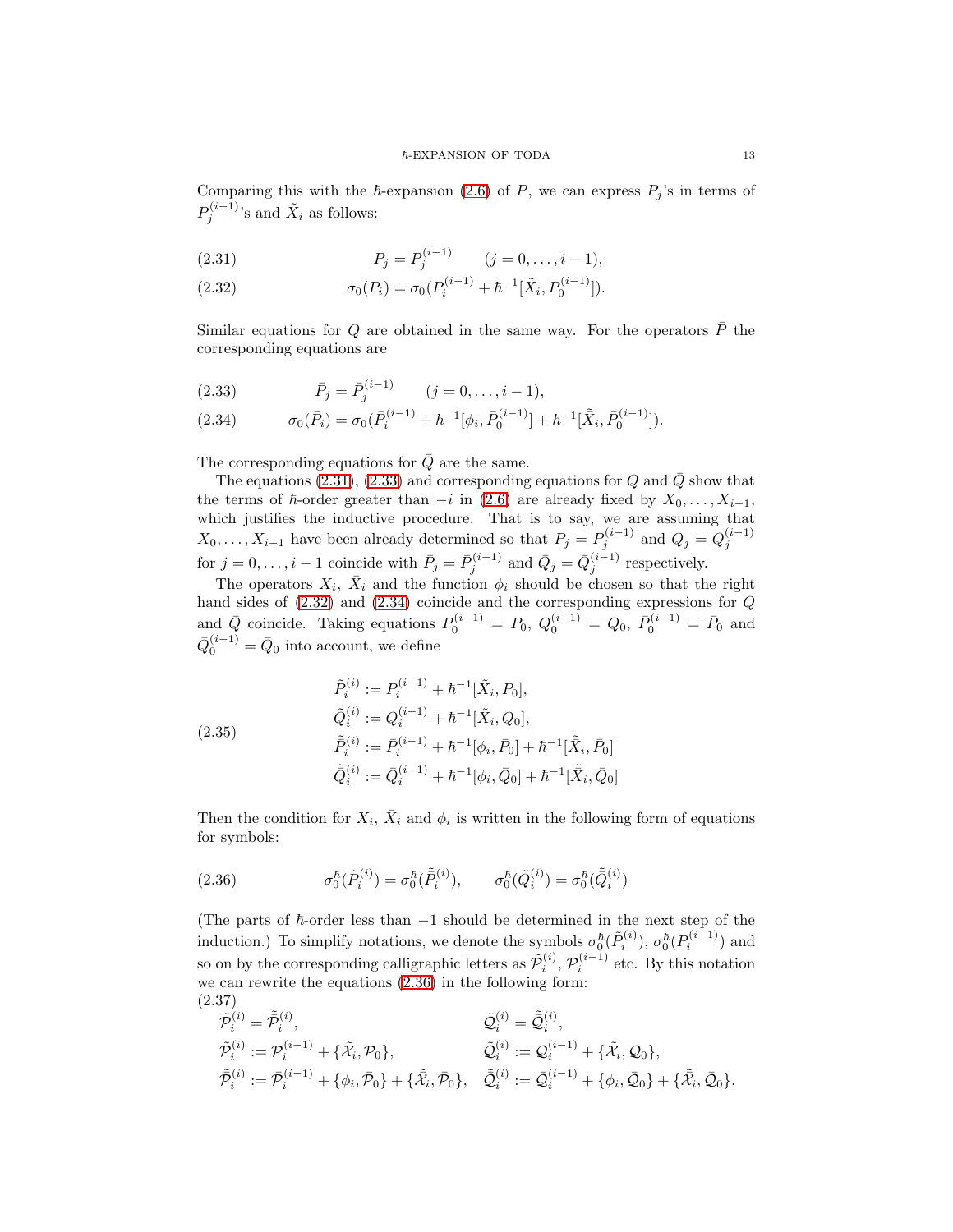In the matrix form, these equations are encapsulated in the following equation.

<span id="page-13-0"></span>(2.38)  
\n
$$
\begin{pmatrix}\n\mathcal{P}_i^{(i-1)} \\
\mathcal{Q}_i^{(i-1)}\n\end{pmatrix} + \xi \begin{pmatrix}\n\frac{\partial \mathcal{P}_0}{\partial s} & -\frac{\partial \mathcal{P}_0}{\partial \xi} \\
\frac{\partial \mathcal{Q}_0}{\partial s} & -\frac{\partial \mathcal{Q}_0}{\partial \xi}\n\end{pmatrix} \begin{pmatrix}\n\frac{\partial}{\partial s}\tilde{x}_i \\
\frac{\partial}{\partial s}\tilde{x}_i\n\end{pmatrix}
$$
\n
$$
= \begin{pmatrix}\n\bar{p}_i^{(i-1)} \\
\bar{q}_i^{(i-1)}\n\end{pmatrix} + \xi \begin{pmatrix}\n\frac{\partial \bar{\mathcal{P}}_0}{\partial s} & -\frac{\partial \bar{\mathcal{P}}_0}{\partial \xi} \\
\frac{\partial \bar{\mathcal{Q}}_0}{\partial s} & -\frac{\partial \bar{\mathcal{Q}}_0}{\partial \xi}\n\end{pmatrix} \begin{pmatrix}\n\frac{\partial}{\partial s}(\phi_i + \tilde{x}_i) \\
\frac{\partial}{\partial s}(\phi_i + \tilde{x}_i)\n\end{pmatrix}
$$

Recall that operators  $P^{(i-1)}$  and  $Q^{(i-1)}$  are defined by acting adjoint operation to the canonically commuting pair  $(f, g)$  in [\(2.13\)](#page-9-1), [\(2.14\)](#page-9-2) and [\(2.10\)](#page-8-5). Hence they also satisfy the canonical commutation relation:  $[P^{(i-1)}, Q^{(i-1)}] = \hbar P^{(i-1)}$ . The principal symbol of this relation gives

<span id="page-13-3"></span>(2.39) 
$$
\{P_0^{(i-1)}, Q_0^{(i-1)}\} = \{P_0, Q_0\} = P_0,
$$

which means that the determinants of the  $2 \times 2$  matrices in both sides of  $(2.38)$ are equal to  $\xi^{-1} \mathcal{P}_0$ . (Recall that those matrices are equal because of the induction hypothesis,  $\mathcal{P}_0 = \bar{\mathcal{P}}_0$ ,  $\mathcal{Q}_0 = \bar{\mathcal{Q}}_0$ . Hence its inverse matrix is easily computed and we have

<span id="page-13-1"></span>(2.40)  
\n
$$
\mathcal{P}_0^{-1} \begin{pmatrix}\n-\frac{\partial \mathcal{Q}_0}{\partial \xi} & \frac{\partial \mathcal{P}_0}{\partial \xi} \\
-\frac{\partial \mathcal{Q}_0}{\partial s} & \frac{\partial \mathcal{P}_0}{\partial s}\n\end{pmatrix}\n\begin{pmatrix}\n\mathcal{P}_i^{(i-1)} \\
\mathcal{Q}_i^{(i-1)}\n\end{pmatrix} + \begin{pmatrix}\n\frac{\partial}{\partial \xi}\tilde{\mathcal{X}}_i \\
\frac{\partial}{\partial s}\tilde{\mathcal{X}}_i\n\end{pmatrix}
$$
\n
$$
= \bar{\mathcal{P}}_0^{-1} \begin{pmatrix}\n-\frac{\partial \bar{\mathcal{Q}}_0}{\partial \xi} & \frac{\partial \bar{\mathcal{P}}_0}{\partial \xi} \\
-\frac{\partial \bar{\mathcal{Q}}_0}{\partial s} & \frac{\partial \bar{\mathcal{P}}_0}{\partial s}\n\end{pmatrix}\n\begin{pmatrix}\n\bar{\mathcal{P}}_i^{(i-1)} \\
\bar{\mathcal{Q}}_i^{(i-1)}\n\end{pmatrix} + \begin{pmatrix}\n\frac{\partial}{\partial \xi}(\phi_i + \tilde{\mathcal{X}}_i) \\
\frac{\partial}{\partial s}(\phi_i + \tilde{\mathcal{X}}_i)\n\end{pmatrix}
$$

Note that the left hand side (the first line) is a series of  $\xi$  around  $\xi = \infty$ , while the right hand side (the second line) is a series around  $\xi = 0$ . Equation [\(2.40\)](#page-13-1) is rewritten as

<span id="page-13-2"></span>
$$
(2.41) \quad \begin{pmatrix} \frac{\partial}{\partial \xi} (-\tilde{\mathcal{X}}_i + \phi_i + \tilde{\tilde{\mathcal{X}}}_i) \\ \frac{\partial}{\partial s} (-\tilde{\mathcal{X}}_i + \phi_i + \tilde{\tilde{\mathcal{X}}}_i) \end{pmatrix} \\ = \mathcal{P}_0^{-1} \begin{pmatrix} -\frac{\partial \mathcal{Q}_0}{\partial \xi} & \frac{\partial \mathcal{P}_0}{\partial \xi} \\ -\frac{\partial \mathcal{Q}_0}{\partial s} & \frac{\partial \mathcal{P}_0}{\partial s} \end{pmatrix} \begin{pmatrix} \mathcal{P}_i^{(i-1)} \\ \mathcal{Q}_i^{(i-1)} \end{pmatrix} - \bar{\mathcal{P}}_0^{-1} \begin{pmatrix} -\frac{\partial \bar{\mathcal{Q}}_0}{\partial \xi} & \frac{\partial \bar{\mathcal{P}}_0}{\partial \xi} \\ -\frac{\partial \bar{\mathcal{Q}}_0}{\partial s} & \frac{\partial \bar{\mathcal{P}}_0}{\partial s} \end{pmatrix} \begin{pmatrix} \bar{\mathcal{P}}_i^{(i-1)} \\ \bar{\mathcal{Q}}_i^{(i-1)} \end{pmatrix},
$$

which determines  $-\tilde{\mathcal{X}}_i + \phi_i + \tilde{\mathcal{X}}_i$ . According to the above remark, the first term in the right hand side is a series of  $\xi$  around  $\xi = \infty$  and the second term is a series of  $\xi$  around  $\xi = 0$ .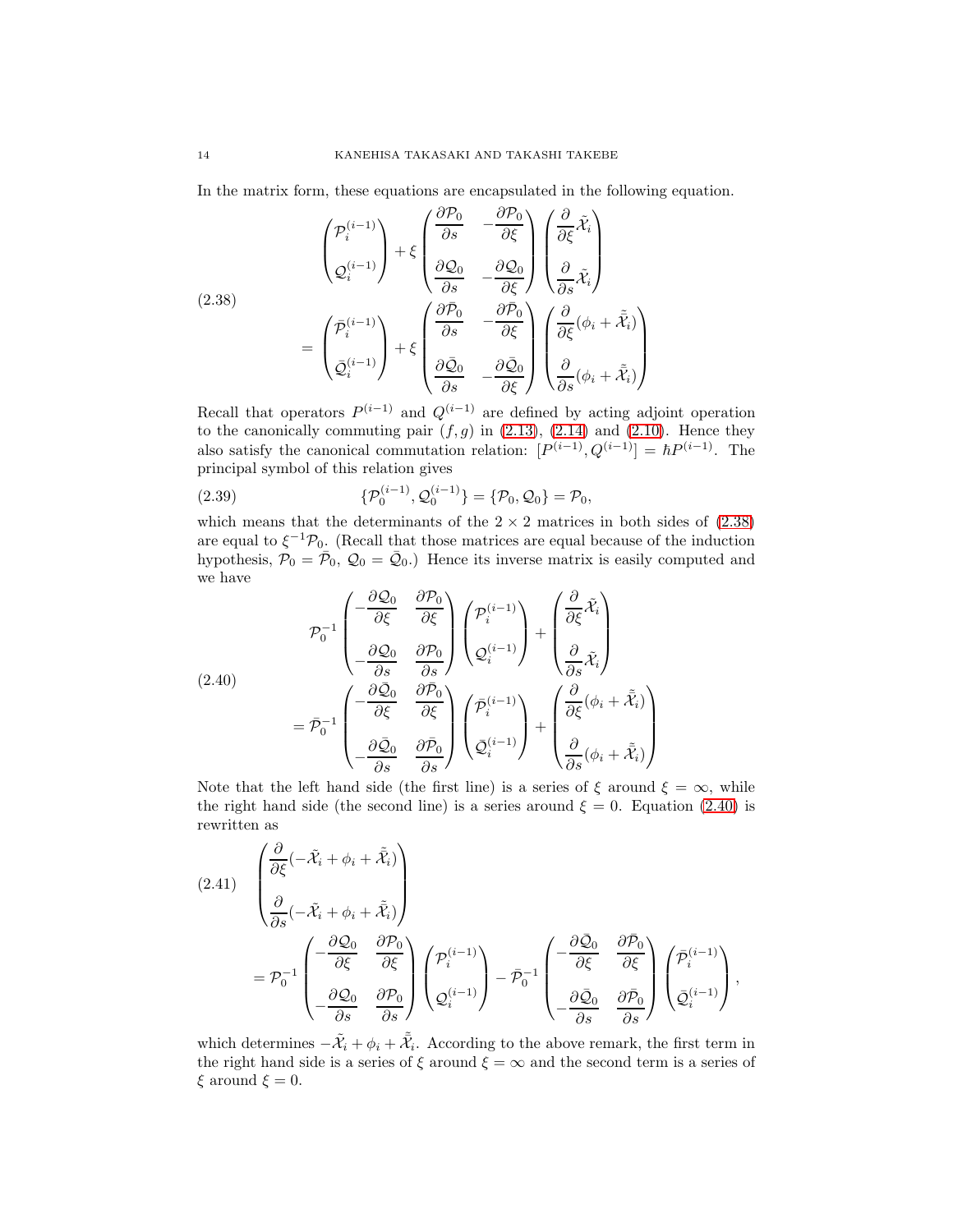The system [\(2.41\)](#page-13-2) is solvable thanks to Lemma [2.2](#page-14-1) below. Hence, integrating the first element of the right hand side with respect to  $\xi$ , we obtain  $-\tilde{\mathcal{X}}_i + \phi_0 + \tilde{\mathcal{X}}_i$  up to an integration constant which does not depend on  $\xi$ . Integrating the second element of the above equation, we can determine this integration constant up to a constant which does not depend on s. This is Step 2,  $(2.19)$  and  $(2.20)$ , which determine the symbols  $\tilde{\mathcal{X}}_i$ ,  $\tilde{\bar{\mathcal{X}}}_i$  and the function  $\phi_i$ . (The ambiguity of  $\phi_i$  is harmless.)

In the end, the principal symbols of  $X_i$  and  $\overline{X}_i$  are determined by [\(2.28\)](#page-11-3), [\(2.29\)](#page-11-5) or [\(2.21\)](#page-10-4) in Step 3. Operators  $X_i$  and  $\bar{X}_i$  are defined as in Step 4. This completes the construction of  $X_i$ ,  $\bar{X}_i$  and  $\phi_i$  and the proof of the theorem.

## <span id="page-14-1"></span>**Lemma 2.2.** The system  $(2.41)$  is compatible.

Proof. We check the compatibility condition,

$$
\frac{\partial}{\partial s} \left( \mathcal{P}_0^{-1} \left( -\frac{\partial \mathcal{Q}_0}{\partial \xi} \mathcal{P}_i^{(i-1)} + \frac{\partial \mathcal{P}_0}{\partial \xi} \mathcal{Q}_i^{(i-1)} \right) \right) \n- \frac{\partial}{\partial s} \left( \bar{\mathcal{P}}_0^{-1} \left( -\frac{\partial \bar{\mathcal{Q}}_0}{\partial \xi} \bar{\mathcal{P}}_i^{(i-1)} + \frac{\partial \bar{\mathcal{P}}_0}{\partial \xi} \bar{\mathcal{Q}}_i^{(i-1)} \right) \right) \n= \frac{\partial}{\partial \xi} \left( \mathcal{P}_0^{-1} \left( -\frac{\partial \mathcal{Q}_0}{\partial s} \mathcal{P}_i^{(i-1)} + \frac{\partial \mathcal{P}_0}{\partial s} \mathcal{Q}_i^{(i-1)} \right) \right) \n- \frac{\partial}{\partial \xi} \left( \bar{\mathcal{P}}_0^{-1} \left( -\frac{\partial \bar{\mathcal{Q}}_0}{\partial s} \bar{\mathcal{P}}_i^{(i-1)} + \frac{\partial \bar{\mathcal{P}}_0}{\partial s} \bar{\mathcal{Q}}_i^{(i-1)} \right) \right).
$$

Using the relation  $\{\mathcal{P}_0, \mathcal{Q}_0\} = \mathcal{P}_0$  [\(2.39\)](#page-13-3), this equation reduces to

<span id="page-14-3"></span>(2.43) 
$$
\mathcal{P}_0^{-1} \xi^{-1} \left( -\mathcal{P}_i^{(i-1)} + \{ \mathcal{P}_i^{(i-1)}, \mathcal{Q}_0 \} + \{ \mathcal{P}_0, \mathcal{Q}_i^{(i-1)} \} \right) \n= \bar{\mathcal{P}}_0^{-1} \xi^{-1} \left( -\bar{\mathcal{P}}_i^{(i-1)} + \{ \bar{\mathcal{P}}_i^{(i-1)}, \bar{\mathcal{Q}}_0 \} + \{ \bar{\mathcal{P}}_0, \bar{\mathcal{Q}}_i^{(i-1)} \} \right).
$$

Defined from canonically commuting pair  $(f, g)$  by adjoint action  $(2.10)$ ,  $(2.13)$  and [\(2.14\)](#page-9-2), the pair of operators  $(P^{(i-1)}, Q^{(i-1)})$  is canonically commuting:  $[P^{(i-1)}, Q^{(i-1)}] =$  $\hbar P^{(i-1)}$ . Similarly we have  $[\bar{P}^{(i-1)}, \bar{Q}^{(i-1)}] = \hbar \bar{P}^{(i-1)}$  and thus

<span id="page-14-2"></span>(2.44) 
$$
[P^{(i-1)}, Q^{(i-1)}] - \hbar P^{(i-1)} = [\bar{P}^{(i-1)}, \bar{Q}^{(i-1)}] - \hbar \bar{P}^{(i-1)}.
$$

Substituting the expansions [\(2.17\)](#page-9-3) and [\(2.18\)](#page-9-4) in it and noting that  $P_j^{(i-1)} = \bar{P}_j^{(i-1)}$ and  $Q_j^{(i-1)} = \bar{Q}_j^{(i-1)}$  for  $j = 0, \ldots, i-1$  by the induction hypothesis, the terms of  $\hbar$ -order higher than  $-i-1$  in [\(2.44\)](#page-14-2) cancel. Thus (2.44) becomes

$$
[\hbar^i P_i^{(i-1)}, Q_0] + [P_0, \hbar^i Q_i^{(i-1)}] - \hbar^{i+1} P_i^{(i-1)} + (\hbar \text{-order} < -i - 1)
$$
  
= [\hbar^i \bar{P}\_i^{(i-1)}, \bar{Q}\_0] + [\bar{P}\_0, \hbar^i \bar{Q}\_i^{(i-1)}] - \hbar^{i+1} \bar{P}\_i^{(i-1)} + (\hbar \text{-order} < -i - 1).

<span id="page-14-0"></span>Taking the symbol of  $\hbar$ -order  $-i-1$  of this equation, we have [\(2.43\)](#page-14-3) because  $\mathcal{P}_0 = \bar{\mathcal{P}}_0$ .  $\Box$ 

## 3. Asymptotics of the wave function

In this section we prove that the dressing operator of the form  $(1.14)$  or  $(1.8)$ (with  $\alpha = 0$ ), i.e.,

(3.1) 
$$
W(\hbar, t, \bar{t}, s, e^{\hbar \partial_s}) = \exp(X(\hbar, t, \bar{t}, s, e^{\hbar \partial_s})/\hbar),
$$

<span id="page-14-4"></span>(3.2) 
$$
X(\hbar, t, \bar{t}, s, e^{\hbar \partial_s}) = \sum_{k=1}^{\infty} \chi_k(\hbar, t, \bar{t}, s) e^{-k \hbar \partial_s}, \quad \text{ord}^{\hbar} X \leq 0,
$$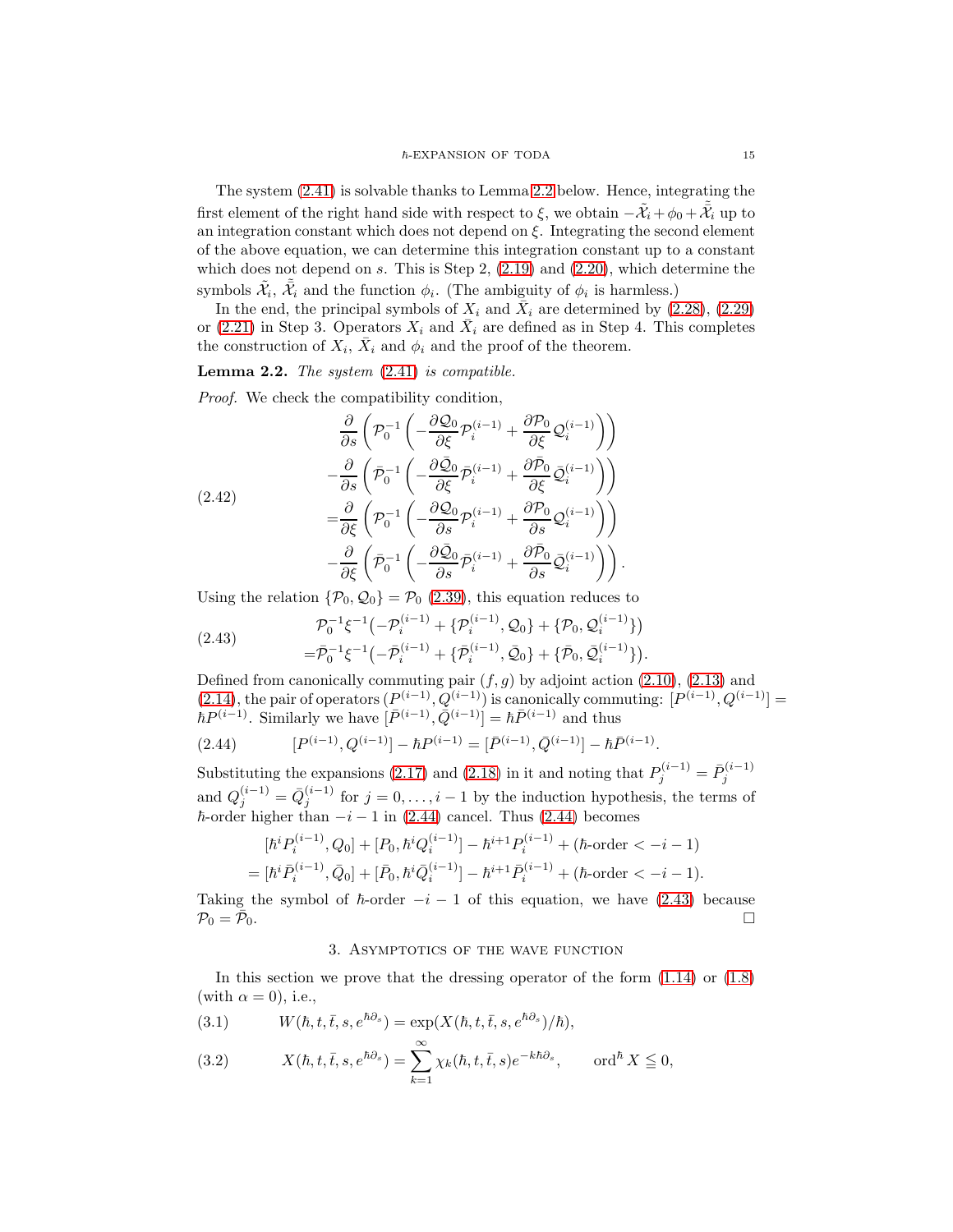gives the wave function of the WKB form

<span id="page-15-0"></span>(3.3) 
$$
\Psi(\hbar, t, \bar{t}, s; z) = W z^{s/\hbar} e^{\zeta(t,z)/\hbar} = e^{S(\hbar, t, \bar{t}, s, z)/\hbar} z^{s/\hbar}, \quad \text{ord}^{\hbar} S \leq 0,
$$

<span id="page-15-3"></span>(3.4) 
$$
S(\hbar, t, \bar{t}, s; z) = \sum_{n=0}^{\infty} \hbar^n S_n(t, \bar{t}, s; z) + \zeta(t, z), \qquad \zeta(t, z) := \sum_{n=1}^{\infty} t_n z^n,
$$

and vice versa. As the factor  $e^{\hbar^{-1}\alpha(\hbar)(\hbar\partial_s)}$  in [\(1.8\)](#page-3-3) becomes a constant factor  $z^{\alpha(\hbar)/\hbar}$ when it is applied to  $z^{s/\hbar}$ , we omit it here.

By changing the sign of s and replacing z by  $\bar{z}^{-1}$ , we can deduce the formula for the wave function  $\bar{\Psi}$  corresponding to the dressing operator  $\bar{W}$  of the form [\(1.16\)](#page-4-1) or [\(1.10\)](#page-3-4) (with  $\bar{\alpha} = 0$ ) immediately from the above results: if W has the form

(3.5)  
\n
$$
\bar{W}(\hbar, t, \bar{t}, s, e^{\hbar \partial_s}) = \exp(\phi(\hbar, t, \bar{t}, s)/\hbar) \exp(\bar{X}(\hbar, t, \bar{t}, e^{\hbar \partial_s})/\hbar),
$$
\n
$$
\bar{X}(\hbar, t, \bar{t}, s, e^{\hbar \partial_s}) = \sum_{k=1}^{\infty} \bar{\chi}_k(\hbar, t, \bar{t}, s) e^{k\hbar \partial_s}, \qquad \text{ord}^{\hbar} \phi, \text{ord}^{\hbar} \bar{X} \leq 0,
$$

gives the wave function of the WKB form

$$
(3.6) \qquad \bar{\Psi}(\hbar, t, \bar{t}, s; \bar{z}) = \bar{W}\bar{z}^{s/\hbar}e^{\zeta(\bar{t}, \bar{z}^{-1})/\hbar} = e^{\bar{S}(\hbar, t, \bar{t}, s, \bar{z})/\hbar}\bar{z}^{s/\hbar}, \qquad \text{ord}^{\hbar}S \leq 0,
$$

<span id="page-15-1"></span>
$$
(3.7) \quad \bar{S}(\hbar, t, \bar{t}, s; \bar{z}) = \sum_{n=0}^{\infty} \hbar^n \bar{S}_n(t, \bar{t}, s; \bar{z}) + \zeta(\bar{t}, \bar{z}^{-1}), \qquad \zeta(\bar{t}, \bar{z}^{-1}) := \sum_{n=1}^{\infty} \bar{t}_n \bar{z}^{-n}.
$$

Since the time variables  $t_n$  and  $\bar{t}_n$  do not play any role in this section, we set them to zero.

Let  $A(\hbar, s, e^{\hbar \partial_s}) = \sum_n a_n(\hbar, s) e^{n \hbar \partial_s}$  be a difference operator. The total symbol of A is a power series of  $\xi$  defined by

(3.8) 
$$
\sigma_{\text{tot}}(A)(\hbar, s, \xi) := \sum_{n} a_n(\hbar, x) \xi^n.
$$

Actually, this is the factor which appears when the operator A is applied to  $z^{s/\hbar}$ .

(3.9) 
$$
Az^{s/\hbar} = \sigma_{\text{tot}}(A)(\hbar, s, z)z^{s/\hbar}.
$$

Using this terminology, what we show in this section is that a operator of the form  $e^{X/\hbar}$  has a total symbol of the form  $e^{S/\hbar}$  and that an operator with total symbol  $e^{S/\hbar}$  has a form  $e^{X/\hbar}$ . Exactly speaking, the main results in this section are the following two propositions.

<span id="page-15-2"></span>**Proposition 3.1.** Let  $X = X(h, s, e^{\hbar \partial s})$  be a difference operator of the form [\(3.2\)](#page-14-4), which has the  $\hbar$ -order 0: ord $^{\hbar}X = 0$ . Then the total symbol of  $e^{X/\hbar}$  has such a form as

(3.10) 
$$
\sigma_{\text{tot}}(\exp(\hbar^{-1}X(\hbar,s,e^{\hbar\partial_s}))) = e^{S(\hbar,s,\xi)/\hbar},
$$

where  $S(\hbar, s, \xi)$  is a power series of  $\xi^{-1}$  without non-negative powers of  $\xi$  and has  $an \hbar$ -expansion

$$
S(\hbar, s, \xi) = \sum_{n=0}^{\infty} \hbar^n S_n(s, \xi).
$$

Moreover, the coefficient  $S_n$  is determined by  $X_0, \ldots, X_n$  in the  $\hbar$ -expansion [\(2.2\)](#page-8-1) of  $X = \sum_{n=0}^{\infty} \hbar^n X_n$ .

Explicitly,  $S_n$  is determined as follows: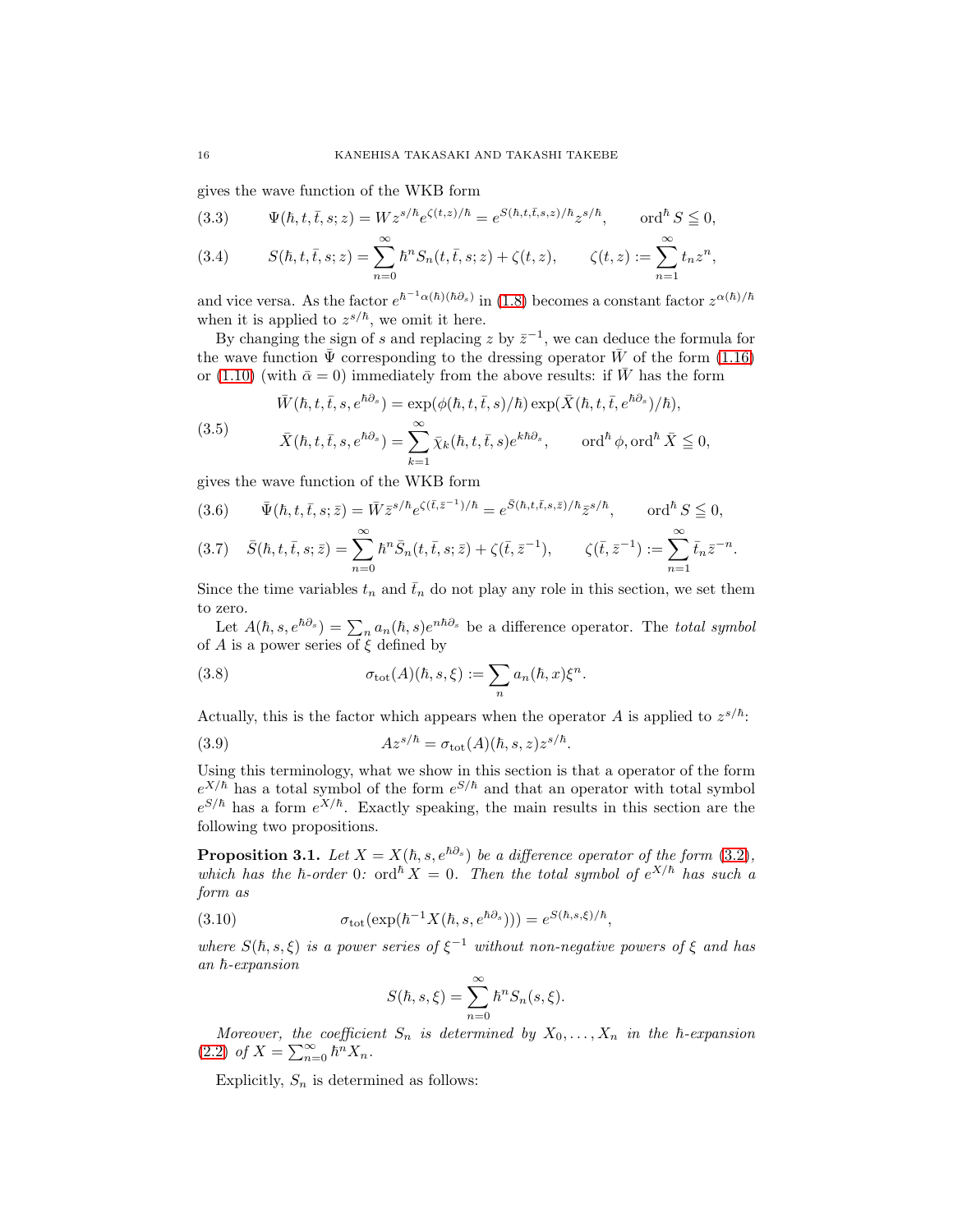- (Step 0) Assume that  $X_0, \ldots, X_n$  are given. Let  $X_i(s, \xi)$  be the total symbol  $\sigma_{\rm tot}(X_i(s, e^{\hbar \partial_s})).$
- (Step 1) Define  $Y_{k,m}^{(l)}(s, s', \xi, \xi')$  and  $S^{(l)}(s, \xi)$  by the following recursion relations:

$$
(3.11)\t\t Y_{k,-1}^{(l)} = 0
$$

$$
(3.12) \t S_m^{(0)} = 0,
$$

(3.13) 
$$
Y_{0,m}^{(l)}(s,s',\xi,\xi') = \delta_{l,0} X_m(s,\xi)
$$

for 
$$
l \geq 0, m = 0, \ldots, n
$$
,

$$
(3.14) \quad Y_{k+1,m}^{(l)}(s,s',\xi,\xi')
$$
  
= 
$$
\frac{1}{k+1} \left( \xi \partial_{\xi} \partial_{s'} Y_{k,m-1}^{(l)}(s,s',\xi,\xi') + \sum_{\substack{0 \le l' \le l-1 \\ 0 \le m' \le m}} \xi \partial_{\xi} Y_{k,m'}^{(l')}(s,s',\xi,\xi') \partial_{s'} S_{m-m'}^{(l-l')}(s',\xi') \right)
$$

for 
$$
k \geq 0
$$
, and

 $\langle \rangle$ 

(3.15) 
$$
S_m^{(l+1)}(s,\xi) = \frac{1}{l+1} \sum_{k=0}^{l+m} Y_{k,m}^{(l)}(s,s,\xi,\xi).
$$

(We shall prove that  $Y_{k,m}^{(l)} = 0$  if  $k > l + m$ .) Schematically this procedure goes as follows:

$$
Y_{0,0}^{(l)} = \delta_{l,0} X_0 \qquad Y_{0,1}^{(l)} = \delta_{l,0} X_1 \qquad Y_{0,2}^{(l)} = \delta_{l,0} X_2
$$
  
\n
$$
Y_{k,-1}^{(l)} = 0 \rightarrow Y_{k,0}^{(l)} \rightarrow Y_{k,1}^{(l)} \rightarrow Y_{k,2}^{(l)} \qquad \cdots
$$
  
\n
$$
S_0^{(l+1)} \qquad S_1^{(l+1)} \qquad S_2^{(l+1)} \qquad S_2^{(l+1)}
$$

• (Step 2)  $S_n(s,\xi) = \sum_{l=1}^{\infty} S_n^{(l)}(s,\xi)$ . (The sum makes sense as a power series of  $\xi$ .)

<span id="page-16-0"></span>**Proposition 3.2.** Let  $S(h, s, \xi) = \sum_{n=0}^{\infty} h^n S_n(s, \xi)$  be a power series of  $\xi^{-1}$  without non-negative powers of  $\xi$ . Then there exists a difference operator  $X(\hbar, s, e^{\hbar \partial_s})$  of the form [\(3.2\)](#page-14-4) such that ord<sup> $\hbar X \leq 0$  and</sup>

(3.16) 
$$
\sigma_{\text{tot}}(\exp(\hbar^{-1}X(\hbar,s,e^{\hbar\partial_s}))) = e^{S(\hbar,s,\xi)/\hbar}.
$$

Moreover, the coefficient  $X_n(s,\xi)$  in the  $\hbar$ -expansion  $X = \sum_{n=0}^{\infty} \hbar^n X_n$  of the total symbol  $X = X(h, s, \xi)$  is determined by  $S_0, \ldots, S_n$  in the  $\overline{h}$ -expansion of S.

Explicit procedure is as follows:

- (Step 0) Assume that  $S_0, \ldots, S_n$  are given. Expand them into homogeneous terms with respect to powers of  $\xi$ :  $S_n(s,\xi) = \sum_{j=1}^{\infty} S_{n,j}(s,\xi)$ , where  $S_{n,j}$ is a term of degree  $-j$ .
- (Step 1) Define  $Y_{k,n,j}^{(l)}(s, s', \xi, \xi')$  as follows:

(3.17) 
$$
Y_{k,-1,j}^{(l)}(s,s',\xi,\xi')=0,
$$

 $Y_{k,n}^{(l)}$ (3.18)  $Y_{k,m,1}^{(l)}(s, s', \xi, \xi') = \delta_{l,0} \delta_{k,0} S_{m,1}(s, \xi)$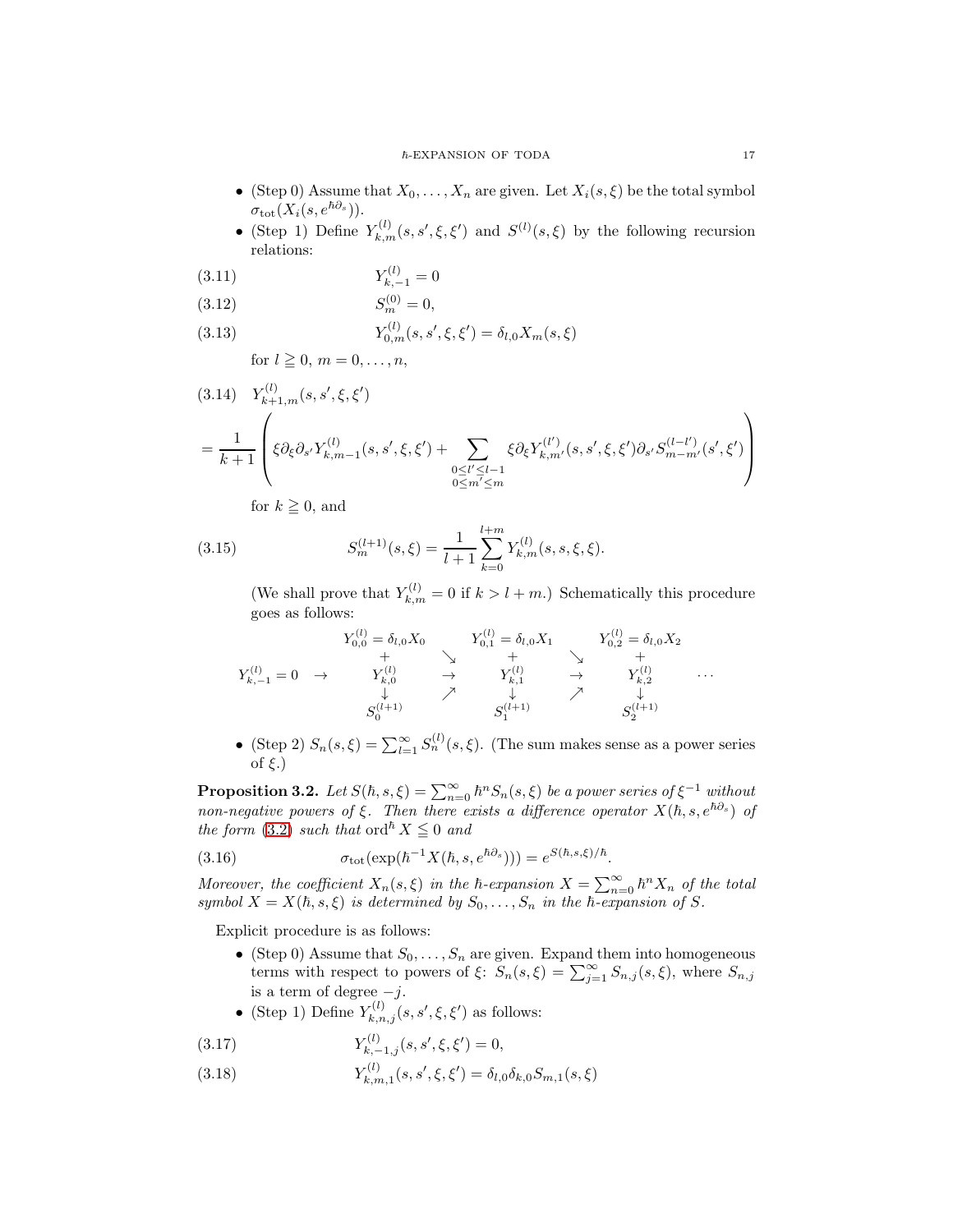for 
$$
m = 0, \ldots, n, k \geq 0, l \geq 0
$$
 and

$$
Y_{0,m,j}^{(l)} = 0
$$

for  $m = 0, \ldots, n, l > 0, j \geq 1$ . For other  $(l, k, m, j), (l, k) \neq (0, 0), Y_{k, n}^{(l)}$  $_{k,m,j}$ are determined by the recursion relation:

$$
(3.20) \quad Y_{k+1,m,j}^{(l)}(s,s',\xi,\xi') = \frac{1}{k+1} \Bigg( \xi \partial_{\xi} \partial_{s'} Y_{k,m-1,j}^{(l)}(s,s',\xi,\xi') + \\ + \sum_{\substack{0 \le l' \le l-1 \\ 1 \le j' \le j-1, 0 \le m' \le m}} \frac{1}{l-l'} \partial_{\xi} Y_{k,m',j'}^{(l')}(s,s',\xi,\xi') \partial_{y} Y_{k'',m-m',j-j'}^{(l-l'-1)}(s,s,\xi,\xi) \Bigg).
$$

The remaining  $Y_{0,m,j}^{(0)}$  is determined by:

$$
(3.21) \t Y_{0,m,j}^{(0)}(s,s',\xi,\xi') = S_{m,j}(s,\xi) - \sum_{\substack{(l,k)\neq(0,0)\\0\leq l
$$

(We shall show that  $Y_{k,m,j}^{(l)} = 0$  for  $k > l + m$  or  $j \leq l$ .) Schematically this procedure goes as follows:

$$
Y_{k,m,1}^{(l)} = \delta_{l,0}\delta_{k,0}S_{m,1}
$$
  
\n
$$
Y_{k',m',1}^{(l')}(m' < m) \rightarrow Y_{k,m,2}^{(l)}(k, l \neq 0) \rightarrow Y_{0,m,2}^{(0)} \leftarrow S_{m,2}
$$
  
\n
$$
Y_{k',m',1}^{(l')}, Y_{k',m',2}^{(l')}(m' < m) \rightarrow Y_{k,m,3}^{(l)}(k, l \neq 0) \rightarrow Y_{0,m,3}^{(0)} \leftarrow S_{m,3}
$$
  
\n
$$
\vdots
$$

• (Step 2)  $X_n(s,\xi) = \sum_{j=1}^{\infty} Y_{0,n,j}^{(0)}(s,s,\xi,\xi)$ . (The infinite sum is the homogeneous expansion in terms of powers of  $\xi$ .)

Combining these propositions (and the corresponding statements for  $\bar{X}$  and  $\bar{S}$ [\(3.7\)](#page-15-1)) with the results in Section [2,](#page-7-0) we can, in principle, make a recursion formula for  $S_n$  and  $\bar{S}_n$   $(n = 0, 1, 2, ...)$  of the wave functions of the solution of the Toda lattice hierarchy corresponding to  $(f, g, \bar{f}, \bar{g})$  by Proposition [1.2](#page-5-3) (i) as follows: let  $S_0, \ldots, S_{i-1}, \bar{S}_0, \ldots, \bar{S}_{i-1}$  and  $\phi_0, \ldots, \phi_{i-1}$  be given.

- (1) By Proposition [3.2](#page-16-0) and its variant with the opposite sign of s we have  $X_0, \ldots, X_{i-1}$  and  $\bar{X}_0, \ldots, \bar{X}_{i-1}$ .
- (2) We have a recursion formula for  $X_i$ ,  $\bar{X}_i$  and  $\phi_i$  by Theorem [2.1.](#page-10-0)
- (3) Proposition [3.1](#page-15-2) (with its variant) gives a formula for  $S_i$ ,  $\bar{S}_i$ .

If we take the factor  $e^{\hbar^{-1} \alpha(\hbar)(\hbar \partial s)}$  into account, this process becomes a little bit more complicated, but essentially the same.

The rest of this section is devoted to the proof of Proposition [3.1](#page-15-2) and Proposition [3.2.](#page-16-0)

To avoid confusion, the commutative multiplication of total symbols  $a(h, s, \xi)$ and  $b(h, s, \xi)$  as power series is denoted by  $a(h, s, \xi) b(h, s, \xi)$  and the non-commutative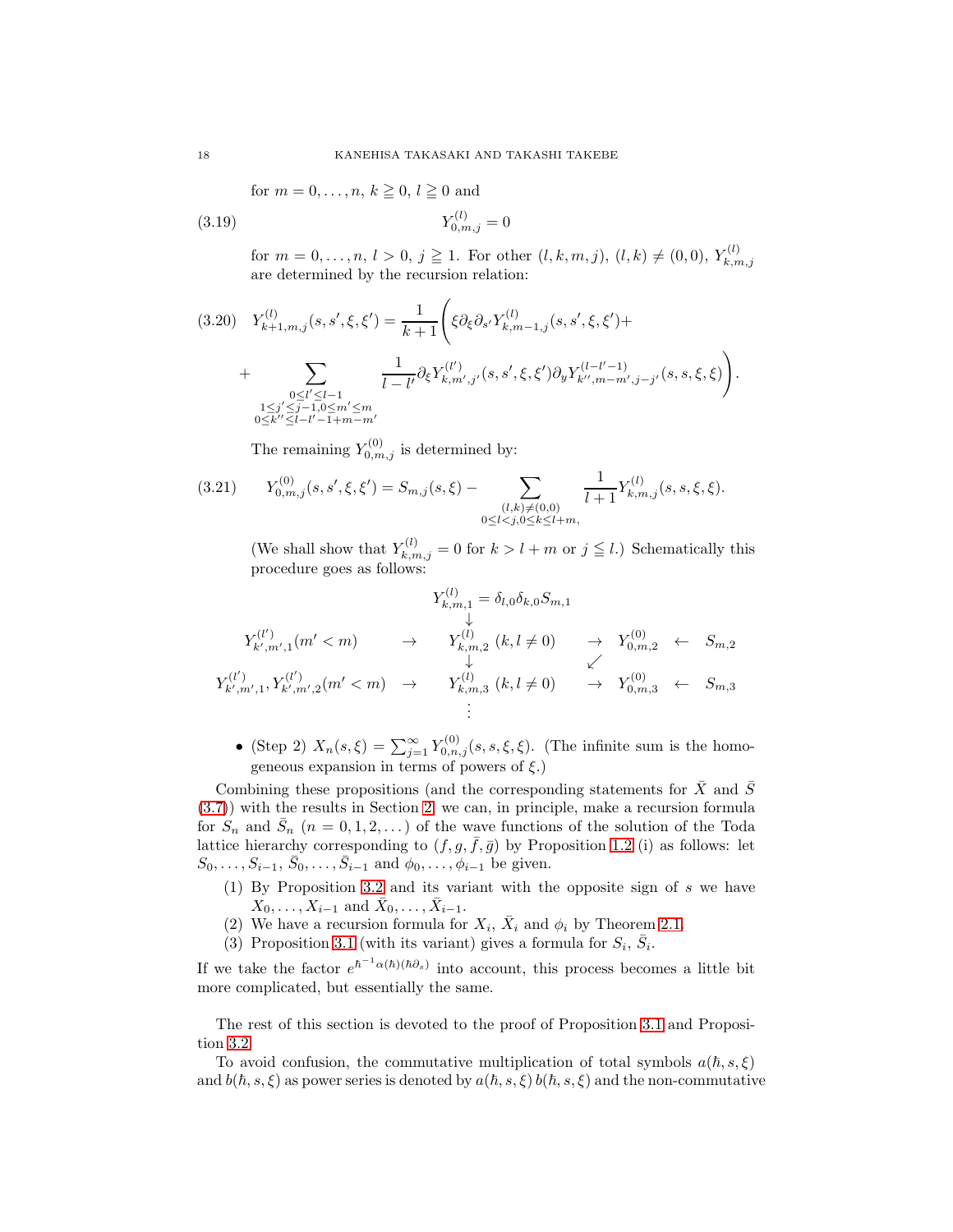multiplication corresponding to the operator product is denoted by  $a(h, s, \xi)$  $b(\hbar, s, \xi)$ . Recall that the latter multiplication is expressed (or defined) as follows:

<span id="page-18-0"></span>(3.22)  
\n
$$
a(\hbar, s, \xi) \circ b(\hbar, s, \xi) = e^{\hbar \xi \partial_{\xi} \partial_{s'} a(\hbar, s, \xi) b(\hbar, s', \xi')|_{s'=s, \xi'= \xi}}
$$
\n
$$
= \sum_{n=0}^{\infty} \frac{\hbar^n}{n!} (\xi \partial_{\xi})^n a(\hbar, s, \xi) \partial_{s'}^n b(\hbar, s', \xi')|_{s'=s, \xi'= \xi}.
$$

(This corresponds to Equation (3.21) of [\[TT3\]](#page-36-0) for microdifferential operators.) The order of the symbol  $a(h, s, \xi)$  (the order with respect to  $\xi$  as a power series of  $\xi$ ) is denoted by ord<sub> $\epsilon$ </sub>  $a(\hbar, s, \xi)$ :

$$
\mathrm{ord}_{\xi}\left(\sum a_m(\hbar,s)\xi^m\right) \stackrel{\mathrm{def}}{=} \max\left\{m \mid a_m(\hbar,s)\neq 0\right\}.
$$

The  $\hbar$ -order is the same as that of operators: ord $\hbar s = \text{ord}^{\hbar} \xi = 0$ , ord $\hbar \hbar = -1$ .

The main idea of proof of propositions is the same as those in §3 of [\[TT3\]](#page-36-0), which is a formal version of Aoki's exponential calculus of microdifferential operators, [\[A\]](#page-35-0). Since the Euler operator  $\xi \partial_{\xi}$  does not lower the order with respect to  $\xi$  in contrast to the differential operator  $\partial_{\xi}$ , proof of convergence of series like [\(3.22\)](#page-18-0) as a formal power series is different from that in [\[TT3\]](#page-36-0).

First, we prove the following lemma.

<span id="page-18-1"></span>**Lemma 3.3.** Let  $a(h, s, \xi)$ ,  $b(h, s, \xi)$ ,  $p(h, s, \xi)$  and  $q(h, s, \xi)$  be symbols such that  $\operatorname{ord}_{\xi} a(\hbar, s, \xi) \;=\; M, \; \operatorname{ord}^{\hbar} a(\hbar, s, \xi) \; \leqq \; 0, \; \operatorname{ord}_{\xi} b(\hbar, s, \xi) \;=\; N, \; \operatorname{ord}^{\hbar} b(\hbar, s, \xi) \; \leqq \; 0,$  $\operatorname{ord}_{\xi} p(\hbar, s, \xi) \leq -1, \, \operatorname{ord}_{\xi} q(\hbar, s, \xi) \leq -1, \, \operatorname{ord}^{\hbar} p(\hbar, s, \xi) \leq 0, \, \operatorname{ord}^{\hbar} q(\hbar, s, \xi) \leq 0.$ 

Then there exist symbols  $c(h, s, \xi)$  (ord<sub> $\xi$ </sub>  $c(h, s, \xi) = N + M$ , ord<sup> $h$ </sup>  $c(h, s, \xi) \leq 0$ ) and  $r(h, s, \xi)$  (ord<sub> $\xi$ </sub>  $r(h, s, \xi) \leq 0$ , ord<sup>h</sup>  $r(h, s, \xi) \leq 0$ ) such that

(3.23) 
$$
(a(\hbar, s, \xi)e^{p(\hbar, s, \xi)/\hbar}) \circ (b(\hbar, s, \xi)e^{q(\hbar, s, \xi)/\hbar}) = c(\hbar, s, \xi)e^{r(\hbar, s, \xi)/\hbar}.
$$

In the proof of Proposition [3.1](#page-15-2) and Proposition [3.2,](#page-16-0) we use the construction of  $c$ and r in the proof of Lemma [3.3.](#page-18-1)

*Proof.* Following  $[A]$ , we introduce a parameter t and consider

$$
(3.24) \ \ \pi(t) = \pi(t; \hbar, s, s', \xi, \xi') := e^{\hbar t \xi \partial_{\xi} \partial_{s'} a(\hbar, s, \xi) b(\hbar, s', \xi') e^{\left(p(\hbar, s, \xi) + q(\hbar, s', \xi')\right)/\hbar}}.
$$

If we set  $t = 1$ ,  $s' = s$  and  $\xi' = \xi$ , this reduces to the operator product of [\(3.22\)](#page-18-0). The series  $\pi(t)$  is the unique solution of an initial value problem:

<span id="page-18-2"></span>
$$
(3.25) \qquad \partial_t \pi = \hbar \xi \partial_{\xi} \partial_{s'} \pi, \qquad \pi(0) = a(\hbar, s, \xi) b(\hbar, s', \xi') e^{\left(p(\hbar, s, \xi) + q(\hbar, s', \xi')\right)/\hbar}.
$$

We construct its solution in the following form:

(3.26)  
\n
$$
\pi(t) = \psi(t)e^{w(t)/\hbar},
$$
\n
$$
\psi(t) = \psi(t; \hbar, s, s', \xi, \xi') = \sum_{n=0}^{\infty} \psi_n t^n,
$$
\n
$$
w(t) = w(t; \hbar, s, s', \xi, \xi') = \sum_{k=0}^{\infty} w_k t^k.
$$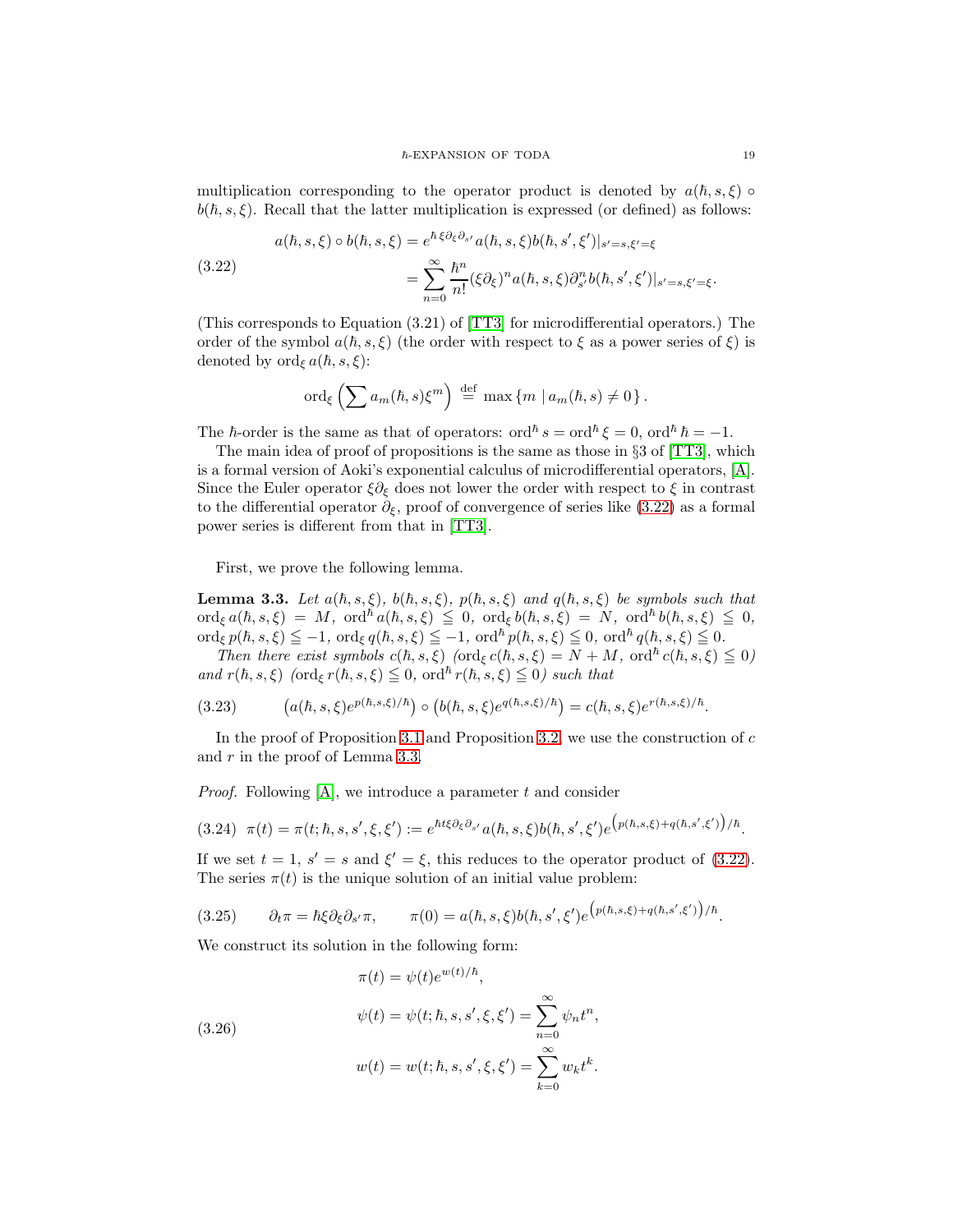Later we set  $t = 1$  and prove that  $\psi(1)$  and  $\psi(1)$  are meaningful as a formal power series of  $\xi$  and  $\xi'$ . The differential equation [\(3.25\)](#page-18-2) is rewritten as

<span id="page-19-0"></span>(3.27) 
$$
\begin{aligned}\n\frac{\partial \psi}{\partial t} + \hbar^{-1} \psi \frac{\partial w}{\partial t} \\
= \hbar \xi \partial_{\xi} \partial_{s'} \psi + \xi \partial_{\xi} \psi \partial_{s'} w + \xi \partial_{\xi} w \partial_{s'} \psi + \psi \left( \xi \partial_{\xi} \partial_{s'} w + \hbar^{-1} \xi \partial_{\xi} w \partial_{s'} w \right)\n\end{aligned}
$$

Hence it is sufficient to construct  $\psi(t) = \psi(t; \hbar, s, s', \xi, \xi')$  and  $w(t) = w(t; \hbar, s, s', \xi, \xi')$ which satisfy

.

<span id="page-19-1"></span>(3.28) 
$$
\frac{\partial w}{\partial t} = \hbar \xi \partial_{\xi} \partial_{s'} w + \xi \partial_{\xi} w \partial_{s'} w,
$$

<span id="page-19-6"></span>(3.29) 
$$
\frac{\partial \psi}{\partial t} = \hbar \xi \partial_{\xi} \partial_{s'} \psi + \xi \partial_{\xi} \psi \partial_{s'} w + \xi \partial_{\xi} w \partial_{s'} \psi.
$$

(This is a *sufficient* condition but not a necessary condition for  $\pi = \psi e^{w/\hbar}$  to be a solution of [\(3.25\)](#page-18-2). The solution of (3.25) is unique, but  $\psi$  and w satisfying [\(3.27\)](#page-19-0) are not unique at all.)

 $\sum_{k=0}^{\infty} w_k \tilde{t}^k$ , we have a recursion relation and the initial condition To begin with, we solve [\(3.28\)](#page-19-1) and determine  $w(t)$ . Expanding it as  $w(t)$  =

<span id="page-19-2"></span>(3.30) 
$$
w_{k+1} = \frac{1}{k+1} \left( \hbar \xi \partial_{\xi} \partial_{s'} w_k + \sum_{\nu=0}^k \xi \partial_{\xi} w_{\nu} \partial_{s'} w_{k-\nu} \right),
$$

$$
w_0 = p(s, \xi) + q(s', \xi'),
$$

which determine  $w_k = w_k(\hbar, s, s', \xi, \xi')$  inductively. In order to show that  $\sum_{k=0}^{\infty} w_k$ converges as a formal power series, let us expand each  $w_k$  as follows:

(3.31) 
$$
w_k(\hbar, s, s', \xi, \xi') = \sum_{n=0}^{\infty} \hbar^n w_{k,n}(s, s', \xi, \xi').
$$

Expanding [\(3.30\)](#page-19-2) as a series of  $\hbar$ , we obtain a recursion relation of  $w_{k,n}$  and the initial condition

<span id="page-19-5"></span>(3.32) 
$$
w_{k+1,n} = \frac{1}{k+1} \left( \xi \partial_{\xi} \partial_{s'} w_{k,n-1} + \sum_{\substack{k'+k''=k \ n'+n''=n}} \xi \partial_{\xi} w_{k',n'} \partial_{s'} w_{k'',n''} \right),
$$

$$
w_0 = p(s,\xi) + q(s',\xi').
$$

Because of the assumption  $\text{ord}_{\xi} p \leq -1$  and  $\text{ord}_{\xi} q \leq -1$ ,  $w_0$  also has the order  $\leqq -1$  and consequently

<span id="page-19-4"></span>(3.33) ord<sup>ξ</sup> w0,n ≦ −1.

(Here ord<sub>ξ</sub> means the order with respect to both  $\xi$  and  $\xi'$ : ord<sub>ξ</sub> ( $\sum a_{m,n}(\hbar,s)\xi^m\xi'^n$ )  $\stackrel{\text{def}}{=} \max\left\{m + n \mid a_{m,n}(\hbar, s) \neq 0\right\}$ .) We show

$$
(3.34) \quad \text{ord}_{\xi} w_{k,n} \leq \min(-1, -k+n-1)
$$

by induction on  $k$ .

<span id="page-19-3"></span>• First, when  $k = 0$ , [\(3.34\)](#page-19-3) holds for any  $n \ge 0$  because of [\(3.33\)](#page-19-4).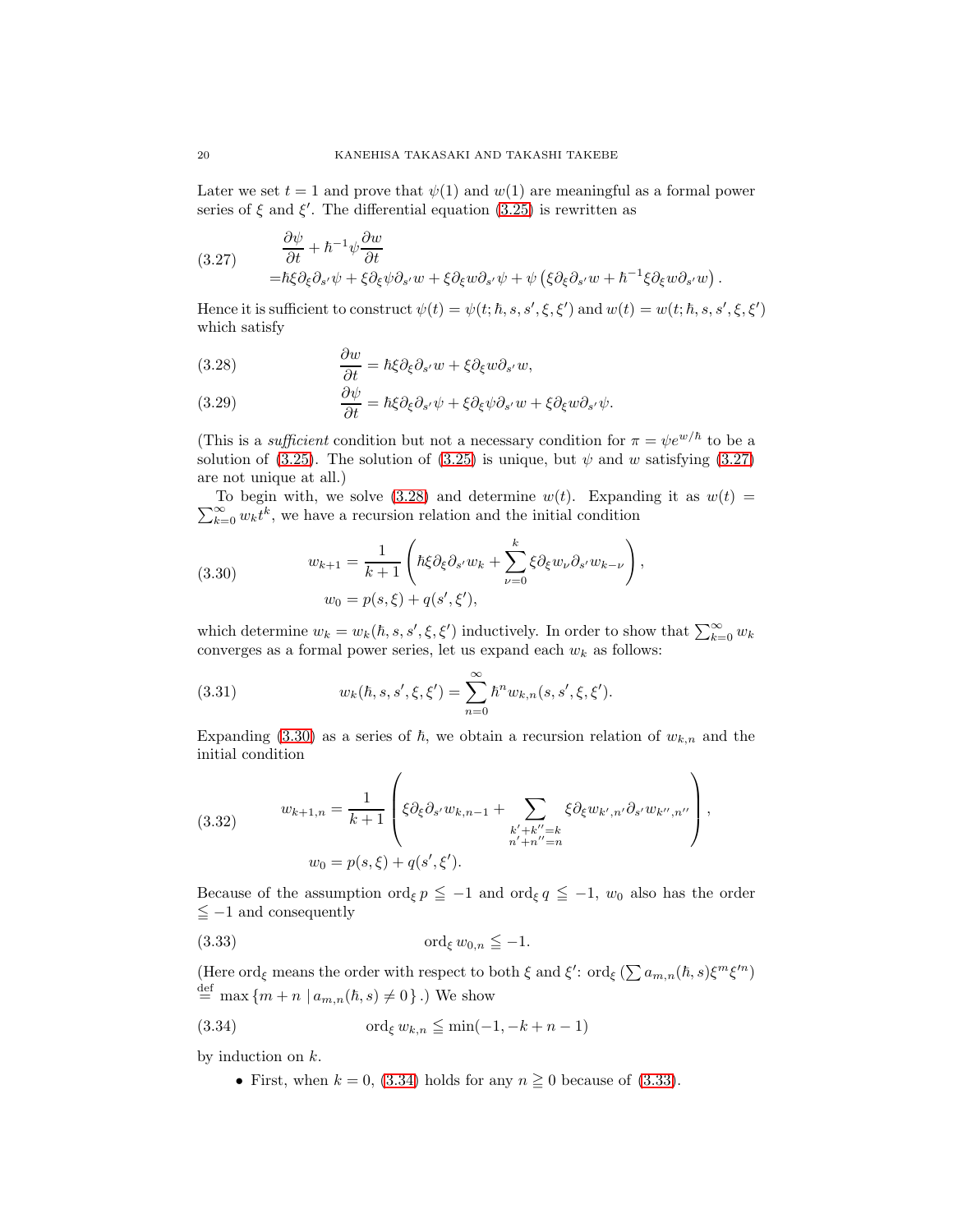#### ~-EXPANSION OF TODA 21

- Assume that [\(3.34\)](#page-19-3) holds for any pair  $(k, n)$  with  $n \geq 0$  and  $k = 0, \ldots, k_0$ . Then the right hand side of  $(3.32)$  with  $k = k_0$  has the order (with respect to  $\xi$  and  $\xi'$ ) less than or equal to -1 and  $-k_0 + (n - 1) - 1 = (-k' + n' 1 + (-k'' + n'' - 1) = -k_0 + n - 2$ , since  $\xi \partial_{\xi}$  does not change the order.
- Hence [\(3.34\)](#page-19-3) is true for  $k = k_0 + 1$ .

Thus the estimate  $(3.34)$  has been proved for all k and n.

This shows that  $w(1) = \sum_{k=0}^{\infty} w_k = \sum_{k=0}^{\infty} \sum_{n=0}^{\infty} h^n w_{k,n}$  makes sense as a formal series of  $\hbar$ ,  $\xi$  and  $\xi'$ . Moreover it is obvious that  $w_k$  and  $w(1)$  are formally regular with respect to  $\hbar$ .

As a next step, we expand  $\psi(t)$  as  $\psi(t) = \sum_{k=0}^{\infty} \psi_k t^k$  and rewrite [\(3.29\)](#page-19-6) into a recursion relation and the initial condition:

(3.35) 
$$
\psi_{k+1} = \frac{1}{k+1} \left( \hbar \xi \partial_{\xi} \partial_{s'} \psi_k + \sum_{\nu=0}^k (\xi \partial_{\xi} \psi_{\nu} \partial_{s'} w_{k-\nu} + \xi \partial_{\xi} w_{k-\nu} \partial_{s'} \psi_{\nu}) \right),
$$

$$
\psi_0 = a(s, \xi) b(s', \xi')
$$

To prove the convergence as a formal power series, we expand  $\psi_k$  as

(3.36) 
$$
\psi_k(\hbar, s, s', \xi, \xi') = \sum_{n=0}^{\infty} \hbar^n \psi_{k,n}(s, s', \xi, \xi'),
$$

and rewrite the recursion relation as follows. (3.37)

<span id="page-20-2"></span>
$$
\psi_{k+1,n} = \frac{1}{k+1} \left( \xi \partial_{\xi} \partial_{s'} \psi_{k,n-1} + \sum_{\substack{k'+k''=k \\ n'+n''=n}} (\xi \partial_{\xi} \psi_{k',n'} \cdot \partial_{s'} w_{k'',n''} + \partial_{s'} \psi_{k',n''} \cdot \xi \partial_{\xi} w_{k'',n''}) \right),
$$
  

$$
\psi_0 = a(s,\xi)b(s',\xi')
$$

Our assumption being  $\text{ord}_{\xi} a(s,\xi) = M$  and  $\text{ord}_{\xi} b(s',\xi') = N$ , we have

$$
(3.38) \t\t \operatorname{ord}_{\xi} \psi_{0,n} \leqq M+N.
$$

As in the estimate of  $w_{k,n}$ , we prove

(3.39) 
$$
\operatorname{ord}_{\xi} \psi_{k,n} \leqq \min(M+N, M+N-k+n)
$$

by induction.

- <span id="page-20-1"></span><span id="page-20-0"></span>• First, [\(3.39\)](#page-20-0) holds for  $k = 0$  and any  $n \ge 0$  because of [\(3.38\)](#page-20-1).
- Assume that [\(3.39\)](#page-20-0) holds for  $k = 0, \ldots, k_0$  and  $n \ge 0$ . The right hand side of [\(3.37\)](#page-20-2) with  $k = k_0$  has the order with respect to  $\xi$  and  $\xi'$  not more than  $M+N-k_0+(n-1)=(M+N-k'+n')+(-k''+n''-1)=M+N-k_0+n-1$ nor  $M + N$  because of the induction hypothesis and [\(3.34\)](#page-19-3).
- This proves [\(3.39\)](#page-20-0) for  $k = k_0 + 1$ .

Thus we have proved  $(3.39)$  for any k and n, which shows that the inifinite sum  $\psi(1) = \sum_{k=0}^{\infty} \psi_k = \sum_{k=0}^{\infty} \sum_{n=0}^{\infty} \hbar^n \psi_{k,n}$  makes sense. The regularity of  $\psi_k$  and  $\psi(1)$ is also obvious.

We have constructed  $\pi(t) = \pi(t; \hbar, s, s', \xi, \xi') = \psi(t; \hbar, s, s', \xi, \xi')e^{w(t; \hbar, s, s', \xi, \xi')},$ which is meaningful also at  $t = 1$ . Hence the product  $a(h, s, \xi) \circ b(h, s, \xi) =$  $\pi(1; \hbar, s, s, \xi, \xi)$  is expressed in the form  $c(\hbar, s, \xi)e^{r(\hbar, s, \xi)/\hbar}$ , where  $c(\hbar, s, \xi) = \psi(1; \hbar, s, s, \xi, \xi)$ ,  $r(h, s, \xi) = w(1; h, s, s, \xi, \xi).$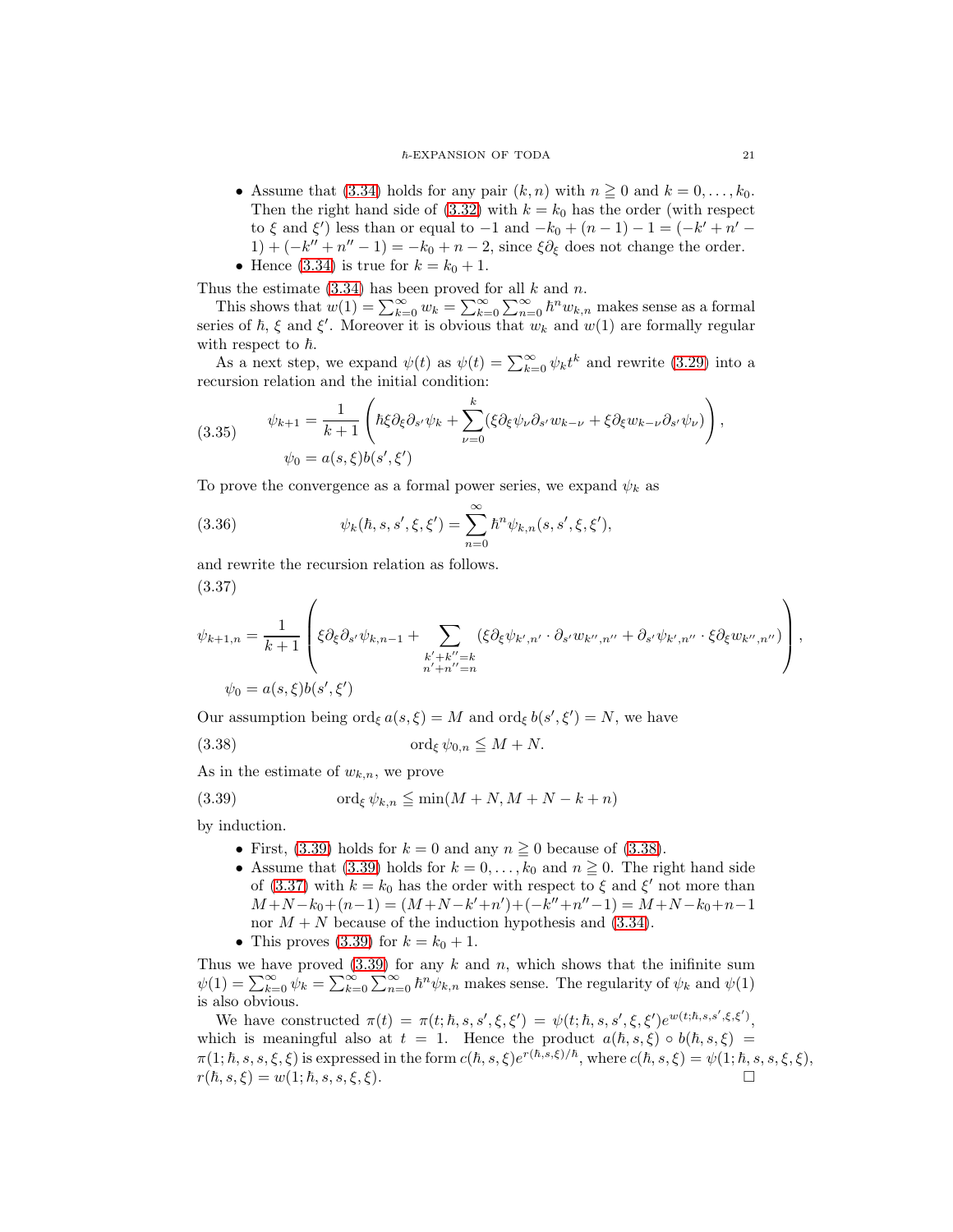Proof of Proposition [3.1.](#page-15-2) We make use of differential equations satisfied by the operator

<span id="page-21-6"></span>(3.40) 
$$
E(t) = E(t; \hbar, s, e^{\hbar \partial_s}) := \exp\left(\frac{t}{\hbar} X(\hbar, s, e^{\hbar \partial_s})\right),
$$

depending on a parameter<sup>[1](#page-21-0)</sup> t. The total symbol of  $E(t)$  is defined as

$$
(3.41)\ \ E(t; \hbar, s, \xi) = \sum_{k=0}^{\infty} \frac{t^k}{\hbar^k k!} X^{(k)}(\hbar, s, \xi), \qquad X^{(0)} = 1, \qquad X^{(k+1)} = X \circ X^{(k)}.
$$

Taking the logarithm (as a function, not as an operator) of this, we can define  $S(t) = S(t; \hbar, s, \xi)$  by

(3.42) 
$$
E(t; \hbar, s, \xi) = e^{\hbar^{-1}S(t; \hbar, s, \xi)}
$$

What we are to prove is that  $S(t)$ , constructed as a series, makes sense at  $t = 1$ and formally regular with respect to  $\hbar$ .

<span id="page-21-3"></span><span id="page-21-1"></span>Differentiating [\(3.42\)](#page-21-1), we have

(3.43) 
$$
X(\hbar, s, \xi) \circ E(t; \hbar, s, \xi) = \frac{\partial S}{\partial t} e^{S(t; \hbar, s, \xi)/\hbar}
$$

By Lemma [3.3](#page-18-1)  $(a \mapsto X, b \mapsto 1, p \mapsto 0, q \mapsto S)$  and the technique in its proof, we can rewrite the left hand side as follows. (Hereafter we sometimes omit the argument  $\hbar$  of functions for brevity.):

<span id="page-21-2"></span>(3.44) 
$$
X(s,\xi) \circ E(t;s,\xi) = Y(t;s,s,\xi,\xi)e^{S(t;s,\xi)/\hbar}
$$

where  $Y(t; s, s', \xi, \xi') = \sum_{k=0}^{\infty} Y_k$  and  $Y_k(t; s, s', \xi, \xi')$  are defined by

$$
(3.45)
$$

<span id="page-21-4"></span>
$$
Y_{k+1}(t;s,s',\xi,\xi') = \frac{1}{k+1}(\hbar\xi\partial_{\xi}\partial_{s'}Y_k(t;s,s',\xi,\xi') + \xi\partial_{\xi}Y_k(t;s,s',\xi,\xi')\partial_{s'}S(t;s',\xi')),
$$
  
\n
$$
Y_0(t;s,s',\xi,\xi') = X(s,\xi).
$$

 $Y_k(t)$  corresponds to  $\psi_k$  in the proof of Lemma [3.3,](#page-18-1) while  $w_k$  there is  $\delta_{k,0}S(t)$ . (Recall that the role of  $t$  is different. The parameter  $t$  in the proof of Lemma [3.3](#page-18-1) is set to 1 here.) On the other hand, substituting [\(3.44\)](#page-21-2) into the left hand side of  $(3.43)$ , we have

<span id="page-21-5"></span>(3.46) 
$$
\frac{\partial S}{\partial t}(t;s,\xi) = Y(t;s,s,\xi,\xi)
$$

We rewrite the system [\(3.45\)](#page-21-4) and [\(3.46\)](#page-21-5) in terms of expansion of  $S(t; s, \xi)$  =  $S(t; \hbar, s, \xi)$  and  $Y_k(t; s, s', \xi, \xi') = Y_k(t; \hbar, s, s', \xi, \xi')$  in powers of t and  $\hbar$ :

(3.47)  
\n
$$
S(t; \hbar, s, \xi) = \sum_{l=0}^{\infty} S^{(l)}(\hbar, s, \xi) t^{l} = \sum_{l=0}^{\infty} \sum_{n=0}^{\infty} S_{n}^{(l)}(s, \xi) \hbar^{n} t^{l},
$$
\n
$$
Y_{k}(t; \hbar, s, s', \xi, \xi') = \sum_{l=0}^{\infty} Y_{k}^{(l)}(\hbar, s, s', \xi, \xi') t^{l} = \sum_{l=0}^{\infty} \sum_{n=0}^{\infty} Y_{k,n}^{(l)}(s, s', \xi, \xi') \hbar^{n} t^{l},
$$

<span id="page-21-0"></span><sup>&</sup>lt;sup>1</sup>Of course this parameter t does not have any relation with the time variables of the Toda lattice hierarchy. It is not the same  $t$  in the proof of Lemma [3.3,](#page-18-1) either.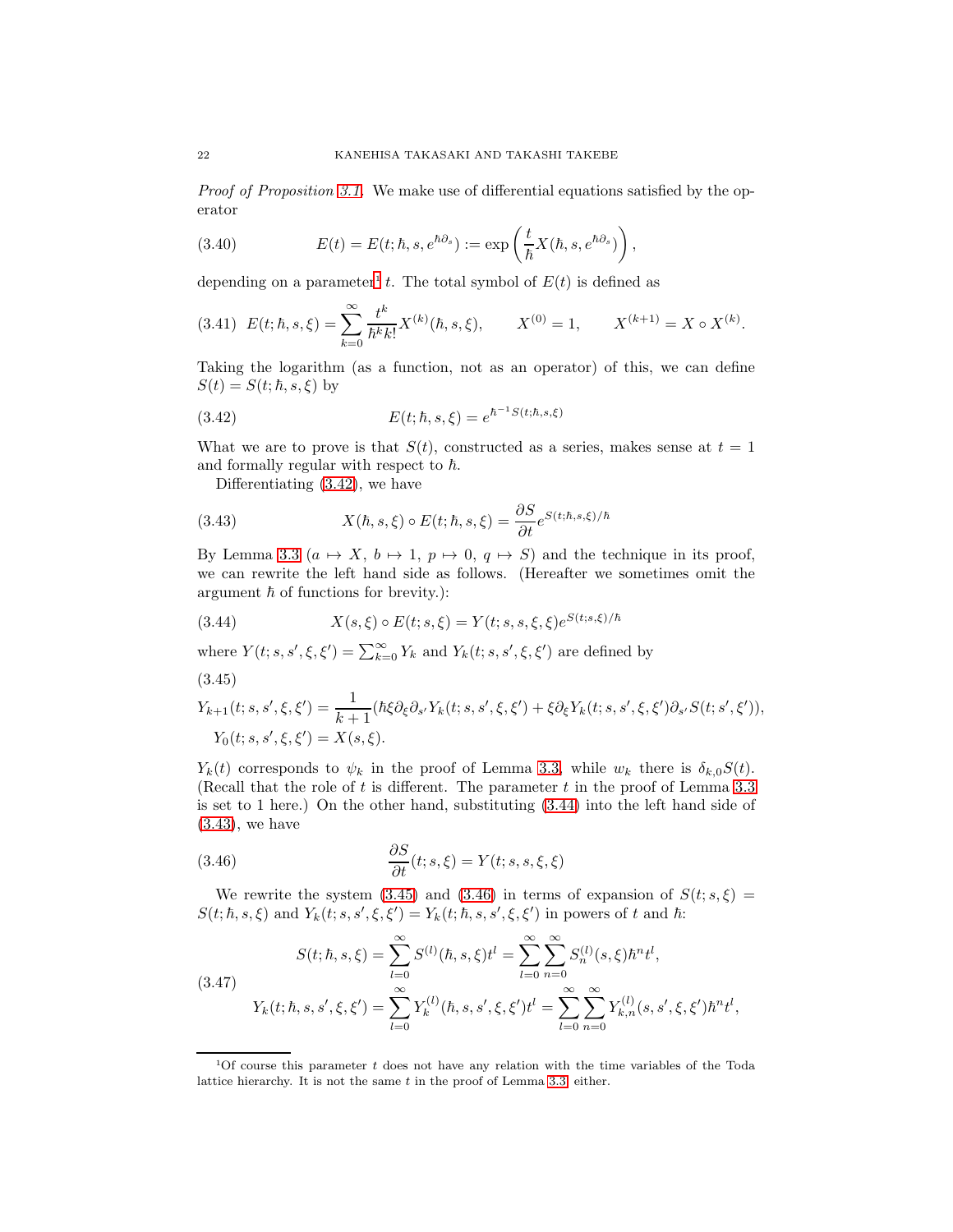The coefficient of  $\hbar^{n} t^{l}$  in the recursion relation [\(3.45\)](#page-21-4) is

<span id="page-22-1"></span>
$$
(3.48) \quad Y_{k+1,n}^{(l)}(s,s',\xi,\xi')
$$
  
= 
$$
\frac{1}{k+1} \left( \xi \partial_{\xi} \partial_{s'} Y_{k,n-1}^{(l)}(s,s',\xi,\xi') + \sum_{\substack{l'+l''=l \ n'+n''=n}} \xi \partial_{\xi} Y_{k,n'}^{(l')}(s,s',\xi,\xi') \partial_{s'} S_{n''}^{(l'')}(s',\xi') \right)
$$

 $(Y_{k,-1}^{(l)} = 0)$  while [\(3.46\)](#page-21-5) gives

<span id="page-22-0"></span>(3.49) 
$$
S_n^{(l+1)}(s,\xi) = \frac{1}{l+1} \sum_{k=0}^{\infty} Y_{k,n}^{(l)}(s,s,\xi,\xi)
$$

We first show that these recursion relations consistently determine  $Y_{k,n}^{(l)}$  and  $S_n^{(l)}$ . Then we prove that the infinite sum in [\(3.49\)](#page-22-0) is finite.

Fix  $n \geq 0$  and assume that  $Y_{k,0}^{(l)}$  $X_{k,0}^{(l)}, \ldots, Y_{k,n-1}^{(l)}$  and  $S_0^{(l)}, \ldots, S_{n-1}^{(l)}$  have been determined for all  $(l, k)$ . (When  $n = 0$ ,  $Y_{k, -1}^{(l)} = 0$  as mentioned above and  $S_{-1}^{(l)}$  can be ignored as it does not appear in the induction.)

(1) Since  $E(t = 0) = 1$  by the definition [\(3.40\)](#page-21-6), we have  $S^{(0)} = 0$ . Hence

$$
(3.50) \t\t S_n^{(0)} = 0.
$$

(2) From the initial condition in [\(3.45\)](#page-21-4) we have

(3.51) 
$$
Y_{0,n}^{(l)}(s,s',\xi,\xi') = \delta_{l,0} X_n(s,\xi).
$$

<span id="page-22-5"></span><span id="page-22-3"></span><span id="page-22-2"></span>It follows from this equation and the assumption [\(3.2\)](#page-14-4) that

(3.52) 
$$
\qquad \text{ord}_{\xi} Y_{0,n}^{(0)} \leqq -1.
$$

(3) When  $l = 0$ , the second sum in the right hand side of the recursion relation [\(3.48\)](#page-22-1) is absent because of [\(3.50\)](#page-22-2). Hence if  $n \geq k+1$ , we have

$$
Y_{k+1,n}^{(0)} = \frac{1}{k+1} \xi \partial_{\xi} \partial_{s'} Y_{k,n-1}^{(0)} = \dots = \frac{1}{(k+1)!} (\xi \partial_{\xi} \partial_{s'})^{k+1} Y_{0,n-k-1}^{(0)} = 0
$$

<span id="page-22-4"></span>since  $Y_{0,n}^{(0)}$  $\zeta_{0,n-k-1}^{(0)}$  does not depend on s' thanks to [\(3.51\)](#page-22-3). If  $n < k+1$ , the above expression becomes zero by  $Y_{k-n+1,-1}^{(0)} = 0$ . Hence together with  $(3.51)$ , we obtain

(3.53) 
$$
Y_{k,n}^{(0)} = \delta_{k,0} X_n.
$$

(4) By [\(3.49\)](#page-22-0) we can determine  $S_n^{(1)}$ :

(3.54) 
$$
S_n^{(1)} = \sum_{k=0}^{\infty} Y_{k,n}^{(0)} = Y_{0,n}^{(0)} = X_n.
$$

In particular,

(3.55) 
$$
\operatorname{ord}_{\xi} \partial_{s'} S_n^{(1)} = \operatorname{ord}_{\xi} \partial_{s'} X_n \leq -1.
$$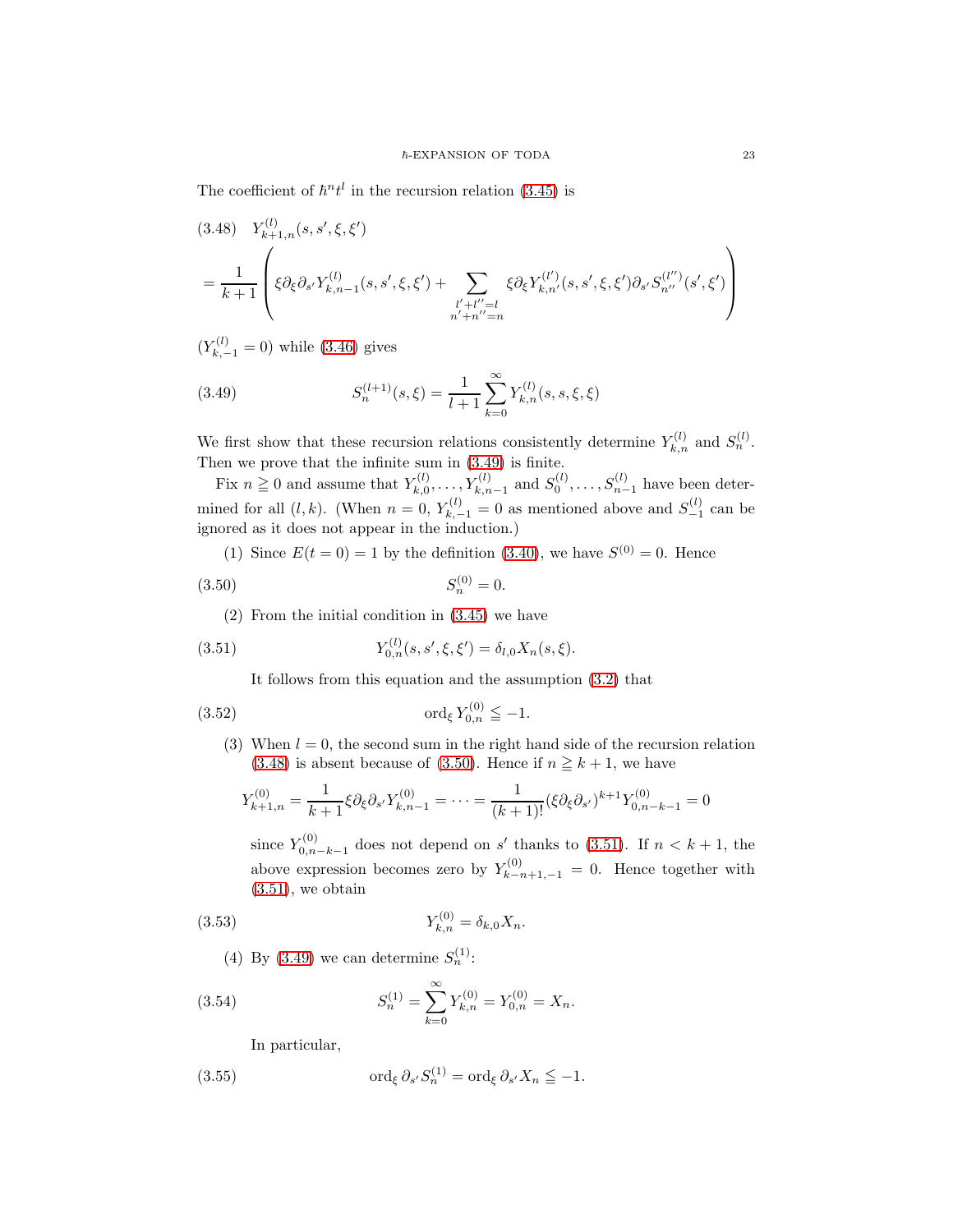(5) Fix  $l_0 \ge 1$  and assume that for all  $l = 0, \ldots, l_0 - 1$  and for all  $k = 0, 1, 2, \ldots$ , we have determined  $Y_{k,n}^{(l)}$  and that for all  $l = 0, \ldots, l_0$  we have determined  $S_n^{(l)}$ . (The steps (3) and (4) are for  $l_0 = 1$ .)

Since  $S_{n'}^{(0)} = 0$  by [\(3.50\)](#page-22-2), the index l' in the right hand side of the recursion relation [\(3.48\)](#page-22-1) (with  $l = l_0$ ) runs essentially from 0 to  $l_0 - 1$ . Hence this relation determines  $Y_{k+1,n}^{(l_0)}$  from known quantities for all  $k \geq 0$ .

Because of the initial condition  $Y_0(t; s, s', \xi, \xi') = X(s, \xi)$  (cf. [\(3.45\)](#page-21-4))  $Y_0$ does not depend on t, which means that its Taylor coefficients  $Y_{0,n}^{(l_0)}$  vanish for all  $l_0 \geq 1$ :

$$
(3.56) \t Y_{0,n}^{(l_0)} = 0.
$$

Thus we have determined all  $Y_{k,n}^{(l_0)}$   $(k = 0, 1, 2, \dots).$ 

(6) We shall prove below that  $Y_{k,n}^{(l_0+1)} = 0$  if  $k > l_0 + n + 1$ . Hence the sum in [\(3.49\)](#page-22-0) is finite and  $S_n^{(l_0+1)}$  is determined. The induction proceeds by incrementing  $l_0$  by one.

In this way induction proceeds and all  $Y_{k,n}^{(l)}$  and  $S_n^{(l)}$  are determined.

Let us prove that  $Y_{k,n}^{(l)}$ 's determined above satisfy

<span id="page-23-0"></span>(3.57) 
$$
Y_{k,n}^{(l)} = 0, \quad \text{if } k > l + n,
$$

<span id="page-23-1"></span>(3.58) 
$$
\operatorname{ord}_{\xi} Y_{k,n}^{(l)} \leq -l-1, \quad \text{if } 0 \leq k \leq l+n,
$$

(We define that ord $\epsilon$  0 =  $-\infty$ .) In particular, the sum in [\(3.49\)](#page-22-0) is well-defined and

<span id="page-23-2"></span>
$$
(3.59) \quad \text{ord}_{\xi} S_n^{(l+1)} \leq -l - 1.
$$

If  $n = -1$ , both [\(3.57\)](#page-23-0) and [\(3.58\)](#page-23-1) are obvious. Fix  $n_0 \ge 0$  and assume that we have proved  $(3.57)$  and  $(3.58)$  for  $n < n_0$  and all  $(l, k)$ .

When  $n = n_0$  and  $l = 0$ , [\(3.57\)](#page-23-0) and [\(3.58\)](#page-23-1) are true for all k because of [\(3.53\)](#page-22-4) and [\(3.52\)](#page-22-5).

Fix  $l_0 \ge 0$  and assume that we have proved [\(3.57\)](#page-23-0) and [\(3.58\)](#page-23-1) for  $n = n_0, l \le l_0$ and all k. As a result [\(3.59\)](#page-23-2) is true for  $l \leq l_0$ .

For  $(n, l, k) = (n_0, l_0 + 1, 0)$  [\(3.57\)](#page-23-0) is void and [\(3.58\)](#page-23-1) is true because of [\(3.51\)](#page-22-3) and ord<sub> $\xi X_{n_0}(s,\xi) \leq -1$ .</sub>

Put  $n = n_0$  and  $l = l_0 + 1$  in [\(3.48\)](#page-22-1) and assume that  $k + 1 > (l_0 + 1) + n_0$ . Then  $k > (l_0 + 1) + (n_0 - 1)$ , which guarantees that  $Y_{k,n-1}^{(l)} = Y_{k,n_0-1}^{(l_0+1)} = 0$  by the induction hypothesis on  $n$ . As we mentioned in the step  $(5)$  above,  $l'$  in the right hand side of [\(3.48\)](#page-22-1) runs from 0 to  $l - 1 = l_0$ . Hence, as we are assuming that  $k > l_0 + n$ , we have  $k > l' + n'$ , which leads to  $Y_{k,n'}^{(l')} = 0$  by the induction hypothesis on  $l$  and  $n$ . Therefore all terms in the right hand side of  $(3.48)$  vanish and we have  $Y_{k+1,n_0}^{(l_0+1)}$  $k_{k+1,n_0}^{(0,0+1)} = 0$ . The induction on k for  $(3.57)$  is completed, namely it is proved for  $n = n_0, l = l_0 + 1 \text{ and } k \geq 1.$ 

The estimate [\(3.58\)](#page-23-1) is easy to check for  $n = n_0$ ,  $l = l_0 + 1$  and  $k \geq 1$  by the recursion relation [\(3.48\)](#page-22-1). (Recall once again that  $\xi \partial_{\xi}$  does not change the order.)

The step  $l = l_0 + 1$  being proved, the induction proceeds with respect to l and consequently with respect to n.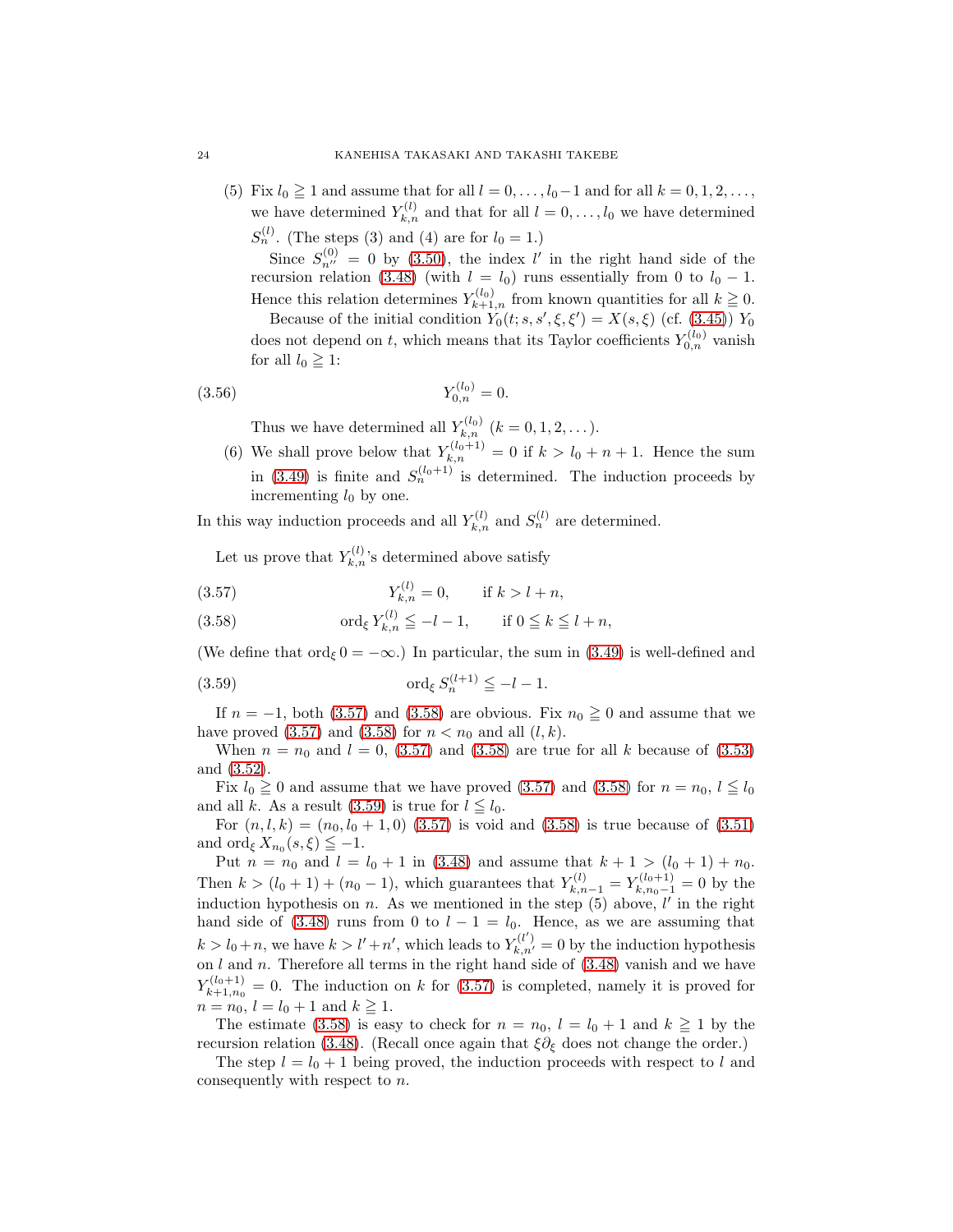In summary we have constructed  $Y(t; s, s', \xi, \xi')$  and  $S(t; s, \xi)$  satisfying [\(3.44\)](#page-21-2) and  $(3.46)$ . Moreover, thanks to  $(3.57)$  the sum over k for each fixed  $(n, l)$  in

(3.60) 
$$
Y(1;s,s',\xi,\xi') = \sum_{n=0}^{\infty} \sum_{l=0}^{\infty} \sum_{k=0}^{\infty} Y_{k,n}^{(l)}(s,s',\xi,\xi') \hbar^n,
$$

is finite and the sum over l is meaningful as a power series of  $\xi$  because of [\(3.58\)](#page-23-1). The series

(3.61) 
$$
S(1;s,\xi) = \sum_{n=0}^{\infty} \sum_{l=0}^{\infty} S_n^{(l)}(s,\xi) \hbar^n,
$$

is also meaningful as a power series of  $\xi$  thanks to [\(3.59\)](#page-23-2).

Thus Proposition [3.1](#page-15-2) is proved.

Proof of Proposition [3.2.](#page-16-0) We reverse the order of the previous proof. Namely, given  $S(h, s, \xi)$ , we shall construct  $X(h, s, \xi)$  such that the corresponding  $S(1; h, s, \xi)$  in the above proof coincides with it.

Suppose we have such  $X(\hbar, s, \xi)$ . Then the above procedure determine  $Y_{k,n}^{(l)}$  and  $S_n^{(l)}$ . We expand them as follows:

$$
S(\hbar, s, \xi) = \sum_{n=0}^{\infty} S_n(s, \xi) \hbar^n = \sum_{n=0}^{\infty} \sum_{j=1}^{\infty} S_{n,j}(s, \xi) \hbar^n,
$$
  

$$
X(\hbar, s, \xi) = \sum_{n=0}^{\infty} X_n(s, \xi) \hbar^n = \sum_{n=0}^{\infty} \sum_{j=1}^{\infty} X_{n,j}(s, \xi) \hbar^n,
$$
  

$$
S(t; \hbar, s, \xi) = \sum_{l=0}^{\infty} \sum_{n=0}^{\infty} S_n^{(l)}(s, \xi) \hbar^n t^l = \sum_{l=0}^{\infty} \sum_{n=0}^{\infty} \sum_{j=1}^{\infty} S_{n,j}^{(l)}(s, \xi) \hbar^n t^l,
$$
  

$$
Y_k(t; \hbar, s, s', \xi, \xi') = \sum_{l=0}^{\infty} \sum_{n=0}^{\infty} Y_{k,n}^{(l)}(s, s', \xi, \xi') \hbar^n t^l
$$
  

$$
= \sum_{l=0}^{\infty} \sum_{n=0}^{\infty} \sum_{j=1}^{\infty} Y_{k,n,j}^{(l)}(s, s', \xi, \xi') \hbar^n t^l
$$

Here terms with index j are homogeneous terms of degree  $-j$  with respect to  $\xi$  and ξ ′ .

<span id="page-24-1"></span>At the end of this proof we shall determine  $X_n$  by  $(3.51)$ ,

(3.62) 
$$
X_n(s,\xi) = Y_{0,n}^{(0)}(s,s',\xi,\xi').
$$

(In particular,  $Y_{0,n}^{(0)}(s, s', \xi, \xi')$  should not depend on s' and  $\xi'$ .) For this purpose,  $Y_{0,n}^{(0)}$  should be determined by

<span id="page-24-0"></span>(3.63) 
$$
Y_{0,n}^{(0)}(s,s',\xi,\xi') = S_n(s,\xi) - \sum_{\substack{(l,k)\neq(0,0)\\l,k\geq 0}} \frac{1}{l+1} Y_{k,n}^{(l)}(s,s,\xi,\xi)
$$

because of [\(3.49\)](#page-22-0) and  $S_n(s,\xi) = S_n(t=1;s,\xi) = \sum_{l=0}^{\infty} S_n^{(l)}(s,\xi)$ .

Since ord<sub> $\xi$ </sub>  $Y_{k,n}^{(l)}$  should be not more than  $-l-1$  (cf. [\(3.58\)](#page-23-1)), we expect  $Y_{k,n,1}^{(l)}=0$ for  $l > 0$ . For  $l = 0$  and  $k > 0$   $Y_{k,n,1}^{(0)} = 0$  follows from [\(3.53\)](#page-22-4). Hence picking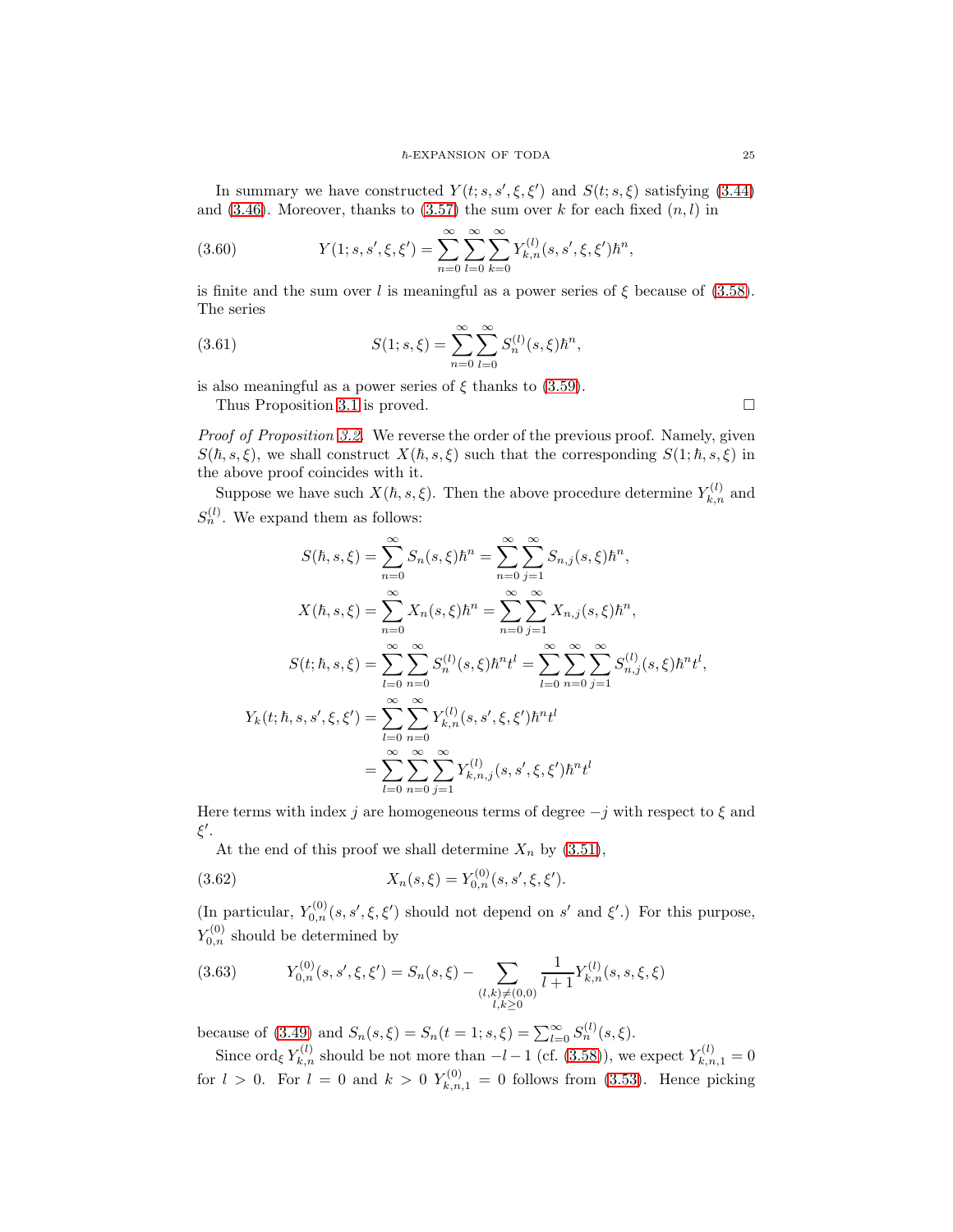up homogeneous terms of degree  $-1$  with respect to  $\xi$  from [\(3.63\)](#page-24-0), the following equation should hold:

<span id="page-25-0"></span>(3.64) 
$$
Y_{k,n,1}^{(l)} = \delta_{l,0} \delta_{k,0} S_{n,1}
$$

All  $Y_{k,n}^{(l)}$  $\zeta_{k,n,1}^{(t)}$  are determined by this condition. Note also that

<span id="page-25-2"></span>(3.65) 
$$
Y_{0,n,j}^{(l)} = 0 \text{ for } l \neq 0
$$

because  $Y_0$  should not depend on s because of  $(3.51)$ .

Having determined initial conditions in this way, we shall determine  $Y_{k,n,j}^{(l)}$  inductively. To this end we rewrite the recursion relation [\(3.48\)](#page-22-1) by [\(3.49\)](#page-22-0) and pick up homogeneous terms of degree  $-j$ :

<span id="page-25-1"></span>
$$
(3.66) \quad Y_{k+1,n,j}^{(l)}(s,s',\xi,\xi') = \frac{1}{k+1} \Bigg( \xi \partial_{\xi} \partial_{s'} Y_{k,n-1,j}^{(l)}(s,s',\xi,\xi') + \sum_{l'+l''=l,\ l'' \ge 1,\ j'+j''=j,\ j',j'' \ge 1} \frac{1}{l''} \xi \partial_{\xi} Y_{k,n',j'}^{(l')}(s,s',\xi,\xi') \partial_{s'} Y_{k'',n'',j''}^{(l''-1)}(s',s',\xi',\xi') \Bigg)
$$

(As before, terms like  $Y_k^{(l)}$  $k_{k,-1,j-1}^{(i)}$  appearing the above equation for  $n = 0$  can be ignored.)

Fix  $n_0 \ge 0$  and assume that  $Y_{k,0,j}^{(l)}, \ldots, Y_{k,n_0-1,j}^{(l)}$  are determined for all  $(l, k, j)$ .

- (1) First we determine  $Y_{k,n}^{(l)}$  $\zeta_{k,n_0,1}^{(l)}$  for all  $(l,k)$  by [\(3.64\)](#page-25-0). (This is consistent with the recursion relation  $(3.66)$ .)
- (2) Fix  $j_0 \ge 2$  and assume that  $Y_{k,n_0,j}^{(l)}$  are determined for  $j = 1, \ldots, j_0 1$  and all  $(l, k)$ . (The above step is for  $j_0 = 2$ .)

Since all the quantities in the right hand side of the recursion relation [\(3.66\)](#page-25-1) with  $j = j_0$  are known by the induction hypothesis, we can determine  $Y_{k,n}^{(l)}$  $f_{k,n_0,j_0}^{(l)}$  for  $l=0,1,2,...$  and  $k=1,2,...$ .

- (3) Together with [\(3.65\)](#page-25-2),  $Y_{0,n_0,j_0}^{(l)} = 0$  for  $l = 1,2,...$ , we have determined all  $Y_{k,n}^{(l)}$  $k_{k,n_0,j_0}^{(l)}$  except for the case  $(l,k) = (0,0)$ .
- (4) It follows from [\(3.66\)](#page-25-1) and [\(3.64\)](#page-25-0) by induction that all  $Y_{k,n_0,j}^{(l)}$  determined in  $(1)$ ,  $(2)$  and  $(3)$  satisfy the following properties:
	- if  $k > l + n$ , then

(3.67) 
$$
Y_{k,n,j}^{(l)} = 0,
$$

<span id="page-25-3"></span>which corresponds to [\(3.57\)](#page-23-0) in the proof of Proposition [3.1;](#page-15-2)

• if  $0 \leq k \leq l + n$  and  $j \leq l$ , then

(3.68) 
$$
Y_{k,n,j}^{(l)} = 0,
$$

<span id="page-25-4"></span>which corresponds to  $(3.58)$  in the proof of Proposition [3.1.](#page-15-2)

(5) We determine  $Y_{0,n_0,j_0}^{(0)}$  by

(3.69) 
$$
Y_{0,n_0,j_0}^{(0)} = S_{n_0,j_0} - \sum_{\substack{(l,k)\neq(0,0)\\l,k\geq 0}} \frac{1}{l+1} Y_{k,n_0,j_0}^{(l)}(s,s,\xi,\xi)
$$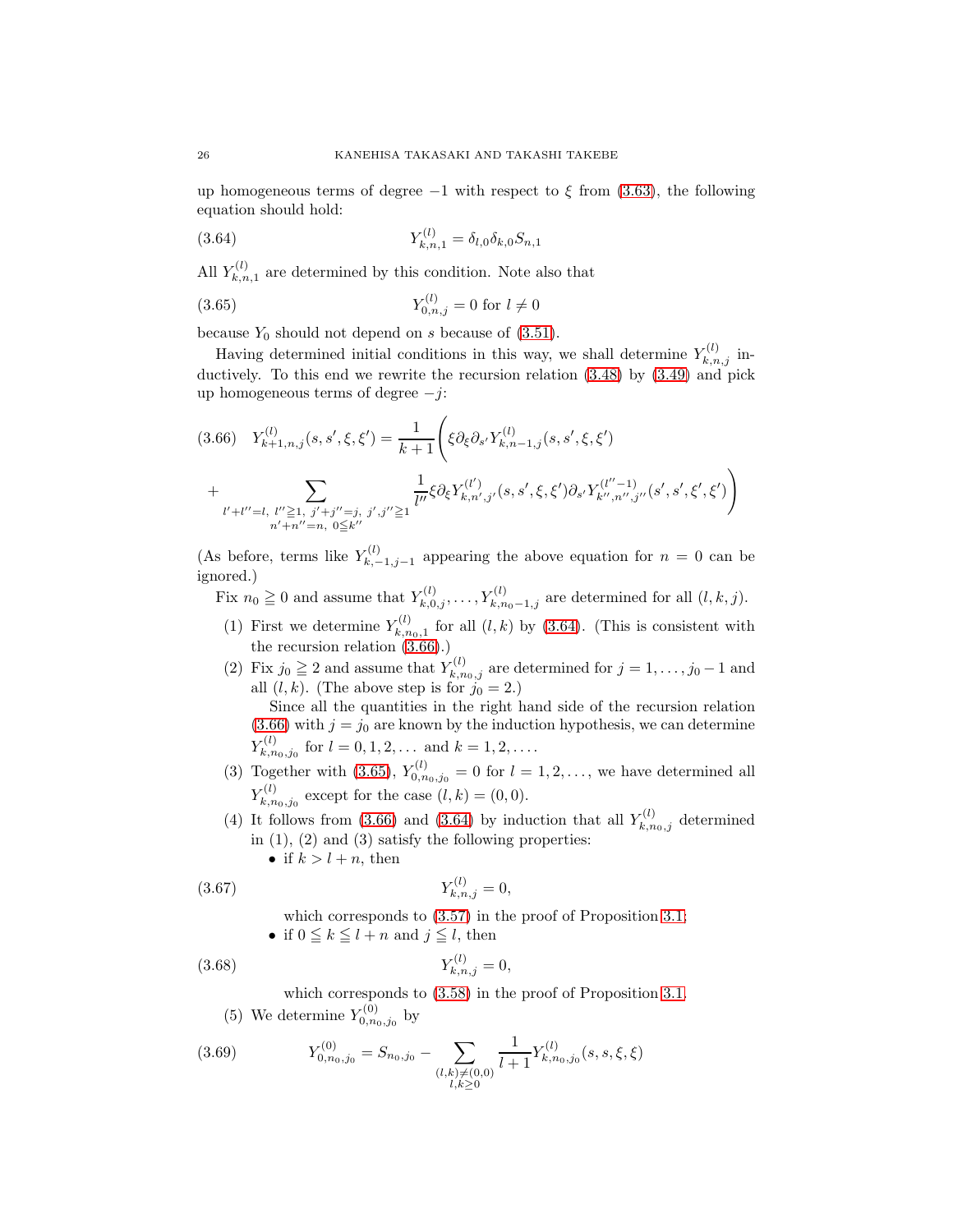which is the homogeneous part of degree  $-j_0$  in [\(3.63\)](#page-24-0). The sum in the right hand side is finite because of [\(3.67\)](#page-25-3) and [\(3.68\)](#page-25-4).

(6) The induction with respect to j proceeds by incrementing  $j_0$ .

<span id="page-26-0"></span>Thus all  $Y_{k,n_0,j}^{(l)}$  are determined and  $X_{n_0}$  is determined by [\(3.62\)](#page-24-1), namely,  $X_{n_0}(x,\xi)$  =  $\sum_{j=1}^{\infty} Y_{0,n_0,j}^{(0)}$  (cf. [\(3.62\)](#page-24-1)), which completes the proof of Proposition [3.2.](#page-16-0)

## <span id="page-26-5"></span>4. Asymptotics of the tau function

In this section we derive an  $h$ -expansion

(4.1) 
$$
\log \tau(\hbar, t, \bar{t}, s) = \sum_{n=0}^{\infty} \hbar^{n-2} F_n(t, \bar{t}, s)
$$

of the tau function (cf. [\(1.20\)](#page-4-4)) from the  $\hbar$ -expansion of the S-functions  $S(\hbar, t, \bar{t}, s; z)$ [\(3.4\)](#page-15-3) and  $\bar{S}(\hbar, t, \bar{t}, s; \bar{z})$  [\(3.7\)](#page-15-1).

Let us recall the fundamental relations [\(1.20\)](#page-4-4) between the wave functions and the tau function again:

(4.2)  
\n
$$
\Psi(\hbar, t, \bar{t}; z) = \frac{\tau(\hbar, t - \hbar[z^{-1}], \bar{t}, s)}{\tau(\hbar, t, \bar{t}, s)} z^{s/\hbar} e^{\zeta(t, z)/\hbar},
$$
\n
$$
\bar{\Psi}(\hbar, t, \bar{t}; \bar{z}) = \frac{\tau(\hbar, t, \bar{t} - \hbar[\bar{z}], s + \hbar)}{\tau(\hbar, t, \bar{t}, s)} \bar{z}^{s/\hbar} e^{\zeta(\bar{t}, \bar{z}^{-1})/\hbar}
$$

where  $[z^{-1}] = (1/z, 1/2z^2, 1/3z^3, \ldots), \zeta(t, z) = \sum_{n=1}^{\infty} t_n z^n$  etc. (Here we again omit inessential constants,  $\alpha(\hbar)$  and  $\bar{\alpha}(\hbar)$ .) This implies that

<span id="page-26-1"></span>(4.3) 
$$
\hbar^{-1}\hat{S}(\hbar, t, \bar{t}, s; z) = \left(e^{-\hbar D(z)} - 1\right) \log \tau(\hbar, t, \bar{t}, s),
$$

<span id="page-26-2"></span>(4.4) 
$$
\hbar^{-1}\hat{S}(\hbar, t, \bar{t}, s; \bar{z}) = \left(e^{-\hbar \bar{D}(\bar{z})}e^{\hbar \partial_s} - 1\right) \log \tau(\hbar, t, \bar{t}, s),
$$

where

(4.5) 
$$
\hat{S}(\hbar, t, \bar{t}, s; z) = S(\hbar, t, \bar{t}, s; z) - \zeta(t, z),
$$

$$
\hat{\bar{S}}(\hbar,t,\bar{t},s;\bar{z})=\bar{S}(\hbar,t,\bar{t},s;\bar{z})-\zeta(\bar{t},\bar{z}^{-1}),
$$

and

(4.6) 
$$
D(z) = \sum_{j=1}^{\infty} \frac{z^{-j}}{j} \frac{\partial}{\partial t_j}, \qquad \bar{D}(\bar{z}) = \sum_{j=1}^{\infty} \frac{\bar{z}^j}{j} \frac{\partial}{\partial \bar{t_j}}.
$$

Differentiating  $(4.3)$  with respect to z, we have

(4.7) 
$$
\begin{aligned} \hbar^{-1} \frac{\partial}{\partial z} \hat{S}(\hbar, t, \bar{t}, s; z) &= -\hbar D'(z) e^{-\hbar D(z)} \log \tau(\hbar, t, \bar{t}, s) \\ &= -\hbar D'(z) (\hbar^{-1} \hat{S}(\hbar, t, \bar{t}, s; z) + \log \tau(\hbar, t, \bar{t}, s)), \end{aligned}
$$

where  $D'(z) := \frac{\partial}{\partial z} D(z) = -\sum_{j=1}^{\infty} z^{-j-1} \frac{\partial}{\partial t_j}$ . Hence

<span id="page-26-4"></span>(4.8) 
$$
-\hbar D'(z) \log \tau(\hbar, t, \bar{t}, s) = \hbar^{-1} \left( \frac{\partial}{\partial z} + \hbar D'(z) \right) \hat{S}(\hbar, t, \bar{t}, s; z)
$$

Multiplying  $z^n$  to this equation and taking the residue, we obtain a system of differential equations

<span id="page-26-3"></span>(4.9) 
$$
\hbar \frac{\partial}{\partial t_n} \log \tau(\hbar, t, \bar{t}, s) = \hbar^{-1} \operatorname{Res}_{z=\infty} z^n \left( \frac{\partial}{\partial z} + \hbar D'(z) \right) \hat{S}(\hbar, t, \bar{t}, s; z) dz
$$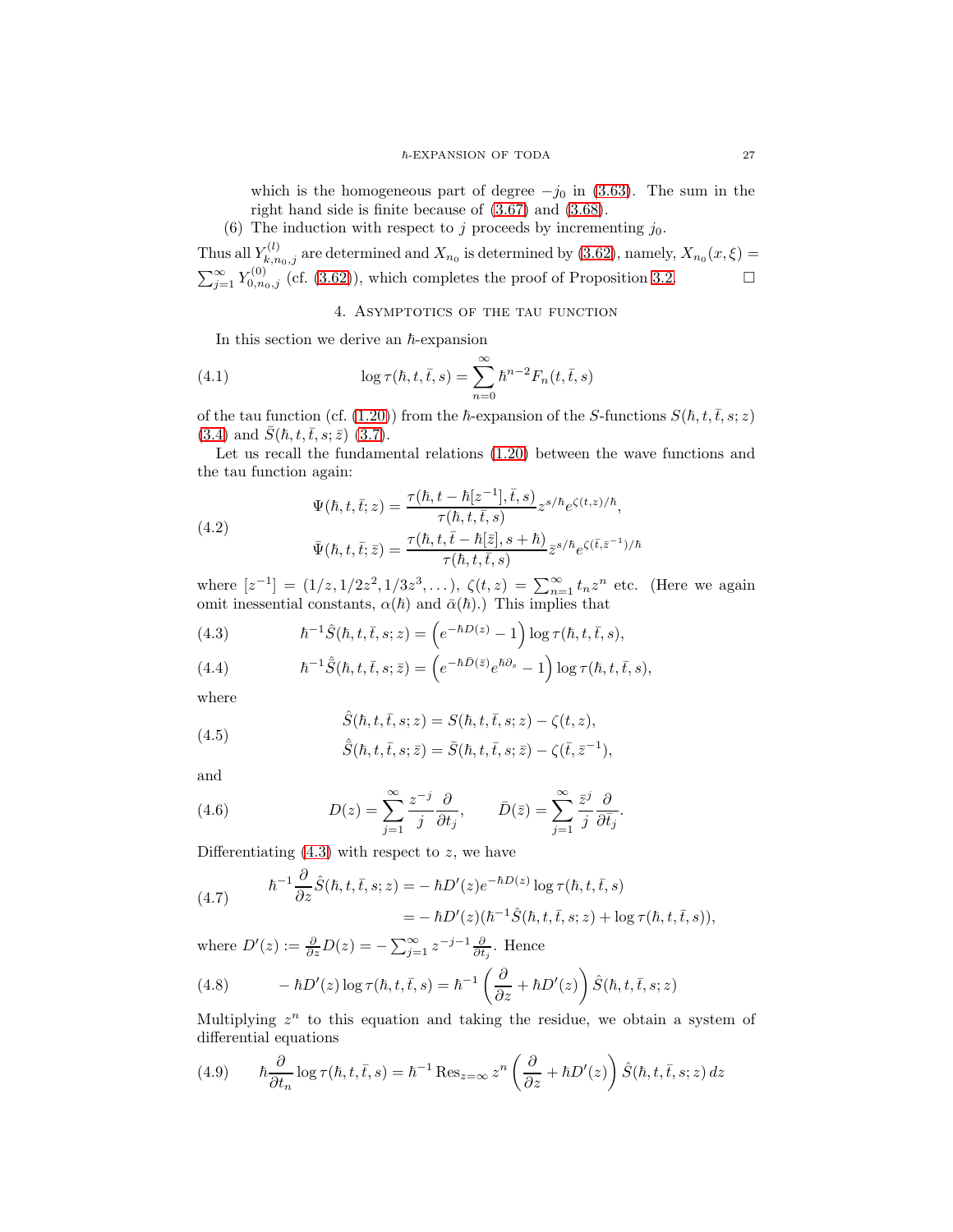for  $n = 1, 2, \ldots$  In the same way we have

<span id="page-27-2"></span>(4.10) 
$$
-\hbar \bar{D}'(\bar{z}) \log \tau(\hbar, t, \bar{t}, s) = \hbar^{-1} \left( \frac{\partial}{\partial \bar{z}} + \hbar \bar{D}'(\bar{z}) \right) \hat{\bar{S}}(\hbar, t, \bar{t}, s; \bar{z})
$$

and

<span id="page-27-0"></span>
$$
(4.11)\quad \hbar \frac{\partial}{\partial \bar{t}_n} \log \tau(\hbar, t, \bar{t}, s) = -\hbar^{-1} \operatorname{Res}_{\bar{z}=0} \bar{z}^{-n} \left( \frac{\partial}{\partial \bar{z}} + \hbar \bar{D}'(\bar{z}) \right) \hat{S}(\hbar, t, \bar{t}, s; \bar{z}) d\bar{z},
$$

for  $n = 1, 2, \ldots$ , from [\(4.4\)](#page-26-2). By putting  $\overline{z} = 0$  in (4.4) we have a difference equation for the tau function:

<span id="page-27-1"></span>
$$
(e^{\hbar \partial_s} - 1) \log \tau(\hbar, t, \bar{t}, s) = \hbar^{-1} \hat{S}(\hbar, t, \bar{t}, s; 0).
$$

In fact, it follows from [\(1.16\)](#page-4-1), [\(1.19\)](#page-4-5) and [\(3.7\)](#page-15-1) that  $\hat{S}(\hbar, t, \bar{t}, s; 0) = \phi(\hbar, t, \bar{t})$ . Hence we have

(4.12) 
$$
\hbar(e^{\hbar\partial_s}-1)\log\tau(\hbar,t,\bar{t},s)=\phi(\hbar,t,\bar{t},s).
$$

As is shown in [\[UT\]](#page-36-5), the system [\(4.9\)](#page-26-3), [\(4.11\)](#page-27-0) and [\(4.12\)](#page-27-1) is compatible and determines the tau function up to multiplicative constant.

By substituting the  $\hbar$ -expansions

(4.13) 
$$
\log \tau(\hbar, t, \bar{t}, s) = \sum_{n \in \mathbb{Z}} \hbar^{n-2} F_n(t, \bar{t}, s),
$$

(4.14) 
$$
\hat{S}(\hbar, t, \bar{t}, s; z) = \sum_{n=0}^{\infty} \hbar^n S_n(t, \bar{t}, s; z),
$$

(4.15) 
$$
\hat{\bar{S}}(\hbar, t, \bar{t}, s; \bar{z}) = \sum_{n=0}^{\infty} \hbar^n \bar{S}_n(t, \bar{t}, s; \bar{z})
$$

and [\(2.4\)](#page-8-3) into [\(4.8\)](#page-26-4), [\(4.10\)](#page-27-2) and [\(4.12\)](#page-27-1), we have

<span id="page-27-3"></span>(4.16) 
$$
\sum_{j=1}^{\infty} \sum_{n \in \mathbb{Z}} z^{-j-1} \hbar^{n-1} \frac{\partial F_n}{\partial t_j} = \sum_{n=0}^{\infty} \left( \hbar^{n-1} \frac{\partial S_n}{\partial z} - \sum_{j=1}^{\infty} z^{-j-1} \hbar^{n} \frac{\partial S_n}{\partial t_j} \right).
$$

<span id="page-27-4"></span>(4.17) 
$$
-\sum_{j=1}^{\infty}\sum_{n\in\mathbb{Z}}\bar{z}^{j-1}\hbar^{n-1}\frac{\partial F_n}{\partial\bar{t}_j}=\sum_{n=0}^{\infty}\left(\hbar^{n-1}\frac{\partial\bar{S}_n}{\partial\bar{z}}+\sum_{j=1}^{\infty}\bar{z}^{j-1}\hbar^n\frac{\partial\bar{S}_n}{\partial\bar{t}_j}\right).
$$

<span id="page-27-5"></span>
$$
(4.18)\qquad \sum_{n\in\mathbb{Z}}\hbar^{n-1}\left(\sum_{m=1}^n\frac{1}{m!}\frac{\partial^mF_{n-m}}{\partial s^m}\right)=\sum_{n=0}^\infty\hbar^n\phi_n.
$$

It is obvious from these equations that  $F_n = \text{const.}$  for  $n < 0$ . Therefore we can conclude that  $\log \tau$  has the expansion [\(4.1\)](#page-26-5).

Let us expand  $S_n(t; z)$  and  $\overline{S}_n(t; \overline{z})$  into a power series of  $z^{-1}$  and  $\overline{z}$ :

(4.19) 
$$
S_n(t; z) = -\sum_{k=1}^{\infty} \frac{z^{-k}}{k} v_{n,k}, \qquad \bar{S}_n(t; \bar{z}) = \phi_n + \sum_{k=1}^{\infty} \frac{\bar{z}^k}{k} \bar{v}_{n,k}.
$$

(The notation is chosen so that it is consistent with our previous work, e.g.,  $[TT2]$ .) Comparing the coefficients of  $z^{-j-1}\hbar^{n-1}$  in [\(4.16\)](#page-27-3) and the coefficients of  $\bar{z}^{j-1}\hbar^{n-1}$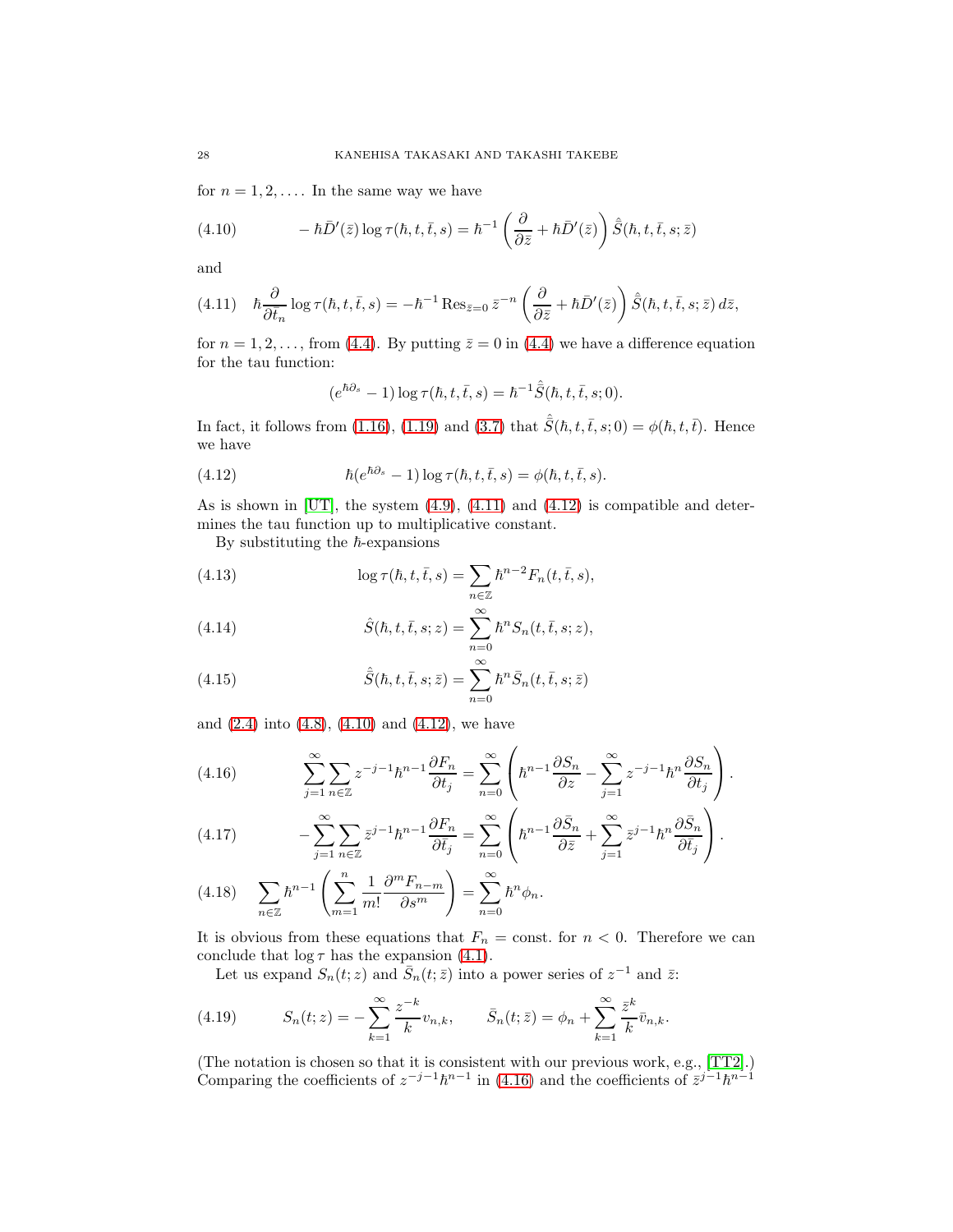in [\(4.17\)](#page-27-4), we have the equations

<span id="page-28-1"></span>(4.20) 
$$
\frac{\partial F_n}{\partial t_j} = v_{n,j} + \sum_{\substack{k+l=j\\k \ge 1, l \ge 1}} \frac{1}{l} \frac{\partial v_{n-1,l}}{\partial t_k} \qquad (v_{-1,j} = 0),
$$

<span id="page-28-2"></span>(4.21) 
$$
-\frac{\partial F_n}{\partial \bar{t}_j} = \bar{v}_{n,j} + \frac{\partial \phi_n}{\partial \bar{t}_j} + \sum_{\substack{k+l=j \\ k \ge 1, l \ge 1}} \frac{1}{l} \frac{\partial \bar{v}_{n-1,l}}{\partial \bar{t}_k} \qquad (\bar{v}_{-1,j} = 0),
$$

for  $n = 0, 1, 2, \ldots$ .

From the equation [\(4.18\)](#page-27-5) it is easy to see that  $\partial F_n/\partial s$  is determined recursively. Let us rewrite it in more explicit way. First arrange the coefficients of  $\hbar^{n-1}$  in [\(4.18\)](#page-27-5) in the vector form:

(4.22) 
$$
\begin{pmatrix} \partial_s \\ \frac{1}{2!} \partial_s^2 & \partial_s \\ \frac{1}{3!} \partial_s^3 & \frac{1}{2!} \partial_s^2 & \partial_s \\ \vdots & \vdots & \ddots & \vdots \end{pmatrix} \begin{pmatrix} F_0 \\ F_1 \\ F_2 \\ \vdots \end{pmatrix} = \begin{pmatrix} \phi_0 \\ \phi_1 \\ \phi_2 \\ \vdots \end{pmatrix}.
$$

The matrix in the left hand side is

<span id="page-28-0"></span>
$$
\sum_{n=0}^{\infty} \frac{\partial_s^{n+1}}{(n+1)!} \Lambda^{-n} = \left. \frac{e^T - 1}{T} \right|_{T = \partial_s \Lambda^{-1}} \partial_s
$$

where  $\Lambda^{-n}$  is the shift matrix  $(\delta_{i-n,j})_{i,j=1}^{\infty}$ . Hence, applying the matrix

$$
\left. \frac{T}{e^T - 1} \right|_{T = \partial_s \Lambda^{-1}}
$$

to  $(4.22)$ , we have

(4.23) 
$$
\frac{\partial}{\partial s} \begin{pmatrix} F_0 \\ F_1 \\ F_2 \\ \vdots \end{pmatrix} = \frac{T}{e^T - 1} \bigg|_{T = \partial_s \Lambda^{-1}} \begin{pmatrix} \phi_0 \\ \phi_1 \\ \phi_2 \\ \vdots \end{pmatrix},
$$

or equivalently,

<span id="page-28-3"></span>(4.24) 
$$
\frac{\partial F_n}{\partial s} = \phi_n - \frac{\phi_{n-1}}{2} + \sum_{p=1}^{[n/2]} K_{2p}\phi_{n-2p},
$$

where  $K_{2p}$  is determined by [\(2.22\)](#page-10-3). The system of first order differential equations  $(4.20), (4.21)$  $(4.20), (4.21)$  $(4.20), (4.21)$  and  $(4.24)$  may be understood as defining equations of  $F_n(t, \bar{t}, s)$ . This system is integrable and determines  $F_n$  up to integration constants, because the system  $(4.9)$ ,  $(4.11)$  and  $(4.12)$  are compatible.

Remark 4.1. Tau functions in string theory and random matrices are known to have a genus expansion of the form

(4.25) 
$$
\log \tau = \sum_{g=0} \hbar^{2g-2} \mathcal{F}_g,
$$

where  $\mathcal{F}_g$  is the contribution from Riemann surfaces of genus g. In contrast, general tau functions of the  $\hbar$ -dependent Toda hierarchy is not of this form, namely, odd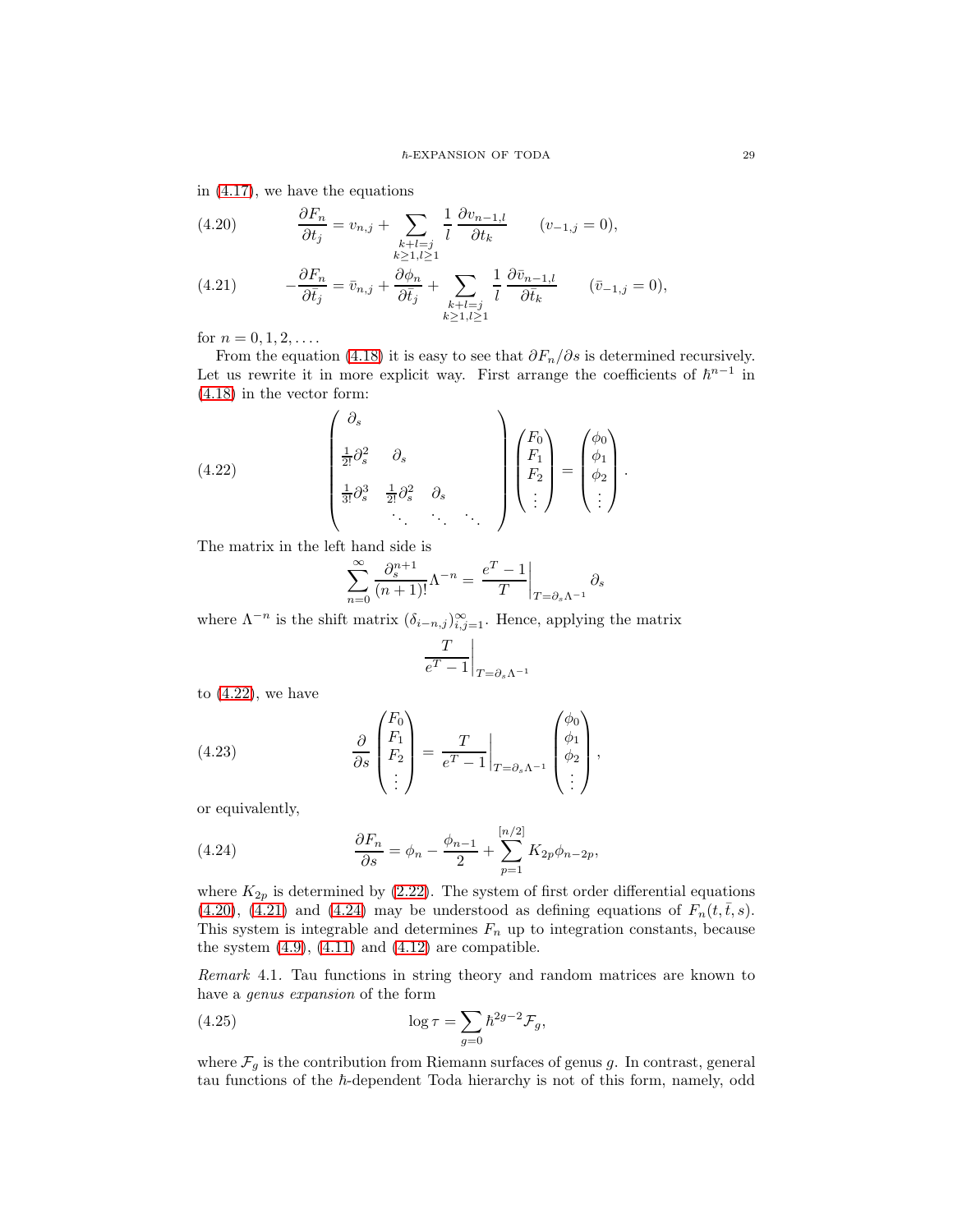powers of  $\hbar$  can appear in the  $\hbar$ -expansion of log  $\tau$ . To exclude odd powers therein, we need to impose conditions

$$
0 = v_{2m+1,j} + \sum_{\substack{k+l=j\\k \ge 1, l \ge 1}} \frac{1}{l} \frac{\partial v_{2m,l}}{\partial t_k} = \bar{v}_{2m+1,j} + \frac{\partial \phi_{2m+1}}{\partial \bar{t}_j} + \sum_{\substack{k+l=j\\k \ge 1, l \ge 1}} \frac{1}{l} \frac{\partial \bar{v}_{2m,l}}{\partial \bar{t}_k}
$$

$$
= \phi_{2m+1} - \frac{\phi_{2m}}{2} + \sum_{p=1}^m K_{2p} \phi_{2m+1-2p},
$$

on  $v_{n,j}$ ,  $\bar{v}_{n,j}$  and  $\phi_n$  or

(4.26)  
\n
$$
0 = \frac{\partial S_{2m+1}}{\partial z} - \sum_{j=1}^{\infty} z^{-j-1} \frac{\partial S_{2m}}{\partial t_j} = \frac{\partial \bar{S}_{2m+1}}{\partial \bar{z}} + \sum_{j=1}^{\infty} \bar{z}^{j-1} \frac{\partial \bar{S}_{2m}}{\partial \bar{t}_j}
$$
\n
$$
= \phi_{2m+1} - \frac{\phi_{2m}}{2} + \sum_{p=1}^{m} K_{2p} \phi_{2m+1-2p},
$$

on  $S_n$ ,  $\bar{S}_n$  and  $\phi_n$ .

## APPENDIX A. EXAMPLE  $(c = 1 \text{ STRING THEORY})$

In this appendix, we apply our algorithm to the compactified  $c = 1$  string theory at a self-dual radius, following the formulation in [\[T1\]](#page-36-12). We use the notations in Section [2.](#page-7-0)

According to (4.10) in [\[T1\]](#page-36-12) ( $\beta = 1$ ), the string equation for this case is

(A.1) 
$$
L = (-\bar{M} - \hbar + 1)\bar{L},
$$

$$
\bar{L}^{-1} = (-M + 1)L^{-1}.
$$

Multiplying the left and right hand side of the second equation to the right and left hand side of the first equation from the right, we have

$$
L(-M+1)L^{-1} = -\bar{M} - \hbar + 1,
$$

and using the canonical commutation relation  $[L, M] = \hbar L$ , we have  $M = \overline{M}$ , namely,

(A.2) 
$$
L = (1 - \bar{M} - \hbar)\bar{L}, \qquad M = \bar{M}.
$$

Hence the data  $(f, g, \bar{f}, \bar{g})$  for Proposition [1.2](#page-5-3) in this case are

(A.3) 
$$
f(\hbar, s, e^{\hbar \partial_s}) = e^{\hbar \partial_s}, \qquad g(\hbar, s, e^{\hbar \partial_s}) = s,
$$

$$
\bar{f}(\hbar, s, e^{\hbar \partial_s}) = (1 - s - \hbar)e^{\hbar \partial_s}, \qquad \bar{g}(\hbar, s, e^{\hbar \partial_s}) = s.
$$

The corresponding dispersionless data  $(f_0, g_0, \bar{f}_0, \bar{g}_0)$  for Proposition [1.3](#page-7-1) are

(A.4) 
$$
f_0(s,\xi) = \xi, \qquad g_0(s,\xi) = s,\bar{f}_0(s,\xi) = (1-s)\xi, \qquad \bar{g}_0(s,\xi) = s.
$$

For the sake of simplicity, we fix the time variables  $\bar{t}_n$   $(n = 1, 2, ...)$  to 0, which makes it possible to determine all  $X_n$ 's explicitly, [\(A.18\)](#page-32-0). If we turn on  $\bar{t}_n$ 's, we need to proceed perturbatively.

To begin with, let us determine the leading terms of X,  $\bar{X}$  and  $\phi$  with respect to the  $\hbar$ -order, namely  $X_0$ ,  $\bar{X}_0$  and  $\phi_0$  in [\(2.2\)](#page-8-1), [\(2.3\)](#page-8-2) and [\(2.4\)](#page-8-3).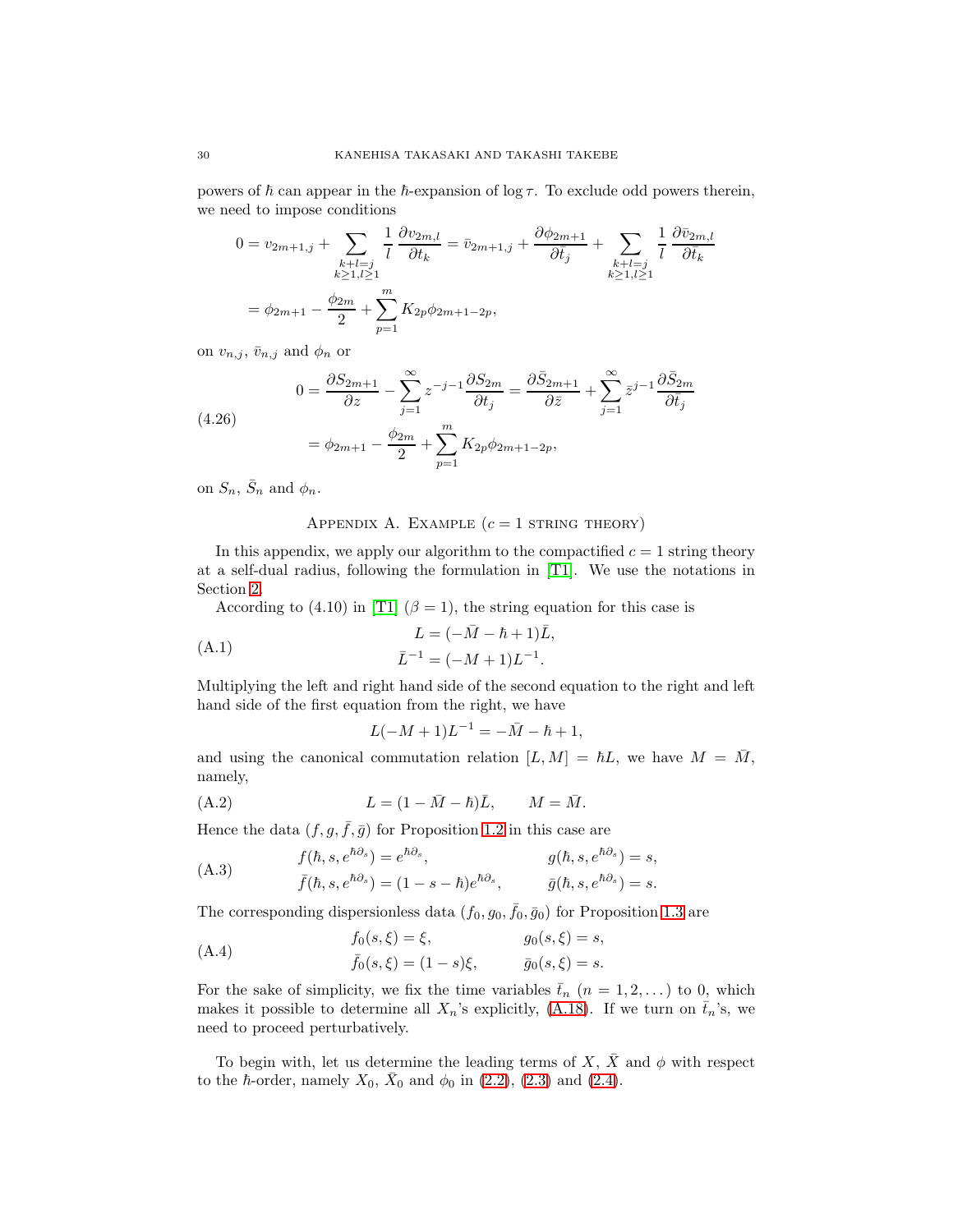The Riemann-Hilbert type problem for  $(\mathcal{L}, \mathcal{M}, \bar{\mathcal{L}}, \bar{\mathcal{M}})$  [\(1.37\)](#page-7-3) is

$$
(A.5) \t\t\t\t\mathcal{L} = (1 - \bar{\mathcal{M}})\bar{\mathcal{L}}, \t\t\t\t\mathcal{M} = \bar{\mathcal{M}}.
$$

Recall that  $\mathcal{L}, \mathcal{M}, \bar{\mathcal{L}}$  and  $\bar{\mathcal{M}}$  have the following form by [\(1.27\)](#page-6-0), [\(1.28\)](#page-6-1), [\(1.32\)](#page-6-2) and  $(1.33)$  when  $\bar{t}=0$ .

<span id="page-30-0"></span>
$$
\mathcal{L} = \xi + \sum_{n=0}^{\infty} u_{0,n+1} \xi^{-n},
$$
  

$$
\bar{\mathcal{L}} = \sum_{n=0}^{\infty} \tilde{u}_{0,n} \xi^{n+1},
$$
  

$$
\mathcal{M} = \sum_{n=1}^{\infty} n t_n \mathcal{L}^n + s + \alpha_0 + \sum_{n=1}^{\infty} v_{0,n} \mathcal{L}^{-n},
$$
  

$$
\bar{\mathcal{M}} = s + \bar{\alpha}_0 + \sum_{n=1}^{\infty} \bar{v}_{0,n} \bar{\mathcal{L}}^n,
$$

Therefore  $(1 - \overline{\mathcal{M}})\overline{\mathcal{L}}$  is a Taylor series with positive powers of  $\xi$ , while  $\mathcal{L}$  does not have a positive power of  $\xi$  except for the first term,  $\xi$ . Therefore the first equation in [\(A.5\)](#page-30-0) implies that

$$
(A.6) \t\t \t\t \mathcal{L} = \xi.
$$

From this and the second equation  $\mathcal{M} = \overline{\mathcal{M}}$  in [\(A.5\)](#page-30-0), it follows that  $\mathcal M$  and  $\overline{\mathcal{M}}$  do not have negative powers of  $\xi$  and  $\alpha_0 = \bar{\alpha}_0$ . Hence we may assume that  $\alpha_0 = \bar{\alpha}_0 = 0$ and

<span id="page-30-2"></span>(A.7) 
$$
\mathcal{M} = \bar{\mathcal{M}} = s + \sum_{n=1}^{\infty} n t_n \xi^n.
$$

Substituting this into the first equation of [\(A.5\)](#page-30-0), we have

<span id="page-30-1"></span>(A.8) 
$$
\bar{\mathcal{L}} = \xi \left( 1 - s - \sum_{n=1}^{\infty} n t_n \xi^n \right)^{-1}, \text{ or } \bar{\mathcal{L}}^{-1} = \xi^{-1} \left( 1 - s - \sum_{n=1}^{\infty} n t_n \xi^n \right).
$$

Next, let us determine the leading terms  $X_0$ ,  $\bar{X}_0$  and  $\phi_0$  of the dressing operators X,  $\bar{X}$  and  $\phi$ . We denote the symbols of  $X_0$  and  $\bar{X}_0$  by  $\mathcal{X}_0 = \mathcal{X}_0(t, s, \xi)$  and  $\bar{\mathcal{X}}_0 = \bar{\mathcal{X}}_0(t, s, \xi).$ 

Since  $\mathcal{L} = \exp(\mathrm{ad}_{\{.\}}, \mathcal{X}_0)\xi = \xi$ ,  $\mathcal{X}_0$  does not depend on s. On the other hand, since  $\mathcal{M} = \exp(\mathrm{ad}_{\{,\}} \widetilde{\mathcal{X}}_0) \left( s + \sum_n n t_n \xi^n \right) = s + \sum_n n t_n \xi^n$ ,  $\mathcal{X}_0$  does not depend on  $\xi$ , either, which means that  $\mathcal{X}_0 = 0$ .

Note that  $\text{ad}_{\{\cdot\}} \phi_0(s)$  does not change the degree of homogeneous terms with respect to  $\xi$ , since  $\phi_0(s)$  does not contain  $\xi$ . Hence  $\overline{\mathcal{L}}$  has the following asymptotic behaviour around  $\xi = 0$ .

<span id="page-30-3"></span>
$$
\bar{\mathcal{L}} = e^{\mathrm{ad}_{\{\,\}} \phi_0} \xi + e^{\mathrm{ad}_{\{\,\}} \phi_0} \sum_{N=1}^{\infty} \frac{1}{N!} \big( \mathrm{ad}_{\{\,\}} \bar{\mathcal{X}}_0 \big)^N \xi = e^{\mathrm{ad}_{\{\,\}} \phi_0} \xi + O(\xi^2),
$$

because  $\bar{X}_0$  is a Taylor series of  $\xi$  with positive powers. Comparing this expansion with [\(A.8\)](#page-30-1), we have

(A.9) 
$$
e^{\mathrm{ad}_{\{\,\}}\phi_0}\xi = (1-s)^{-1}\xi.
$$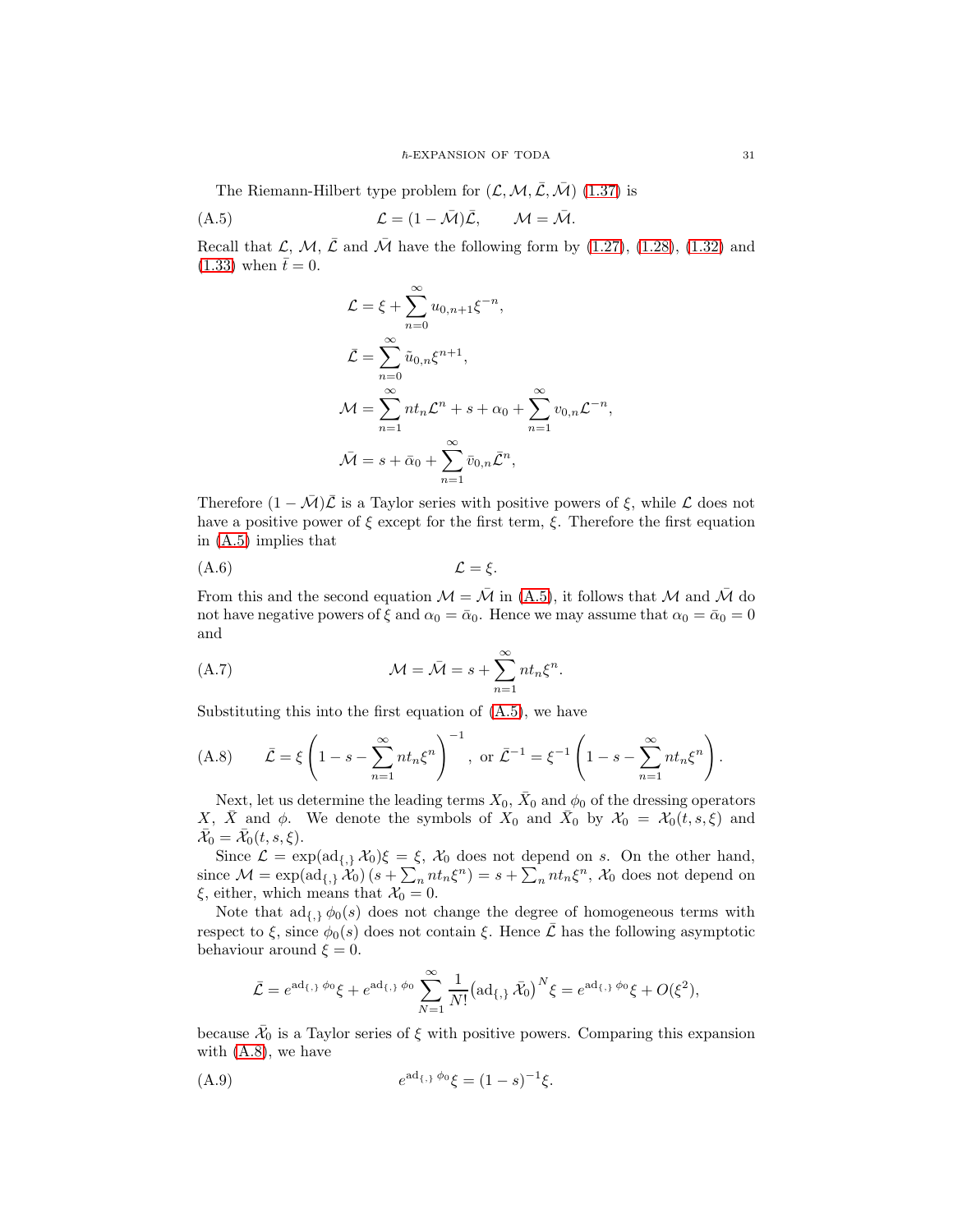It is easy to see that the left hand side is equal to  $e^{-\phi_0'(s)}\xi$ , where ' denotes the derivation by s. Thus we obtain

(A.10) 
$$
\phi_0(s) = \int^s \log(1-s) \, ds = -(1-s)\log(1-s) + (1-s).
$$

It remains to determine  $\bar{X}_0$ . Operating  $e^{- \operatorname{ad}_{\{\,\,\}} \phi_0}$  to  $\bar{\mathcal{L}}^{-1}$  [\(A.8\)](#page-30-1) and  $\bar{\mathcal{M}}$  [\(A.7\)](#page-30-2) and using the formula

(A.11) 
$$
e^{-\mathrm{ad}_{\{\,\}}\phi_0}\xi = (1-s)\xi,
$$

which follows directly from [\(A.9\)](#page-30-3), we have two equations characterising  $\bar{X}_0$ :

<span id="page-31-1"></span>
$$
e^{ad_{\{\,,\}} \bar{\mathcal{X}}_0} \xi^{-1} = \xi^{-1} - \sum_{n=1}^{\infty} n t_n (1-s)^{n-1} \xi^{n-1},
$$
  
\n
$$
e^{ad_{\{\,,\}} \bar{\mathcal{X}}_0} s = s + \sum_{n=1}^{\infty} n t_n (1-s)^n \xi^n.
$$

In fact we can determine  $\bar{X}_0$  explicitly as follows.

(A.13) 
$$
\bar{\mathcal{X}}_0 = \sum_{n=1}^{\infty} t_n (1-s)^n \xi^n.
$$

Indeed, since

<span id="page-31-0"></span>
$$
\{\bar{\mathcal{X}}_0, \xi^{-1}\} = -\sum_{n=1}^{\infty} nt_n (1-s)^{n-1} \xi^{n-1} \text{ and } \{\bar{\mathcal{X}}_0, s\} = \sum_{n=1}^{\infty} nt_n (1-s)^n \xi^n
$$

commute with  $\bar{\mathcal{X}}_0$  itself (this is a direct consequence of a trivial fact  $\{(1-s)^k \xi^k, (1-s)^{k-1}\xi^k,$  $\{s\}^l \xi^l\} = 0$ , the exponentials in  $e^{ad_{\{\,\!\!\boldsymbol{\cdot}\}}\bar{\mathcal{X}}_0} \xi^{-1}$  and  $e^{ad_{\{\,\!\!\boldsymbol{\cdot}\}}\bar{\mathcal{X}}_0} s$  are truncated up to the first order, namely

$$
e^{ad_{\{\,\}}\bar{\mathcal{X}}_0}\xi^{-1} = \xi^{-1} + \{\bar{\mathcal{X}}_0, \xi^{-1}\} = \xi^{-1} - \sum_{n=1}^{\infty} nt_n (1-s)^{n-1} \xi^{n-1},
$$
  
(A.14)  

$$
e^{ad_{\{\,\}}\bar{\mathcal{X}}_0}s = s + \{\bar{\mathcal{X}}_0, s\} = s + \sum_{n=1}^{\infty} nt_n (1-s)^n \xi^n,
$$

which proves that  $\bar{X}_0$  in [\(A.13\)](#page-31-0) satisfies [\(A.12\)](#page-31-1).

Thus we have determined the leading terms of  $X, \overline{X}$  and  $\phi$  as follows:

<span id="page-31-2"></span>(A.15) 
$$
X_0 = 0
$$
,  $\bar{X}_0 = \sum_{n=1}^{\infty} t_n (1-s)^n e^{n\hbar \partial_s}$ ,  $\phi_0 = -(1-s) \log(1-s) + (1-s)$ .

Having determined  $X_0$ ,  $\bar{X}_0$  and  $\phi_0$ , we can start the algorithm discussed in Section [2.](#page-7-0) Following the procedure by straightforward computation (actually, not so straightfoward, as we shall see later), we obtain as the first and the second steps,

<span id="page-31-3"></span>(A.16) 
$$
X_1 = 0
$$
,  $\bar{X}_1 = -\sum_{n=1}^{\infty} t_n \frac{n(n+1)}{2} (1-s)^{n-1} e^{n\hbar \partial s}$ ,  $\phi_1 = \frac{1}{2} \log(1-s)$ ,

and (A.17)

$$
X_2 = 0
$$
,  $\bar{X}_2 = -\sum_{n=1}^{\infty} t_n \frac{n(n^2 - 1)(3n + 2)}{24} (1 - s)^{n-2} e^{n\hbar \partial_s}$ ,  $\phi_2 = -\frac{1}{12} (1 - s)^{-1}$ .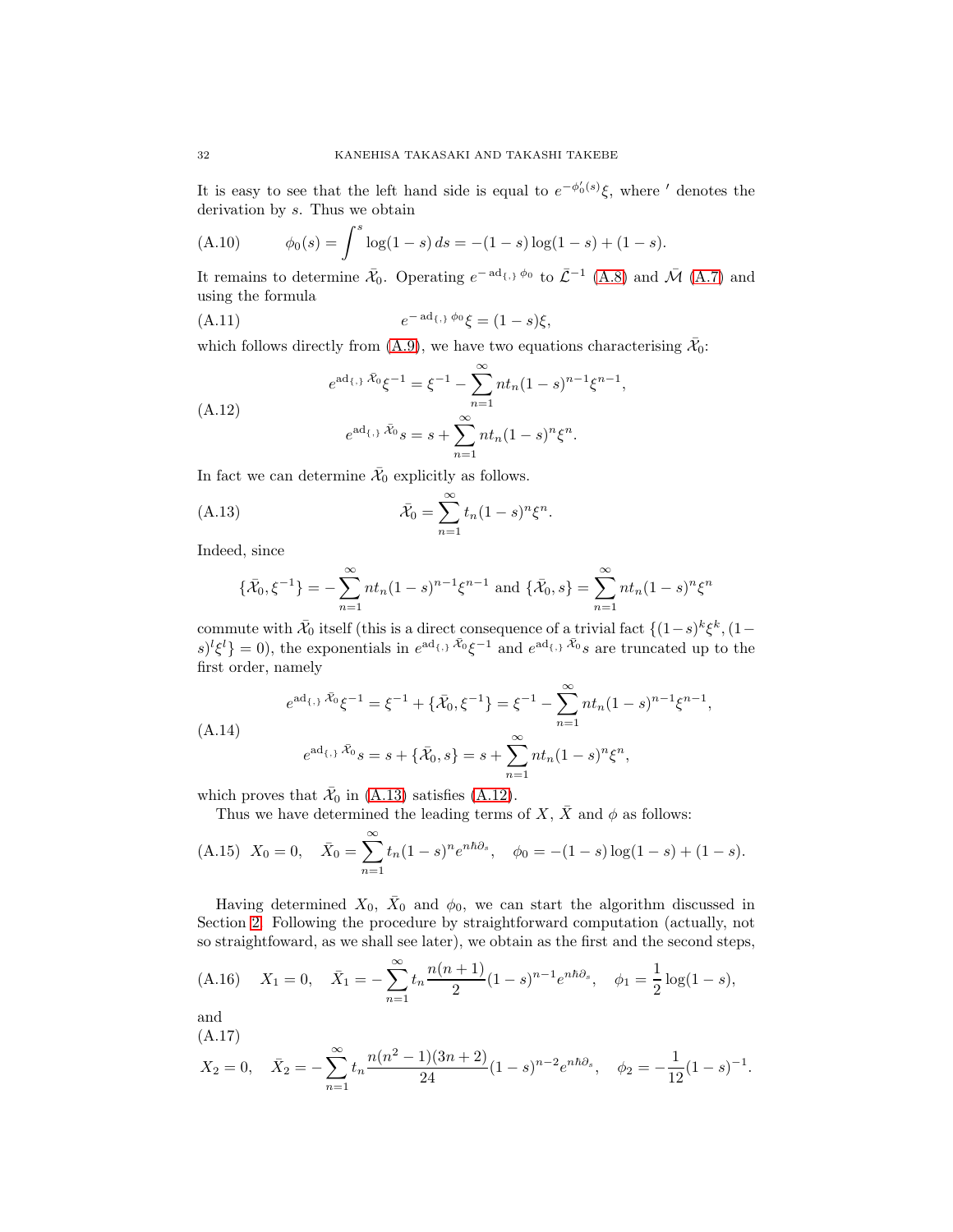From these results we can infer the Ansatz for all  $n \geq 2$ :

<span id="page-32-0"></span>(A.18) 
$$
X_n = 0
$$
,  $\bar{X}_n = \sum_{m=1}^{\infty} t_m c_{n,m} (1-s)^{m-n} e^{m\hbar \partial s}$ ,  $\phi_n = c_{n,0} (1-s)^{-n+1}$ ,

with suitable constants  $c_{n,m}$   $(n, m \ge 1)$  and  $c_{n,0}$   $(n \ge 2)$ . Eventually these constants are determined recursively as follows:

<span id="page-32-1"></span>(A.19) 
$$
c_{n,m} = \frac{1}{n} \sum_{j=0}^{n-1} (-1)^{n-j} {m-j+1 \choose k-j+1} c_{j,m},
$$

<span id="page-32-2"></span>(A.20) 
$$
c_{n,0} = \frac{1}{-n+1} \left( \frac{1}{n+1} - \frac{c_{1,0}}{n} - \sum_{j=2}^{n-1} (-1)^{n-j} \binom{-j+1}{k-j+1} c_{j,0} \right),
$$

with the initial values  $c_{0,m} = 1$  and  $c_{1,0} = 1/2$ .

Let us prove that the above Ansatz is true. To do this, we have only to check that it is consistent with the algorithm in Section [2.](#page-7-0)

It is easy to compute the intermediate objects  $P^{(i-1)}$  [\(2.13\)](#page-9-1) and  $Q^{(i-1)}$  [\(2.14\)](#page-9-2), since the operators  $X_0, \ldots, X_{i-1}$  are zero. Using the notations [\(2.10\)](#page-8-5) and [\(2.12\)](#page-9-0), we have

$$
(A.21)
$$
\n
$$
P^{(i-1)} = \exp\left(\frac{X^{(i-1)}}{\hbar}\right) f_t = f_t = e^{\hbar \partial_s},
$$
\n
$$
Q^{(i-1)} = \exp\left(\frac{X^{(i-1)}}{\hbar}\right) g_t = g_t = s + \sum_{n=1}^{\infty} n t_n e^{n\hbar \partial_s}
$$

<span id="page-32-3"></span>Hence the terms in the expansion [\(2.17\)](#page-9-3) vanish except for  $P_0^{(i-1)}$  and  $Q_0^{(i-1)}$ :  $P_0^{(i-1)} = e^{\hbar \partial_s}$ (A.22)  $P_0^{(i-1)} = e^{\hbar \partial_s},$   $P_1^{(i-1)} = P_2^{(i-1)} = \cdots = P_i^{(i-1)} = 0,$  $Q_0^{(i-1)} = s + \sum_{i=1}^{\infty}$  $n=1$ (A.23)  $Q_0^{(i-1)} = s + \sum nt_n e^{n\hbar\partial_s}, \qquad Q_1^{(i-1)} = Q_2^{(i-1)} = \cdots = Q_i^{(i-1)} = 0.$ 

Their symbols are

<span id="page-32-5"></span><span id="page-32-4"></span>(A.24) 
$$
\mathcal{P}_0^{(i-1)} = \xi
$$
,  $\mathcal{P}_1^{(i-1)} = \mathcal{P}_2^{(i-1)} = \cdots = \mathcal{P}_i^{(i-1)} = 0$ ,  
\n(A.25)  $\mathcal{Q}_0^{(i-1)} = s + \sum_{n=1}^{\infty} nt_n \xi^n$ ,  $\mathcal{Q}_1^{(i-1)} = \mathcal{Q}_2^{(i-1)} = \cdots = \mathcal{Q}_i^{(i-1)} = 0$ .

To compute  $\bar{P}^{(i-1)}$  [\(2.15\)](#page-9-5), let us consider exp(ad( $\bar{X}^{(i-1)}/\hbar$ )) $\bar{f}_{\bar{t}}$  first. Note that

$$
\hbar^{-1}[\bar{X}^{(i-1)}, \bar{f}] = \sum_{n=0}^{i-1} \hbar^{n-1}[\bar{X}_n, \bar{f}]
$$
\n
$$
= \sum_{n=0}^{i-1} \hbar^{n-1} \sum_{m=1}^{\infty} t_m c_{n,m} [(1-s)^{m-n} e^{m\hbar \partial_s}, (1-s-\hbar) e^{\hbar \partial_s}]
$$

Substituting

$$
(A.27) \quad [(1-s)^{m-n}e^{m\hbar\partial_s}, (1-s-\hbar)e^{\hbar\partial_s}]
$$
  
=  $\left(-n\hbar(1-s)^{m-n} - \sum_{r=2}^{m-n+1} {m-n+1 \choose r} (-\hbar)^r (1-s)^{m-n+1-r}\right) e^{(m+1)\hbar\partial_s},$ 

.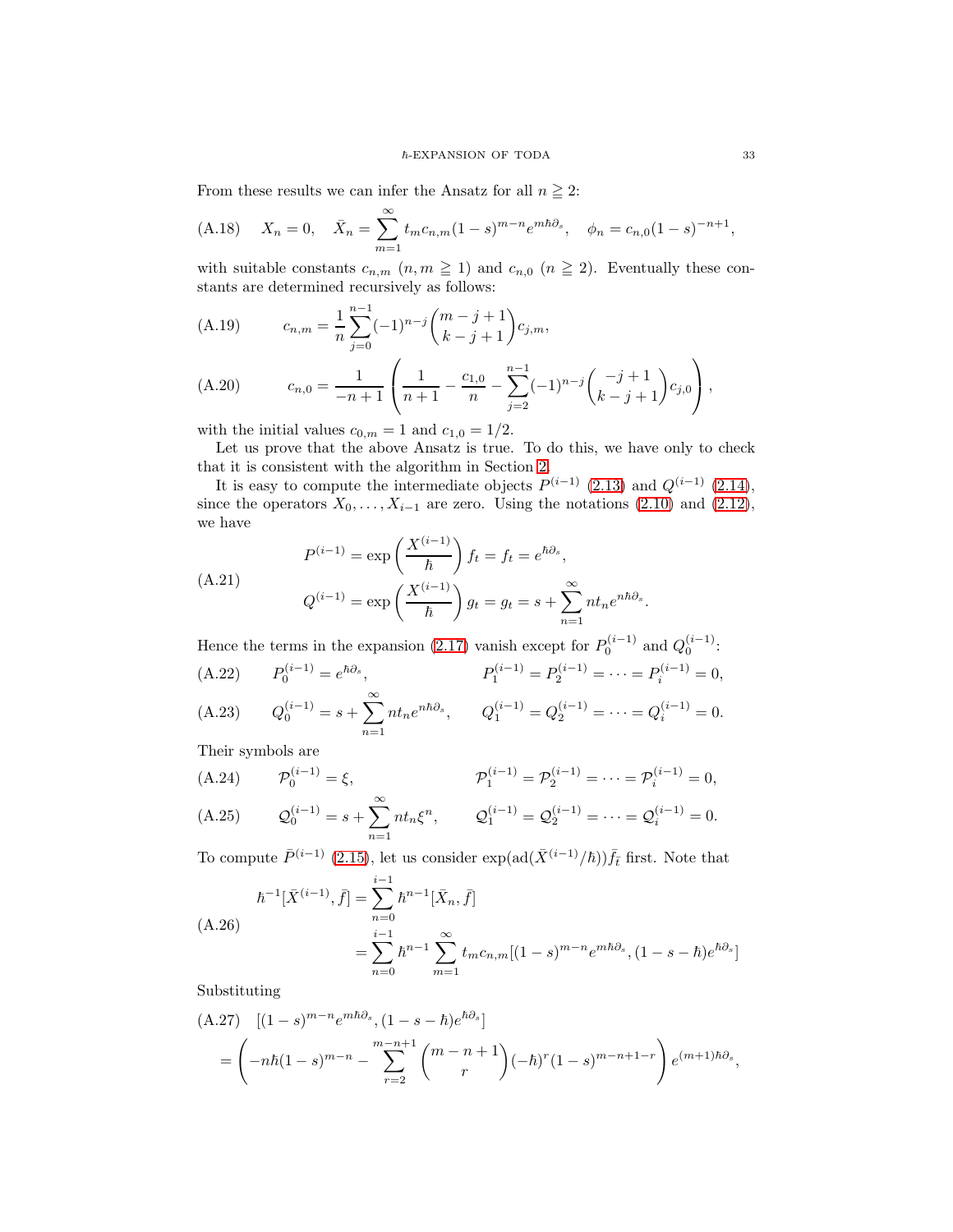we have

$$
\begin{split} &\hbar^{-1}[\bar{X}^{(i-1)}, \bar{f}] \\ &=-\sum_{n=0}^{i-1} \hbar^{n} \sum_{m=1}^{\infty} n t_{m} c_{n,m} (1-s)^{m-n} e^{(m+1)\hbar \partial_{s}} \\ &+\sum_{k=0}^{\infty} \hbar^{k} \sum_{m=1}^{\infty} t_{m} \sum_{\substack{0 \le j \le i-1 \\ r \ge 2}} (-1)^{r+1} c_{j,m} {m-j+1 \choose r} (1-s)^{m-k} e^{(m+1)\hbar \partial_{s}}. \end{split}
$$

Because of the definition of  $c_{n,m}$  [\(A.19\)](#page-32-1), the coefficients of  $\hbar^n t_m$  ( $n = 0, \ldots, i - 1$ ,  $m = 1, 2, ...$ ) in the right hand side vanish and the coefficient of  $\hbar^i$  is equal to  $ic_{i,m}$ . (Actually this is why  $c_{n,m}$  is defined by the recursion relation [\(A.19\)](#page-32-1).) This means

(A.28) 
$$
\hbar^{-1}[\bar{X}^{(i-1)}, \bar{f}] = \hbar^i \sum_{m=1}^{\infty} t_m i c_{i,m} (1-s)^{m-i} e^{(m+1)\hbar \partial_s} + O(\hbar^{i+1}).
$$

Further application of  $ad(h^{-1}\bar{X}^{(i-1)})$  changes the symbol of terms of  $\hbar$ -order  $-i$ (i.e., coefficients of  $\hbar^{i}$ ) by application of  $\text{ad}_{\{,\}} \bar{X}_0$ , as  $\text{ad } \hbar^{j-1} \bar{X}_j$   $(j = 1, \ldots, i-1)$ lowers the  $\hbar$ -order. Hence for  $N \geq 1$  we have

<span id="page-33-0"></span>(A.29) 
$$
(\text{ad } \hbar^{-1} \bar{X}^{(i-1)})^N \bar{f}
$$
  
=  $\hbar^i (\text{ad}_{\{,\}} \bar{X}_0)^{N-1} \left( \sum_{m=1}^{\infty} t_m i c_{i,m} (1-s)^{m-i} \xi^{m+1} \right) \Big|_{\xi \to e^{\hbar \partial s}} + O(\hbar^{i+1}).$ 

Next we compute the conjugation of  $\bar{f}$  by  $e^{\hbar^{-1}\phi^{(i-1)}(s)}$ .

$$
e^{\mathrm{ad}\,\hbar^{-1}\phi^{(i-1)}(s)}\bar{f} = e^{\hbar^{-1}\phi^{(i-1)}(s)}(1-s-\hbar)e^{\hbar\partial_s}e^{-\hbar^{-1}\phi^{(i-1)}(s)}
$$
  
\n
$$
= e^{\hbar^{-1}(\phi^{(i-1)}(s)-\phi^{(i-1)}(s+\hbar))}(1-s-\hbar)e^{\hbar\partial_s}
$$
  
\n(A.30)  
\n
$$
= \exp\left(\frac{1}{\hbar}(\phi_0(s)-\phi_0(s+\hbar)) + \log(1-s-\hbar)\right)
$$
  
\n
$$
+ \sum_{j=1}^{i-1}\hbar^{j-1}(\phi_j(s)-\phi_j(s+\hbar))\bigg)e^{\hbar\partial_s}.
$$

By  $(A.15)$ ,  $(A.16)$  and  $(A.18)$ , we have

$$
\frac{1}{\hbar}(\phi_0(s) - \phi_0(s + \hbar)) + \log(1 - s - \hbar) = -\sum_{k=1}^{\infty} \frac{\hbar^k}{k+1} (1 - s)^{-k},
$$
  

$$
\phi_1(s) - \phi_1(s + \hbar) = \sum_{k=1}^{\infty} \hbar^k \frac{c_{1,0}}{k} (1 - s)^{-k},
$$
  

$$
\phi_j(s) - \phi_j(s + \hbar) = \sum_{k=1}^{\infty} \hbar^k (-1)^{k+1} c_{j,0} \binom{-j+1}{k} (1 - s)^{-j-k+1}.
$$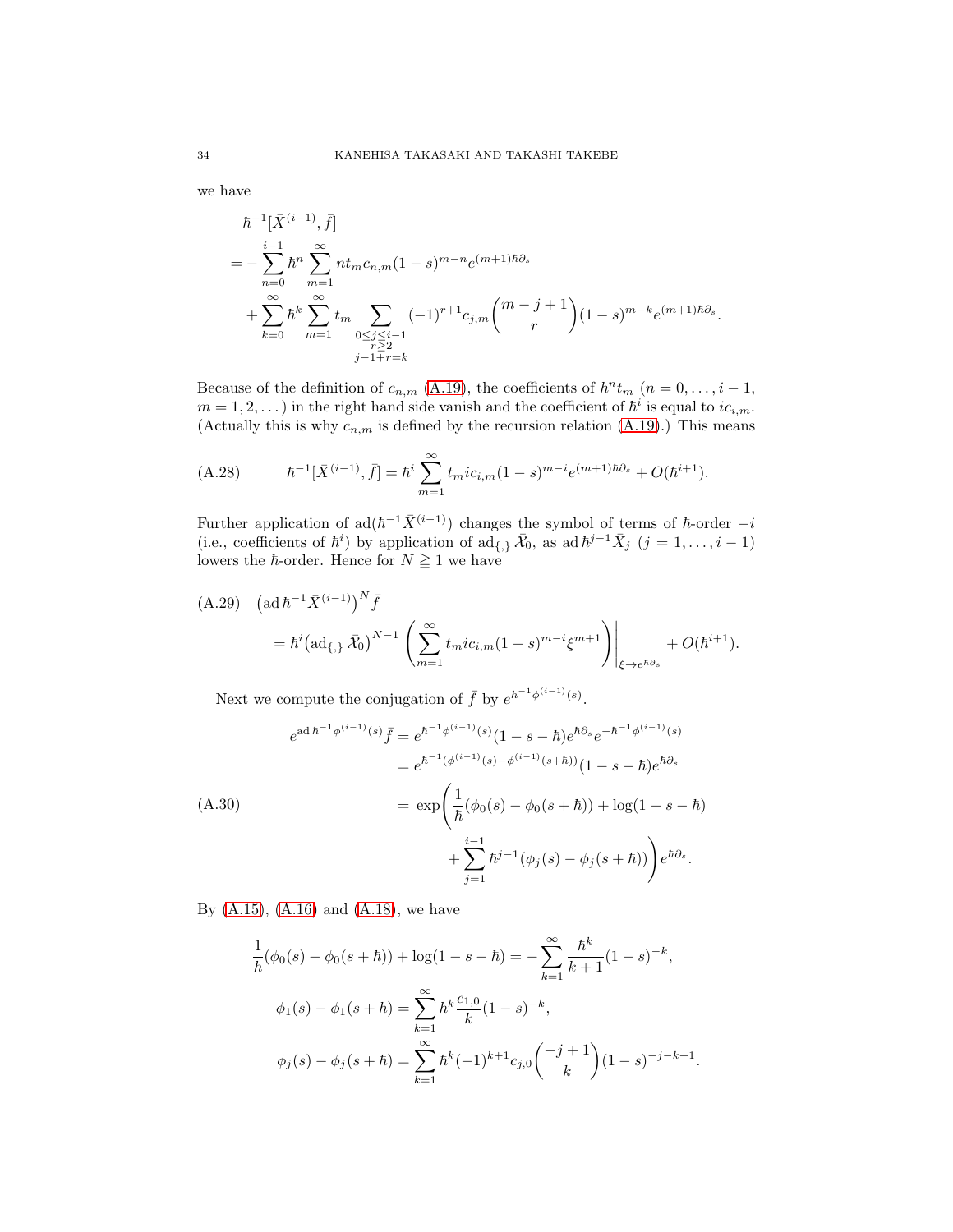The coefficients  $c_{j,0}$  were defined by  $(A.20)$  so that

$$
\frac{1}{\hbar}(\phi_0(s) - \phi_0(s+\hbar)) + \log(1-s-\hbar) + \sum_{j=1}^{i-1} \hbar^{j-1}(\phi_j(s) - \phi_j(s+\hbar))
$$
  
=  $(i-1)c_{i,0} \frac{\hbar^i}{(1-s)^i} + O(\hbar^{i+1}).$ 

Thus we have

<span id="page-34-0"></span>(A.31) 
$$
e^{\mathrm{ad}\,\hbar^{-1}\phi^{(i-1)}(s)}\bar{f} = (1+\hbar^i(i-1)c_{i,0}(1-s)^{-i} + O(\hbar^{i+1}))e^{\hbar\partial_s},
$$

for  $i \geq 2$ . When  $i = 1$ , we should replace  $(1 - s)^{-1}$  by  $\log(1 - s)$  but the rest is the same.

Summarising the above results [\(A.29\)](#page-33-0) and [\(A.31\)](#page-34-0), we obtain the following expansion of  $\bar{P}^{(i-1)}$ .

$$
\bar{P}^{(i-1)} = e^{\mathrm{ad}\,\hbar^{-1}\phi^{(i-1)}} e^{\mathrm{ad}\,\hbar^{-1}\bar{X}^{(i-1)}} \bar{f}
$$
\n
$$
= e^{\mathrm{ad}\,\hbar^{-1}\phi^{(i-1)}} \bar{f} + e^{\mathrm{ad}\,\hbar^{-1}\phi^{(i-1)}} \sum_{N=1}^{\infty} \frac{\left(\mathrm{ad}\,\hbar^{-1}\bar{X}^{(i-1)}\right)^N}{N!} \bar{f}
$$
\n(A.32)\n
$$
= e^{\hbar\partial_s} + \hbar^i (i-1)c_{i,0}(1-s)^{-i} e^{\hbar\partial_s}
$$
\n
$$
+ \hbar^i e^{\mathrm{ad}_{\{1\}}} \phi_0 \sum_{N=1}^{\infty} \frac{\left(\mathrm{ad}_{\{1\}}\,\bar{\mathcal{X}}_0\right)^{N-1}}{N!} \left(\sum_{m=1}^{\infty} t_m i c_{i,m}(1-s)^{m-i} \xi^{m+1}\right)\Big|_{\xi \to e^{\hbar\partial_s}}
$$
\n
$$
+ O(\hbar^{i+1}).
$$

Therefore

(A.33) 
$$
\bar{P}_0^{(i-1)} = e^{\hbar \partial_s}, \qquad \bar{P}_1^{(i-1)} = \cdots = \bar{P}_{i-1}^{(i-1)} = 0,
$$

which coincide with [\(A.22\)](#page-32-3), and

<span id="page-34-1"></span>(A.34) 
$$
\bar{P}_i^{(i-1)} = (i-1)c_{i,0}(1-s)^{-i}\xi
$$

$$
+ e^{ad_{\{\,,\}}\phi_0} \sum_{N=1}^{\infty} \frac{\left(ad_{\{\,,\}}\bar{\mathcal{X}}_0\right)^{N-1}}{N!} \left(\sum_{m=1}^{\infty} t_m i c_{i,m}(1-s)^{m-i}\xi^{m+1}\right).
$$

From formulae

$$
\mathrm{ad}_{\{,\}}\,\bar{\mathcal{X}}_0\big((1-s)^{-j}\big)=j(1-s)^{-j-1}\left(\sum_{k=1}^{\infty}kt_k(1-s)^k\xi^k\right),\,
$$

 $\{\bar{\mathcal{X}}_0,(1-s)^k\xi^k\}=0$  and  $(A.9)$  it follows that

<span id="page-34-2"></span>(A.35) 
$$
e^{ad_{\{\,\}}\phi_0} \left( ad_{\{\,\}} \bar{X}_0 \right)^{N-1} \left( (1-s)^{m-i} \xi^{m+1} \right)
$$
  
=  $(i+1)\cdots(i+N-1)(1-s)^{-i-N} \xi^{m+1} \left( \sum_{k=1}^{\infty} k t_k \xi^k \right)^{N-1}.$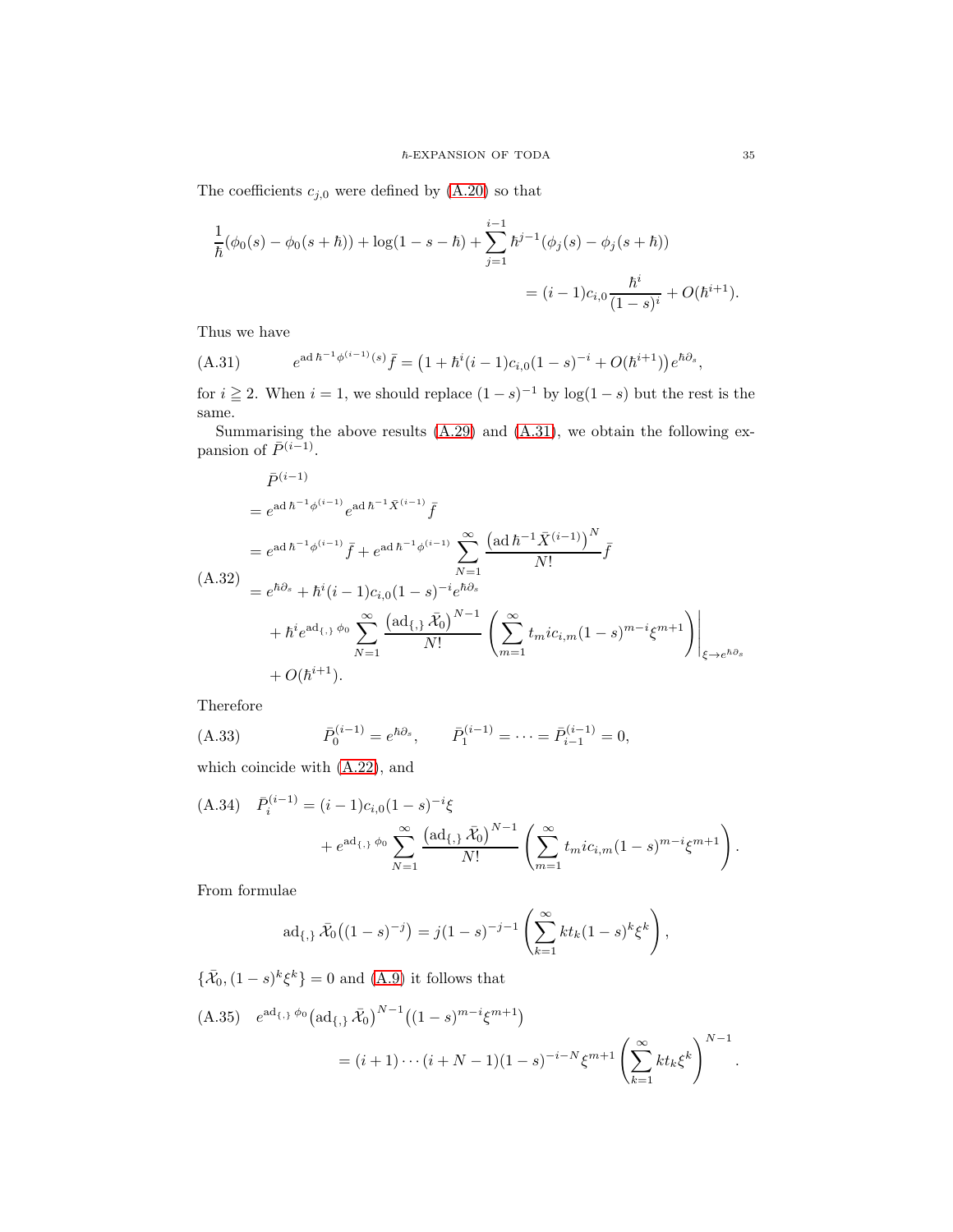Substituting it to [\(A.34\)](#page-34-1), we have

<span id="page-35-4"></span>
$$
(A.36) \quad \bar{\mathcal{P}}_i^{(i-1)} = (i-1)c_{i,0}(1-s)^{-i}\xi
$$
\n
$$
+ \sum_{N=1}^{\infty} \frac{1}{N!} \sum_{m=1}^{\infty} t_m c_{i,m} \xi^{m+1} i(i+1) \cdots (i+N-1) \times
$$
\n
$$
\times (1-s)^{-i-N} \left( \sum_{k=1}^{\infty} k t_k \xi^k \right)^{N-1}
$$

Now let us compute [\(2.20\)](#page-10-2). Although we have not computed  $\overline{Q}^{(i-1)}$ , thanks to [\(A.24\)](#page-32-4) and [\(A.25\)](#page-32-5), integrals in [\(2.20\)](#page-10-2) are simplified to

.

.

$$
-\tilde{\mathcal{X}}_i + \phi_i + \tilde{\tilde{\mathcal{X}}}_i = \int^s \xi^{-1} \bar{\mathcal{P}}_i^{(i-1)} ds,
$$

which is computable without information of  $\overline{Q}^{(i-1)}$ . By the explicit formula [\(A.36\)](#page-35-4) we obtain

$$
(A.37) \quad -\tilde{\mathcal{X}}_i + \phi_i + \tilde{\tilde{\mathcal{X}}}_i = c_{i,0}(1-s)^{-i+1} + \sum_{N=1}^{\infty} \frac{1}{N!} \sum_{m=1}^{\infty} t_m c_{i,m} \xi^m i(i+1) \cdots (i+N-2)(1-s)^{-i-N+1} \left( \sum_{k=1}^{\infty} k t_k \xi^k \right)^{N-1}
$$

In this formula there is no term with negative powers of  $\xi$ , which means  $\tilde{\mathcal{X}}_i = 0$ , i.e.,  $\mathcal{X}_i = 0$ . The constant term with respect to  $\xi$  is  $c_{i,0}(1-s)^{-i+1}$ , which is  $\phi_i(s)$ , as was expected. The remaining part is  $\tilde{\tilde{\mathcal{X}}}_i$ .

In general, it is almost hopeless to compute  $\mathcal{X}_i$  from  $\mathcal{X}_i$  by [\(2.21\)](#page-10-4). However, quite fortunately, in the present case we are able to find the explicit answer. Using [\(A.35\)](#page-34-2), we can rewrite  $\tilde{\tilde{\mathcal{X}}}_i$  as follows.

<span id="page-35-5"></span>(A.38) 
$$
\tilde{\bar{\mathcal{X}}}_i = e^{\mathrm{ad}_{\{\cdot\}} \phi_0} \left( \sum_{N=1}^{\infty} \frac{\left( \mathrm{ad}_{\{\cdot\}} \bar{\mathcal{X}}_0 \right)^{N-1}}{N!} \left( \sum_{m=1}^{\infty} t_m c_{i,m} (1-s)^{m-i} \zeta^m \right) \right).
$$

Recall that equations in  $(2.21)$  are the inversion formulae of  $(2.26)$  and  $(2.27)$ . Comparing [\(A.38\)](#page-35-5) and [\(2.27\)](#page-11-1), we can conclude that

$$
\bar{\mathcal{X}}_i = \sum_{m=1}^{\infty} t_m c_{i,m} (1-s)^{m-i} \xi^m,
$$

which finally proves the Ansatz [\(A.18\)](#page-32-0).

 $\approx$ 

#### **REFERENCES**

- <span id="page-35-0"></span>[A] Aoki, T., Calcul exponentiel des opérateurs microdifférentiels d'ordre infini. II. Ann. Inst. Fourier (Grenoble) 36 143–165 (1986).
- [B] N. Bourbaki, Éléments de mathématique, Groupes et algèbres de Lie, Actualités Sci. Indust., (Hermann).
- <span id="page-35-1"></span>[D] Dijkgraaf, R., Intersection Theory, Integrable Hierarchies and Topological Field Theory, in New symmetry principles in quantum field theory (Cargèse, 1991), NATO Adv. Sci. Inst. Ser. B Phys. 295 (1992), 95–158.
- <span id="page-35-2"></span>[dFGZ] Di Francesco, P., Ginsparg, P., and Zinn-Justin, J., 2D gravity and random matrices. Phys. Rep. 254 (1995), 133 pp.
- <span id="page-35-3"></span>[DMP] R. Dijkgraaf, G. Moore and R. Plesser, The partition function of 2D string theory, Nucl. Phys. B394 (1993), 356–382.